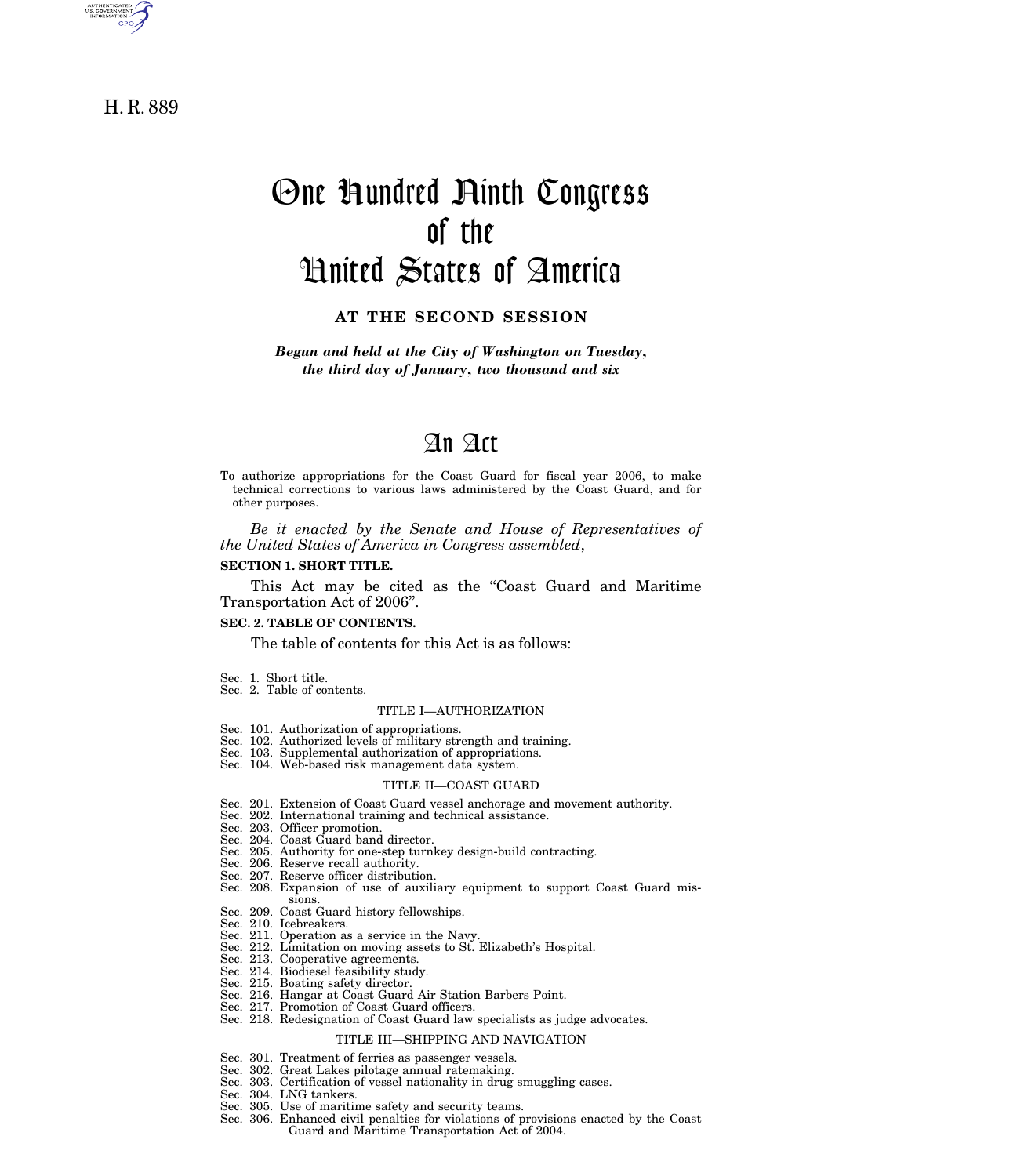- Sec. 307. Training of cadets at United States Merchant Marine Academy.
- Sec. 308. Reports from mortgagees of vessels. Sec. 309. Determination of the Secretary.
- 
- Sec. 310. Setting, relocating, and recovering anchors.
- Sec. 311. International tonnage measurement of vessels engaged in the Aleutian trade.
- Sec. 312. Riding gangs.

#### TITLE IV—MISCELLANEOUS

- Sec. 401. Authorization of junior reserve officers training program pilot program.
- Sec. 402. Transfer.
- Sec. 403. LORAN-C
- 
- Sec. 404. Long-range vessel tracking system. Sec. 405. Marine vessel and cold water safety education.
- Sec. 406. Reports.
- Sec. 407. Conveyance of decommissioned Coast Guard Cutter MACKINAW.
- Sec. 408. Deepwater reports.
- Sec. 409. Helicopters.
- Sec. 410. Newtown Creek, New York City, New York.
- Sec. 411. Report on technology.
- Sec. 412. Assessment and planning. Sec. 413. Homeport.
- 
- Sec. 414. Navigational safety of certain facilities. Sec. 415. Port Richmond.
- Sec. 416. Western Alaska community development quota program.
- Sec. 417. Quota share allocation.
- Sec. 418. Maine fish tender vessels.
- 
- Sec. 419. Automatic identification system. Sec. 420. Voyage data recorder study and report.
- Sec. 421. Distant water tuna fleet.

#### TITLE V—LIGHTHOUSES

- Sec. 501. Transfer.
- Sec. 502. Misty Fiords National Monument and Wilderness.
- Sec. 503. Miscellaneous Light Stations.
- Sec. 504. Inclusion of lighthouse in St. Marks National Wildlife Refuge, Florida.

#### TITLE VI—DELAWARE RIVER PROTECTION AND MISCELLANEOUS OIL

#### PROVISIONS

- Sec. 601. Short title.
- Sec. 602. Requirement to notify Coast Guard of release of objects into the navigable waters of the United States.
- Sec. 603. Limits on liability.
- Sec. 604. Requirement to update Philadelphia Area Contingency Plan.
- Sec. 605. Submerged oil removal.
- Sec. 606. Assessment of oil spill costs.
- Sec. 607. Delaware River and Bay Oil Spill Advisory Committee.
- Sec. 608. Nontank vessels.

### TITLE VII—HURRICANE RESPONSE

- Sec. 701. Homeowners assistance for Coast Guard personnel affected by Hurricanes Katrina or Rita.
- Sec. 702. Temporary authorization to extend the duration of licenses, certificates of registry, and merchant mariners' documents.
- Sec. 703. Temporary authorization to extend the duration of vessel certificates of inspection.
- Sec. 704. Preservation of leave lost due to Hurricane Katrina operations.
- Sec. 705. Reports on impact to Coast Guard.
- Sec. 706. Reports on impacts on navigable waterways.

### TITLE VIII—OCEAN COMMISSION RECOMMENDATIONS

- Sec. 801. Implementation of international agreements.
- Sec. 802. Voluntary measures for reducing pollution from recreational boats.
- Sec. 803. Integration of vessel monitoring system data.
- Sec. 804. Foreign fishing incursions.

#### TITLE IX—TECHNICAL CORRECTIONS

- Sec. 901. Miscellaneous technical corrections.
- Sec. 902. Correction of references to Secretary of Transportation and Department of Transportation; related matters.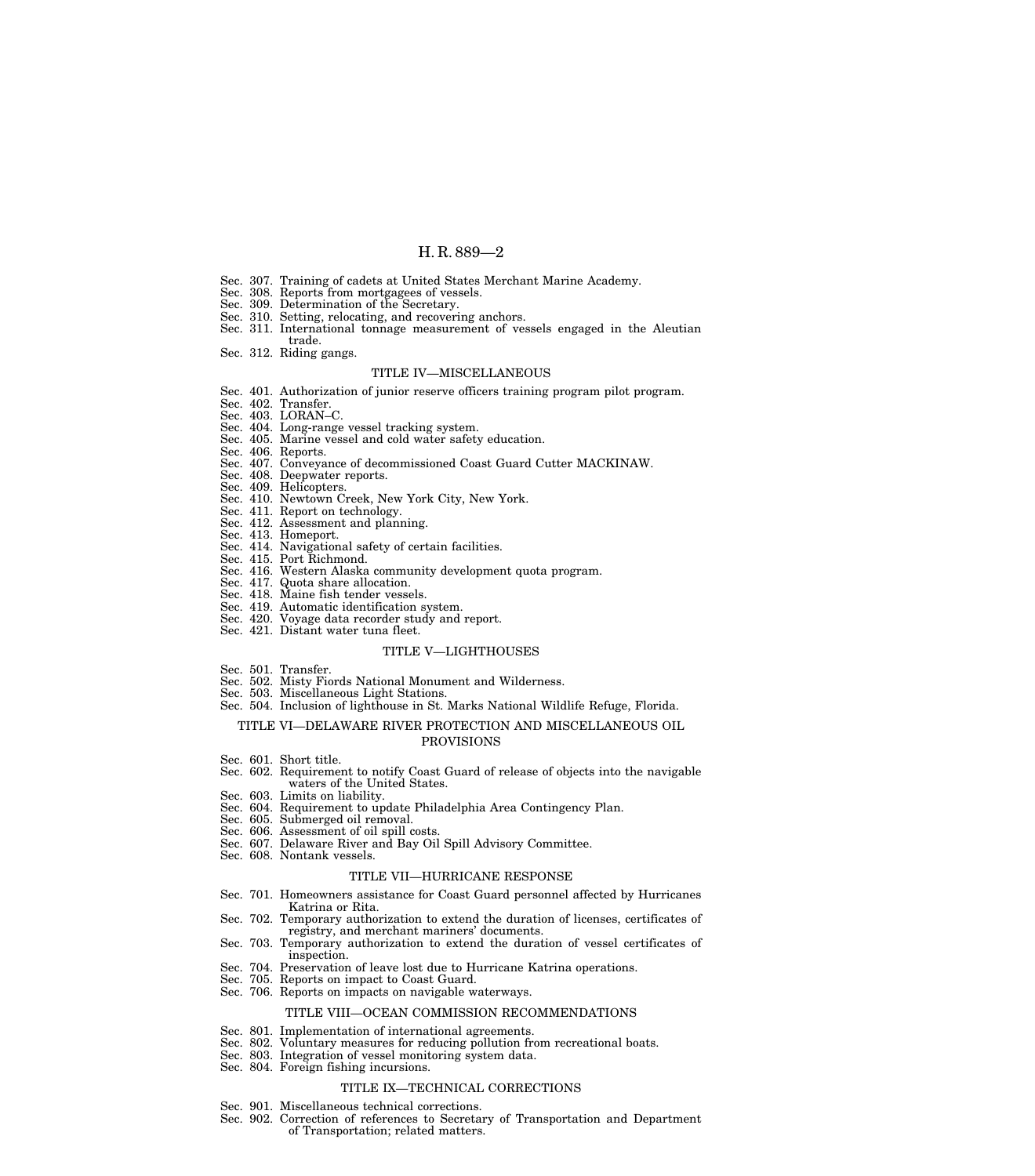# **TITLE I—AUTHORIZATION**

### **SEC. 101. AUTHORIZATION OF APPROPRIATIONS.**

Funds are authorized to be appropriated for fiscal year 2006 for necessary expenses of the Coast Guard as follows:

(1) For the operation and maintenance of the Coast Guard, \$5,633,900,000, of which \$24,500,000 is authorized to be derived from the Oil Spill Liability Trust Fund to carry out the purposes of section  $1012(a)(5)$  of the Oil Pollution Act of 1990 (33 U.S.C.  $2712(a)(5)$ ).

(2) For the acquisition, construction, rebuilding, and improvement of aids to navigation, shore and offshore facilities, vessels, and aircraft, including equipment related thereto, \$1,903,821,000, of which—

(A) \$20,000,000 shall be derived from the Oil Spill Liability Trust Fund to carry out the purposes of section  $1012(a)(5)$  of the Oil Pollution Act of 1990, to remain available until expended;

(B) \$1,316,300,000 is authorized for acquisition and construction of shore and offshore facilities, vessels, and aircraft, including equipment related thereto, and other activities that constitute the Integrated Deepwater Systems; and

(C) \$284,369,000 is authorized for sustainment of legacy vessels and aircraft, including equipment related thereto, and other activities that constitute the Integrated Deepwater Systems.

(3) To the Commandant of the Coast Guard for research, development, test, and evaluation of technologies, materials, and human factors directly relating to improving the performance of the Coast Guard's mission in search and rescue, aids to navigation, marine safety, marine environmental protection, enforcement of laws and treaties, ice operations, oceanographic research, and defense readiness, \$24,000,000, to remain available until expended, of which \$3,500,000 shall be derived from the Oil Spill Liability Trust Fund to carry out the purposes of section 1012(a)(5) of the Oil Pollution Act of 1990.

(4) For retired pay (including the payment of obligations otherwise chargeable to lapsed appropriations for this purpose), payments under the Retired Serviceman's Family Protection and Survivor Benefit Plans, and payments for medical care of retired personnel and their dependents under chapter 55 of title 10, United States Code, \$1,014,080,000, to remain available until expended.

(5) For alteration or removal of bridges over navigable waters of the United States constituting obstructions to navigation, and for personnel and administrative costs associated with the Bridge Alteration Program, \$38,400,000.

(6) For environmental compliance and restoration at Coast Guard facilities (other than parts and equipment associated with operation and maintenance),  $$12,000,000$ , to remain available until expended.

(7) For the Coast Guard Reserve program, including personnel and training costs, equipment, and services, \$119,000,000.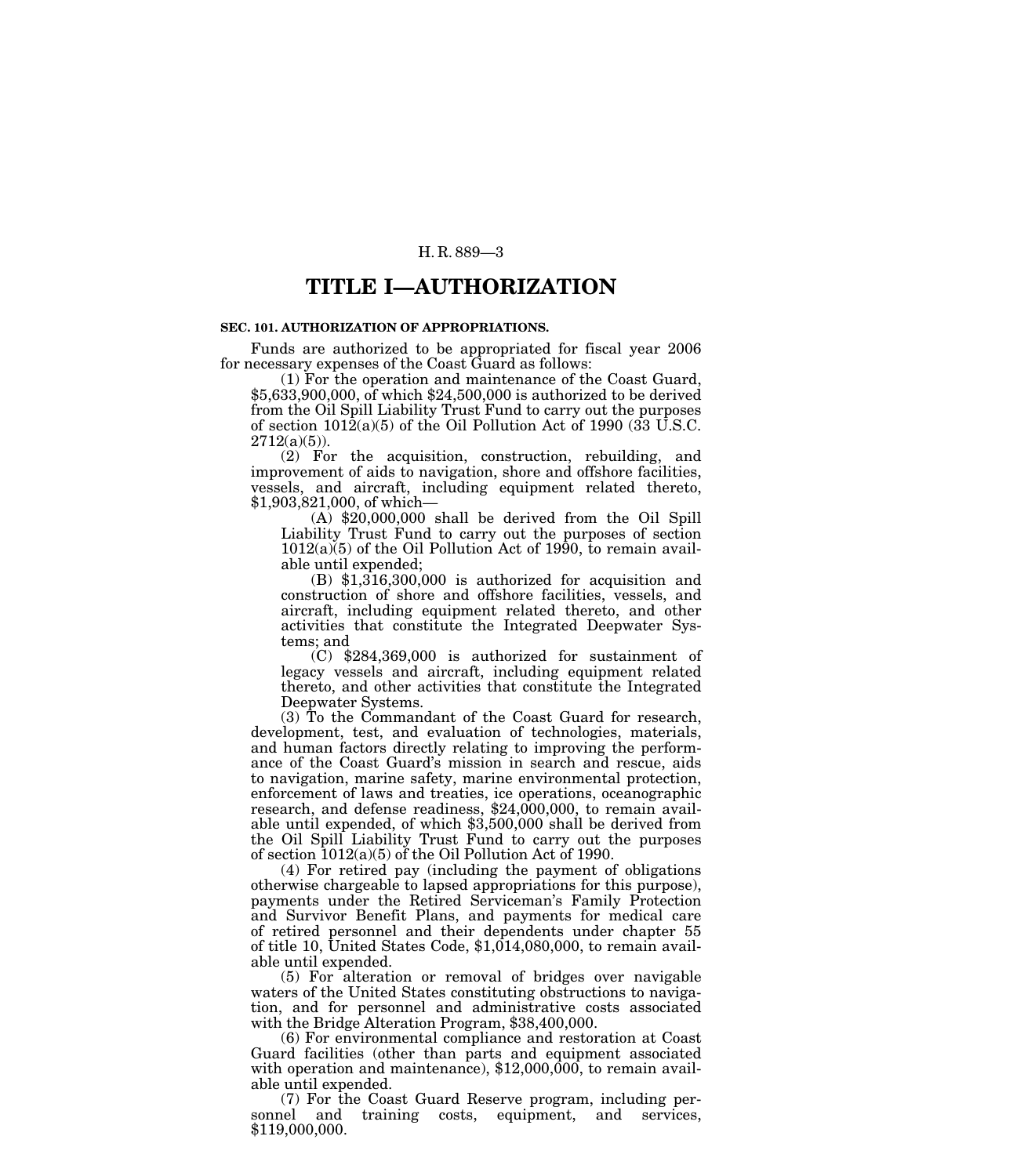## **SEC. 102. AUTHORIZED LEVELS OF MILITARY STRENGTH AND TRAINING.**

(a) ACTIVE-DUTY STRENGTH.—The Coast Guard is authorized an end-of-year strength for active-duty personnel of 45,500 for the fiscal year ending on September 30, 2006.

(b) MILITARY TRAINING STUDENT LOADS.—For fiscal year 2006, the Coast Guard is authorized average military training student loads as follows:

(1) For recruit and special training, 2,500 student years.

(2) For flight training, 125 student years.

(3) For professional training in military and civilian institutions, 350 student years.

(4) For officer acquisition, 1,200 student years.

### **SEC. 103. SUPPLEMENTAL AUTHORIZATION OF APPROPRIATIONS.**

(a) AUTHORIZATION OF APPROPRIATIONS.—In addition to amounts provided to the Coast Guard from another Federal agency for reimbursement of expenditures for Hurricane Katrina, there are authorized to be appropriated to the Secretary of the department in which the Coast Guard is operating the following amounts for nonreimbursed expenditures:

(1) For the operation and maintenance of the Coast Guard in responding to Hurricane Katrina, including search and rescue efforts, clearing channels, and emergency response to oil and chemical spills, and for increased costs of operation and maintenance of the Coast Guard due to higher than expected fuel costs, \$300,000,000.

(2) For the acquisition, construction, renovation, and improvement of aids to navigation, shore and offshore facilities, and vessels and aircraft, including equipment related thereto, related to damage caused by Hurricane Katrina, \$200,000,000.

(b) CONSTRUCTION WITH OTHER FUNDING.—The amounts authorized to be appropriated by subsection (a) are in addition to any other amounts authorized to be appropriated to the Secretary of the department in which the Coast Guard is operating under any other provision of law.

(c) AVAILABILITY.—The amounts made available under subsection (a) shall remain available until expended.

#### **SEC. 104. WEB-BASED RISK MANAGEMENT DATA SYSTEM.**

There is authorized to be appropriated for each of fiscal years 2006 and 2007 to the Secretary of the department in which the Coast Guard is operating \$1,000,000 to continue deployment of a World Wide Web-based risk management system to help reduce accidents and fatalities.

# **TITLE II—COAST GUARD**

#### **SEC. 201. EXTENSION OF COAST GUARD VESSEL ANCHORAGE AND MOVEMENT AUTHORITY.**

Section 91 of title 14, United States Code, is amended by adding at the end the following new subsection:

''(d) As used in this section 'navigable waters of the United States' includes all waters of the territorial sea of the United States as described in Presidential Proclamation No. 5928 of December 27, 1988.''.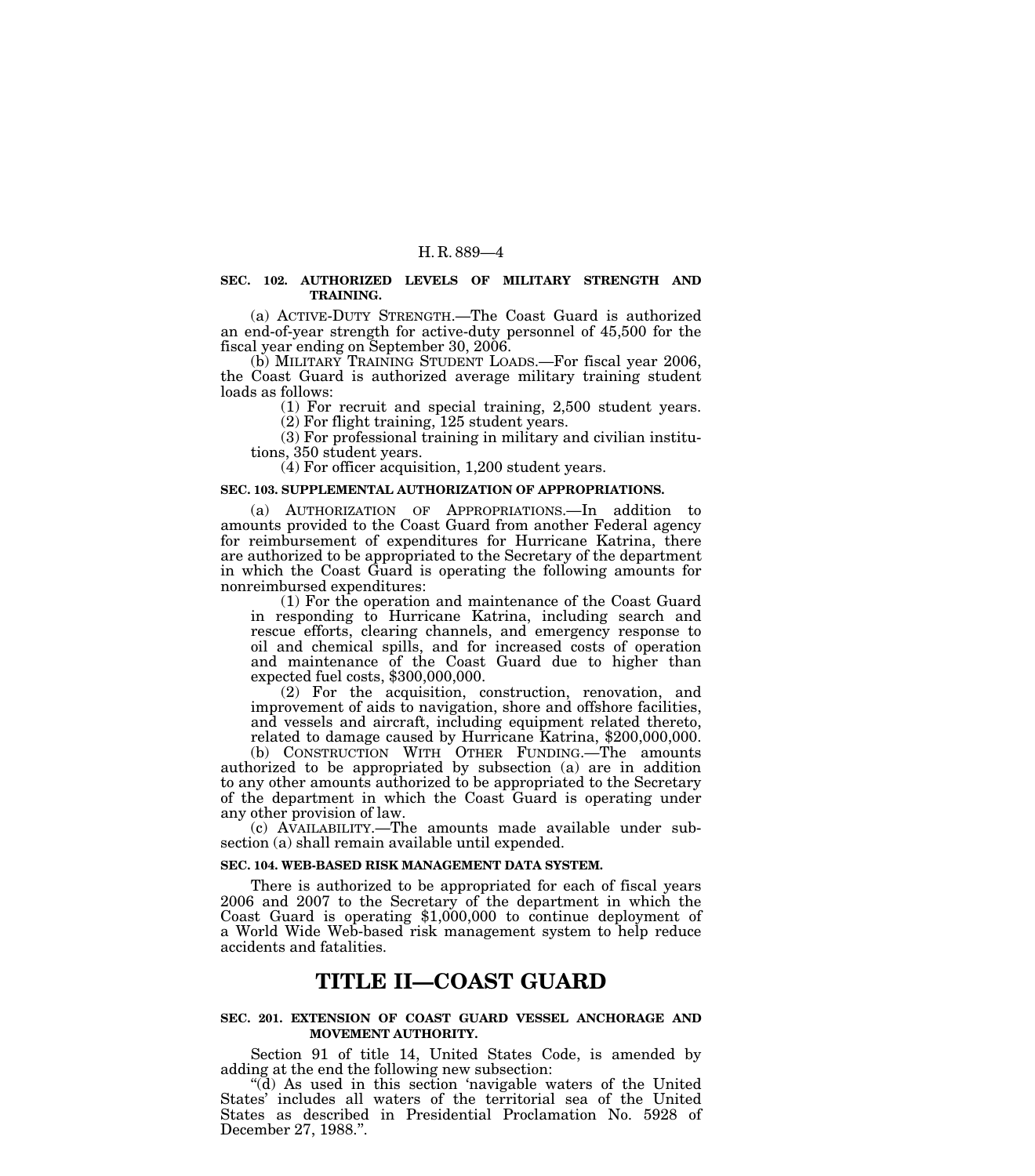# **SEC. 202. INTERNATIONAL TRAINING AND TECHNICAL ASSISTANCE.**

(a) IN GENERAL.—Section 149 of title 14, United States Code, is amended—

(1) by amending the section heading to read as follows:

#### **''§ 149. Assistance to foreign governments and maritime authorities''**;

(2) by inserting before the undesignated text the following: ''(a) DETAIL OF MEMBERS TO ASSIST FOREIGN GOVERNMENTS.— ''; and

(3) by adding at the end the following new subsection: ''(b) TECHNICAL ASSISTANCE TO FOREIGN MARITIME AUTHORI-TIES.—The Commandant, in coordination with the Secretary of State, may provide, in conjunction with regular Coast Guard operations, technical assistance (including law enforcement and maritime safety and security training) to foreign navies, coast guards, and other maritime authorities.''.

(b) CLERICAL AMENDMENT.—The item relating to such section in the analysis at the beginning of chapter 7 of such title is amended to read as follows:

"149. Assistance to foreign governments and maritime authorities".

#### **SEC. 203. OFFICER PROMOTION.**

Section 257 of title 14, United States Code, is amended by adding at the end the following new subsection:

"(f) The Secretary may waive subsection (a) to the extent necessary to allow officers described therein to have at least two opportunities for consideration for promotion to the next higher grade as officers below the promotion zone.''.

#### **SEC. 204. COAST GUARD BAND DIRECTOR.**

(a) BAND DIRECTOR APPOINTMENT AND GRADE.—Section 336 of title 14, United States Code, is amended—

 $(1)$  in subsection  $(b)$ 

(A) by striking the first sentence and inserting the following: ''The Secretary may designate as the director any individual determined by the Secretary to possess the necessary qualifications.''; and

(B) in the second sentence, by striking ''a member so designated" and inserting "an individual so designated";  $(2)$  in subsection  $(c)$ —

(A) by striking "of a member" and inserting "of an individual''; and

(B) by striking "of lieutenant (junior grade) or lieutenant'' and inserting ''determined by the Secretary to be most appropriate to the qualifications and experience of the appointed individual'';

(3) in subsection (d) by striking ''A member'' and inserting "An individual"; and

(4) in subsection (e)—

(A) by striking ''When a member's designation is revoked,'' and inserting ''When an individual's designation is revoked,''; and

(B) by striking ''option:'' and inserting ''option—''.

(b) CURRENT DIRECTOR.—The individual serving as Coast Guard band director on the date of enactment of this Act may be immediately promoted to a commissioned grade, not to exceed captain,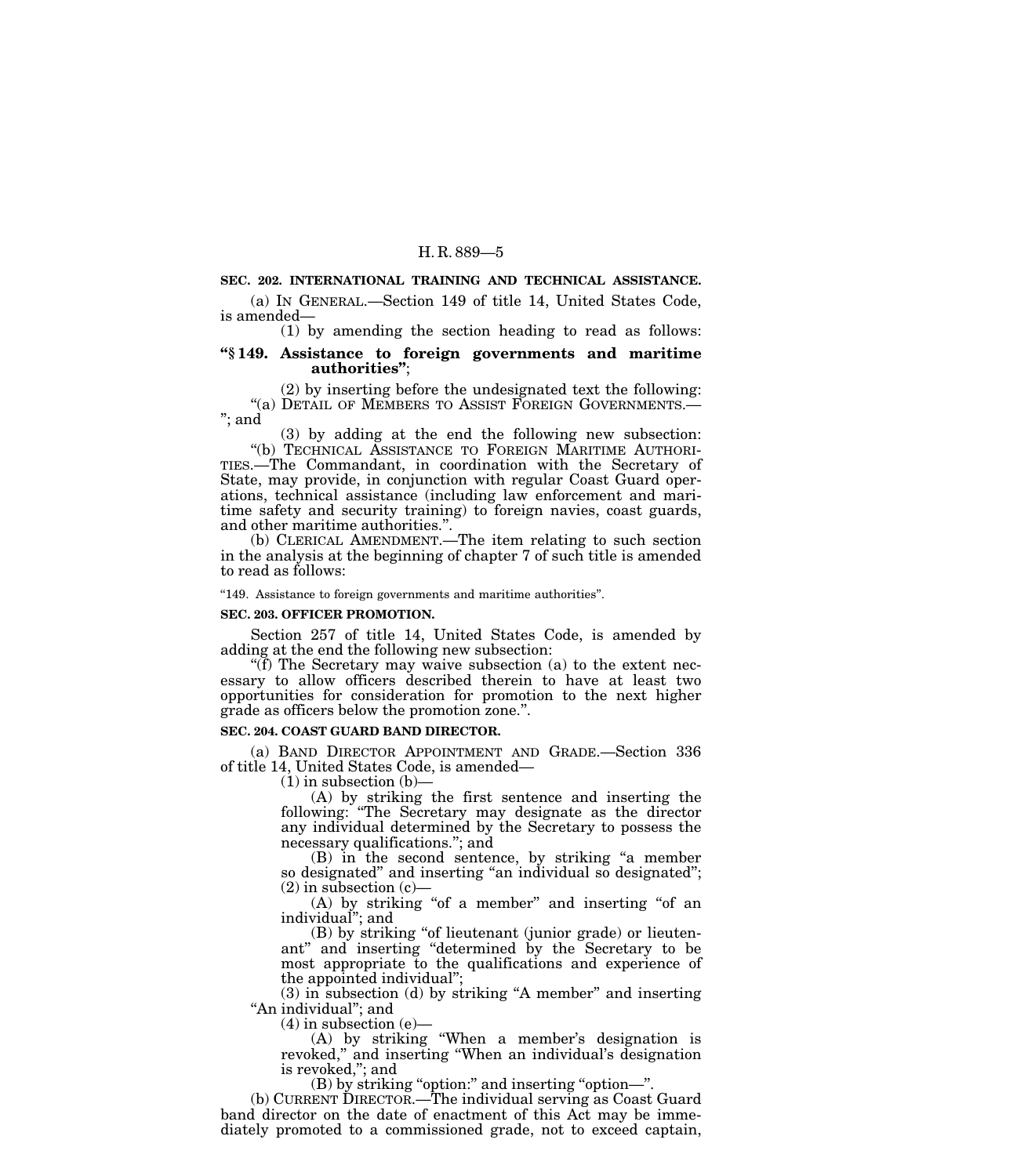determined by the Secretary of the department in which the Coast Guard is operating to be most appropriate to the qualifications and experience of that individual.

# **SEC. 205. AUTHORITY FOR ONE-STEP TURNKEY DESIGN-BUILD CON-TRACTING.**

(a) IN GENERAL.—Chapter 17 of title 14, United States Code, is amended by adding at the end the following new section:

#### **''§ 677. Turnkey selection procedures**

"(a) AUTHORITY TO USE.—The Secretary may use one-step turnkey selection procedures for the purpose of entering into contracts for construction projects.

''(b) DEFINITIONS.—In this section, the following definitions apply:

 $''(1)$  The term 'one-step turnkey selection procedures' means procedures used for the selection of a contractor on the basis of price and other evaluation criteria to perform, in accordance with the provisions of a firm fixed-price contract, both the design and construction of a facility using performance specifications supplied by the Secretary.

" $(2)$  The term 'construction' includes the construction, procurement, development, conversion, or extension of any facility.

" $(3)$  The term 'facility' means a building, structure, or other improvement to real property.''.

(b) CLERICAL AMENDMENT.—The analysis at the beginning of such chapter is amended by inserting after the item relating to section 676 the following:

"677. Turnkey selection procedures".

#### **SEC. 206. RESERVE RECALL AUTHORITY.**

Section 712 of title 14, United States Code, is amended—  $(1)$  in subsection  $(a)$  by striking "during a" and inserting ''during a, or to aid in prevention of an imminent,'';

(2) in subsection (a) by striking ''or catastrophe,'' and inserting "catastrophe, act of terrorism (as defined in section 2(15) of the Homeland Security Act of 2002 (6 U.S.C. 101(15))), or transportation security incident as defined in section 70101 of title  $4\overline{6}$ ,";

(3) in subsection (a) by striking ''thirty days in any fourmonth period" and inserting "60 days in any 4-month period";

(4) in subsection (a) by striking ''sixty days in any twoyear period" and inserting "120 days in any 2-year period"; and

(5) by adding at the end the following:

"(e) For purposes of calculating the duration of active duty allowed pursuant to subsection (a), each period of active duty shall begin on the first day that a member reports to active duty, including for purposes of training.''.

#### **SEC. 207. RESERVE OFFICER DISTRIBUTION.**

Section 724 of title 14, United States Code, is amended—

(1) in subsection (a) by inserting after the first sentence the following: "Reserve officers on an active-duty list shall not be counted as part of the authorized number of officers in the Reserve.''; and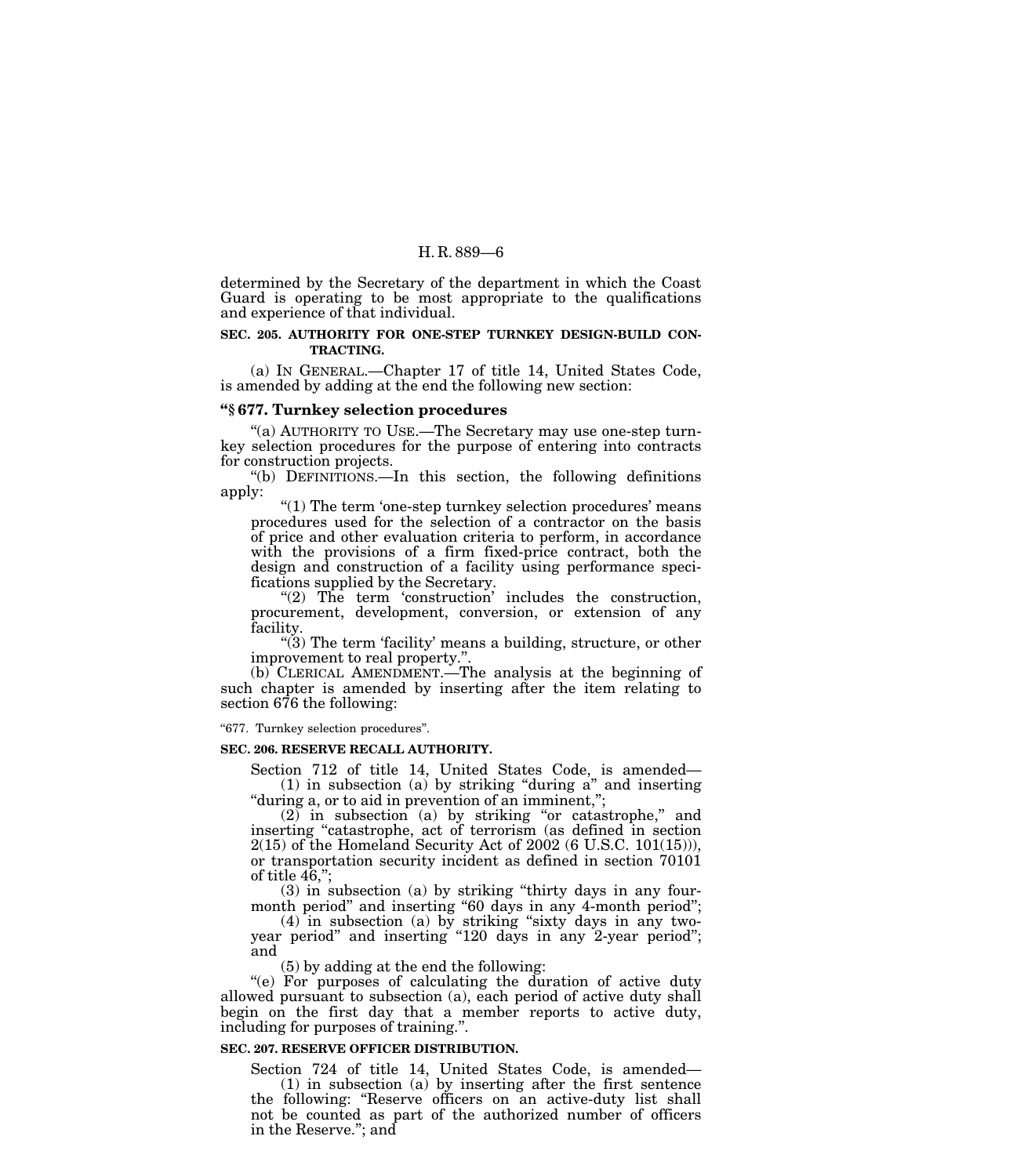(2) in subsection (b) by striking all that precedes paragraph (2) and inserting the following:

 $*(b)(1)$  The Secretary shall make, at least once each year, a computation to determine the number of Reserve officers in an active status authorized to be serving in each grade. The number in each grade shall be computed by applying the applicable percentage to the total number of such officers serving in an active status on the date the computation is made. The number of Reserve officers in an active status below the grade of rear admiral (lower half) shall be distributed by pay grade so as not to exceed percentages of commissioned officers authorized by section 42(b) of this title. When the actual number of Reserve officers in an active status in a particular pay grade is less than the maximum percentage authorized, the difference may be applied to the number in the next lower grade. A Reserve officer may not be reduced in rank or grade solely because of a reduction in an authorized number as provided for in this subsection, or because an excess results directly from the operation of law.''.

#### **SEC. 208. EXPANSION OF USE OF AUXILIARY EQUIPMENT TO SUPPORT COAST GUARD MISSIONS.**

(a) USE OF MOTORIZED VEHICLES.—Section 826 of title 14, United States Code, is amended—

(1) by inserting before the undesignated text the following: "(a) MOTOR BOATS, YACHTS, AIRCRAFT, AND RADIO STATIONS.-''; and

(2) by adding at the end the following new subsection:

''(b) MOTOR VEHICLES.—The Coast Guard may utilize to carry out its functions and duties as authorized by the Secretary any motor vehicle (as defined in section 154 of title 23, United States Code) placed at its disposition by any member of the Auxiliary, by any corporation, partnership, or association, or by any State or political subdivision thereof, to tow Federal Government property.''.

(b) APPROPRIATIONS FOR FACILITIES.—Section 830(a) of such title is amended by striking ''or radio station'' each place it appears and inserting ''radio station, or motorized vehicle utilized under section  $826(b)$ ".

#### **SEC. 209. COAST GUARD HISTORY FELLOWSHIPS.**

(a) FELLOWSHIPS AUTHORIZED.—Chapter 9 of title 14, United States Code, is amended by adding at the end the following:

#### **''§ 198. Coast Guard history fellowships**

''(a) FELLOWSHIPS.—The Commandant of the Coast Guard may prescribe regulations under which the Commandant may award fellowships in Coast Guard history to individuals who are eligible under subsection (b).

''(b) ELIGIBLE INDIVIDUALS.—An individual shall be eligible under this subsection if the individual is a citizen or national of the United States and—

 $''(1)$  is a graduate student in United States history;

" $(2)$  has completed all requirements for a doctoral degree other than preparation of a dissertation; and

''(3) agrees to prepare a dissertation in a subject area of Coast Guard history determined by the Commandant.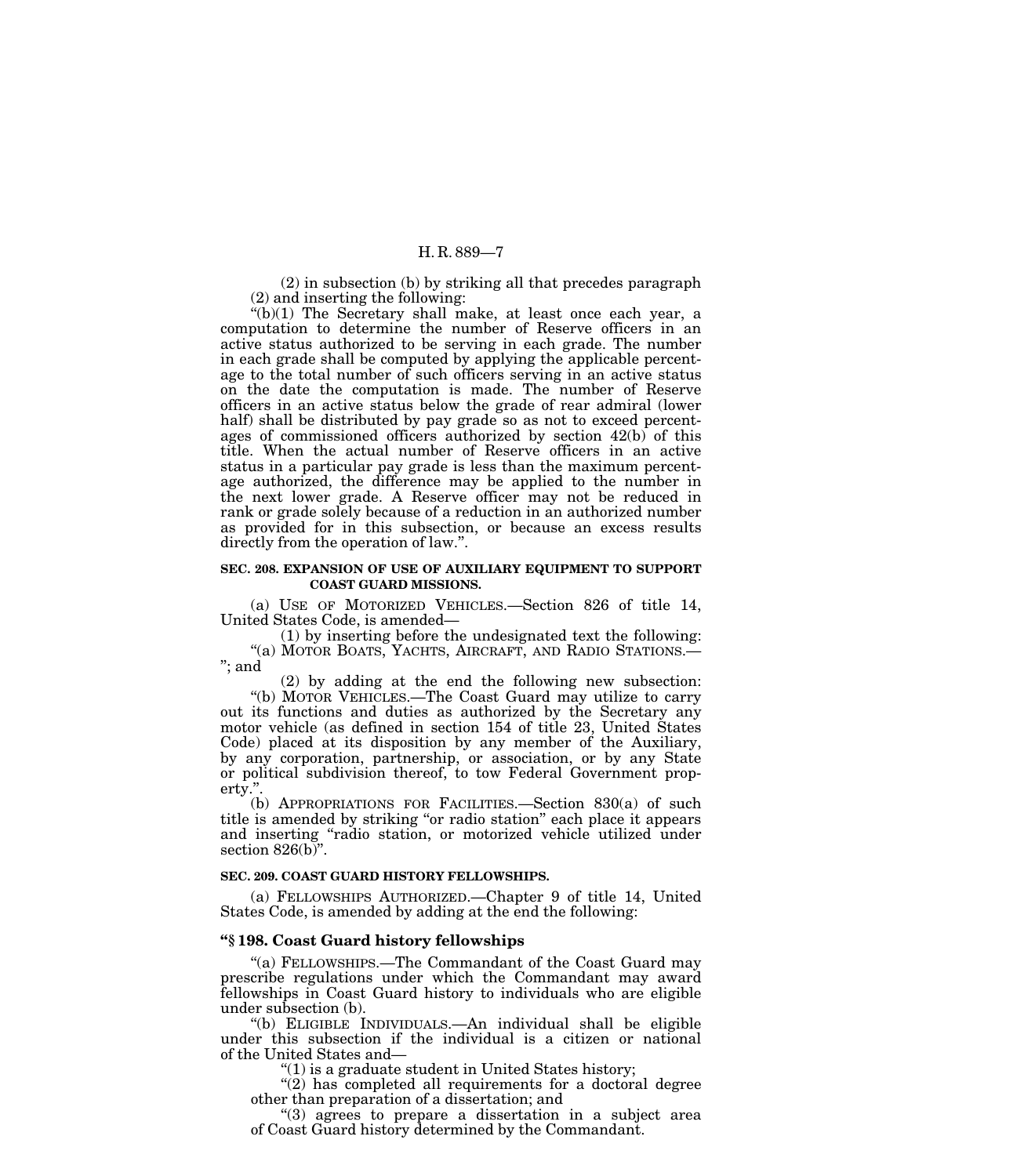''(c) LIMITATIONS.—The Commandant may award up to 2 fellowships annually. The Commandant may not award any fellowship under this section that exceeds \$25,000 in any year.

''(d) REGULATIONS.—The regulations prescribed under this section shall include—

"(1) the criteria for award of fellowships;

"(2) the procedures for selecting recipients of fellowships;

" $(3)$  the basis for determining the amount of a fellowship; and

"(4) subject to the availability of appropriations, the total amount that may be awarded as fellowships during an academic year.''.

(b) CLERICAL AMENDMENT.—The analysis at the beginning of such chapter is amended by adding at the end the following:

''198. Coast Guard history fellowships''.

#### **SEC. 210. ICEBREAKERS.**

(a) OPERATION AND MAINTENANCE PLAN.—Not later than 90 days after the date of enactment of this Act, the Secretary of the department in which the Coast Guard is operating shall submit to the Committee on Transportation and Infrastructure of the House of Representatives and the Committee on Commerce, Science, and Transportation of the Senate a plan—

(1) for operation and maintenance after fiscal year 2006 of the Coast Guard polar icebreakers POLAR STAR, POLAR SEA, and HEALY, that does not rely on the transfer of funds to the Coast Guard by any other Federal agency; and

(2) for the long-term recapitalization of these assets.

(b) NECESSARY MEASURES.—The Secretary shall take all necessary measures to ensure that the Coast Guard maintains, at a minimum, its current vessel capacity for carrying out ice breaking in the Arctic and Antarctic, Great Lakes, and New England regions, including the necessary funding for operation and maintenance of such vessels, until it has implemented the long-term recapitalization of the Coast Guard polar icebreakers POLAR STAR, POLAR SEA, and HEALY in accordance with the plan submitted under subsection (a).

(c) REIMBURSEMENT.—Nothing in this section shall preclude the Secretary from seeking reimbursement for operation and maintenance costs of such polar icebreakers from other Federal agencies and entities, including foreign countries, that benefit from the use of the icebreakers.

(d) AUTHORIZATION OF APPROPRIATIONS.—There is authorized to be appropriated for fiscal year 2006 to the Secretary of the department in which the Coast Guard is operating \$100,000,000 to carry out this section with respect to the polar icebreakers referred to in subsection (a).

#### **SEC. 211. OPERATION AS A SERVICE IN THE NAVY.**

Section 3 of title 14, United States Code, is amended by inserting ''if Congress so directs in the declaration'' after ''Upon the declaration of war''.

# **SEC. 212. LIMITATION ON MOVING ASSETS TO ST. ELIZABETH'S HOS-PITAL.**

The Commandant of the Coast Guard may not move any Coast Guard personnel, property, or other assets to the West Campus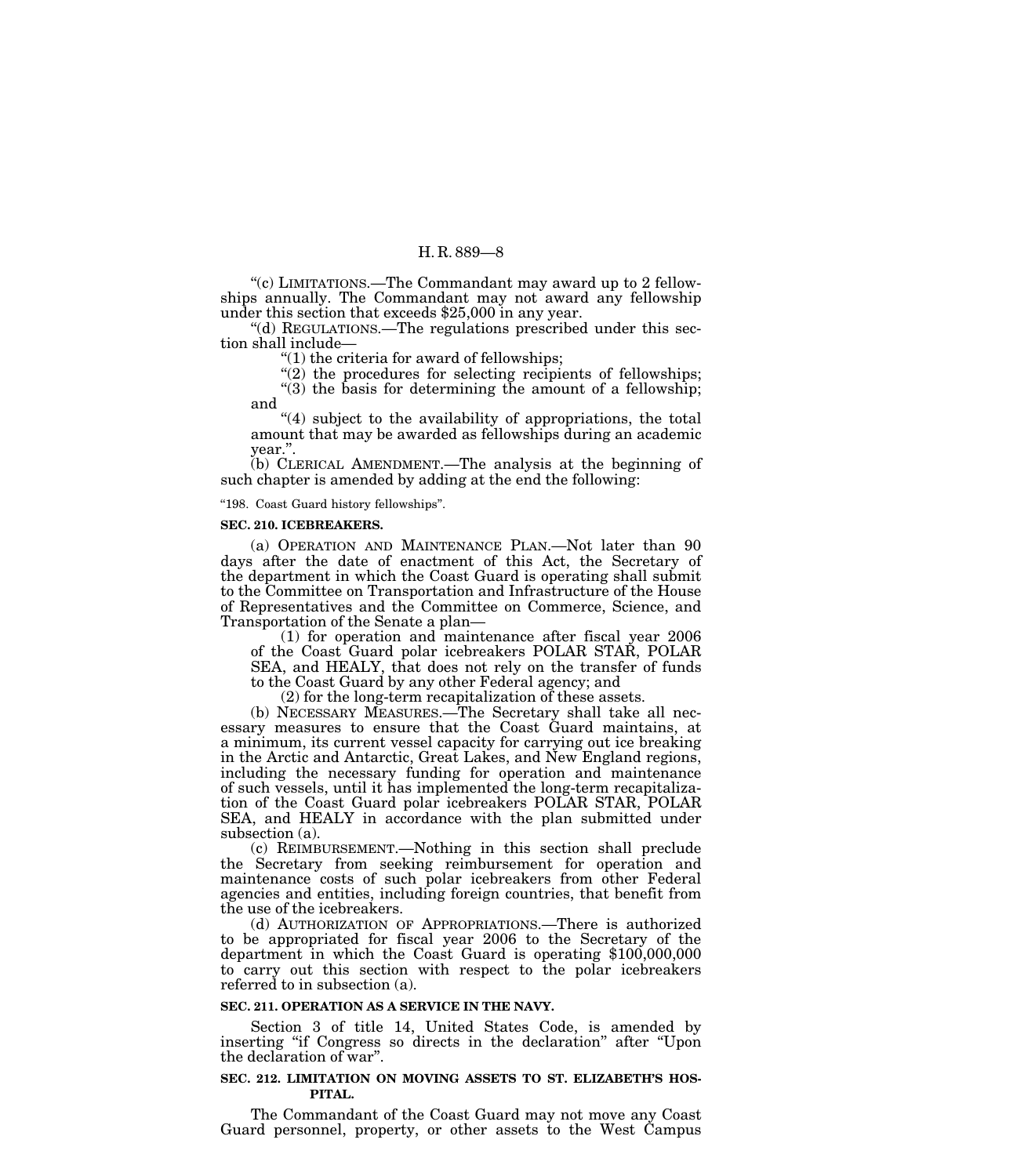of St. Elizabeth's Hospital until the Administrator of General Services submits to the Committee on Transportation and Infrastructure of the House of Representatives and the Committee on Commerce, Science, and Transportation and the Committee on Environment and Public Works of the Senate a plan—

(1) to provide road access to the site from Interstate Route 295;

(2) for the design of facilities for at least one Federal agency other than the Coast Guard that would house no fewer than 2,000 employees at such location;

(3) to provide transportation of employees and visitors to and from sites in the District of Columbia metropolitan area that are located within close proximity to St. Elizabeth's Hospital;

(4) for the construction, facade, and layout of the proposed structures, including security considerations, parking facilities, medical facilities, dining facilities, and physical exercise facilities on the West Campus;

(5) that analyzes the costs of building restrictions, planning considerations, and permitting requirements of constructing new facilities on or near historic landmarks and historic buildings (especially those known to possess medical waste, lead paint, and asbestos);

(6) that analyzes the feasibility of relocating Coast Guard Headquarters—

(A) to the Department of Transportation Headquarters located at L'Enfant Plaza;

(B) to the Waterfront Mall Complex in Southwest District of Columbia; and

(C) to 3 alternative sites requiring either new construction or leasing of current facilities (other than those referred to in subparagraphs (A) and (B)) within the District of Columbia metropolitan area that accommodate the Coast Guard's minimum square footage requirements; and

(7) that analyzes how a potential move to the West Campus of St. Elizabeth's Hospital would impact—

(A) the Coast Guard's ability to access and cooperatively work with the Department of Homeland Security and the other Federal agencies of the Department; and

(B) plans under consideration for relocating all or parts of the headquarters of the Department of Homeland Secu-

rity and other offices of the Department.

### **SEC. 213. COOPERATIVE AGREEMENTS.**

Not later than 180 days after the date of enactment of this Act, the Secretary of the department in which the Coast Guard is operating shall provide a report to the Committee on Commerce, Science, and Transportation of the Senate and the Committee on Transportation and Infrastructure of the House of Representatives on opportunities for cost savings and operational efficiencies that can be achieved through and the feasibility of colocating Coast Guard assets and personnel at facilities of other armed forces throughout the United States. The report shall—

(1) identify opportunities for cooperative agreements with respect to siting of assets or operations that may be established between the Coast Guard and any of the other armed forces; and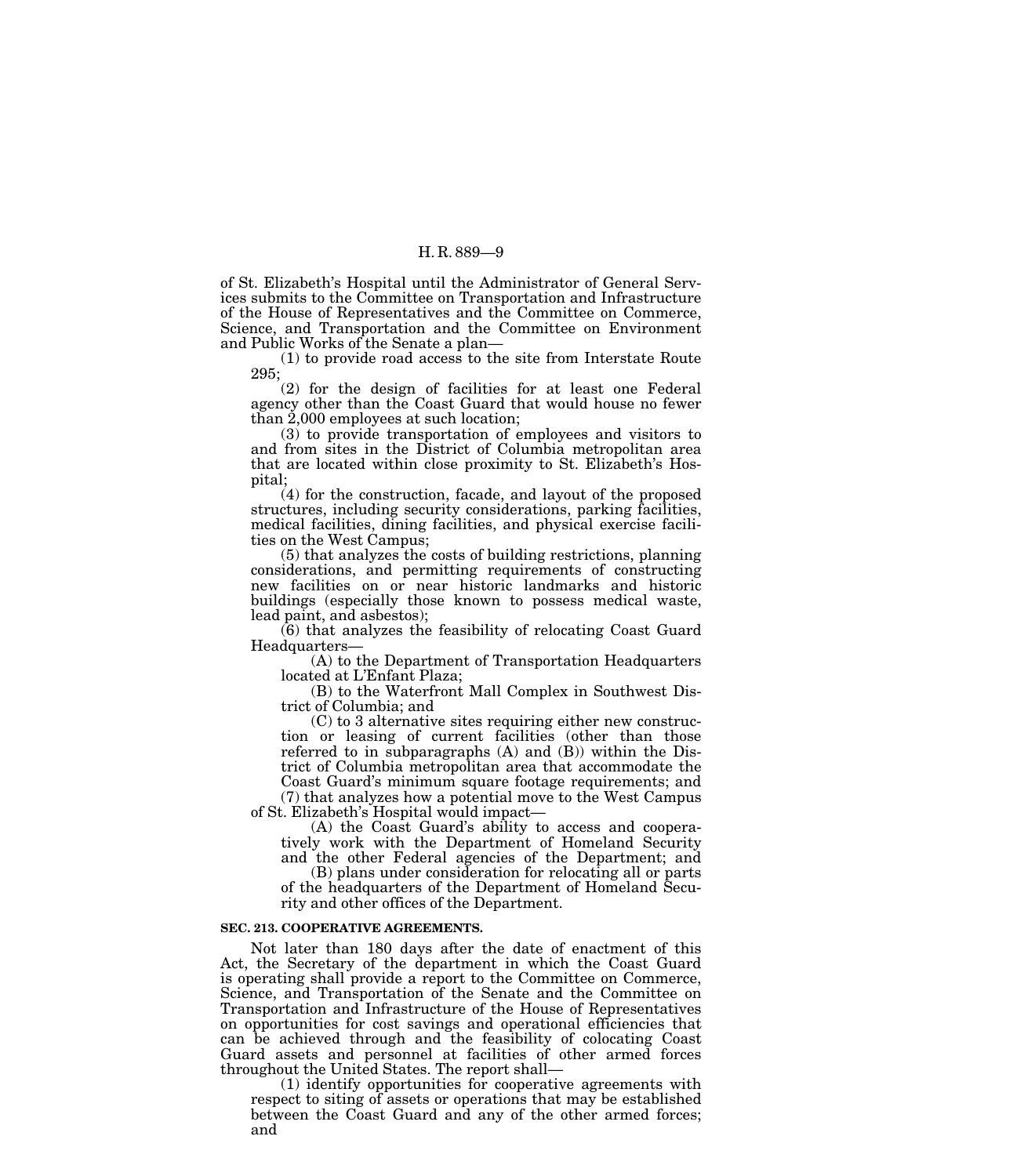(2) analyze anticipated costs and benefits, and operational impacts associated with each site and such agreements.

#### **SEC. 214. BIODIESEL FEASIBILITY STUDY.**

(a) STUDY.—The Secretary of the department in which the Coast Guard is operating shall conduct a study that examines the technical feasibility, costs, and potential cost savings of using biodiesel fuel in new and existing Coast Guard vehicles and vessels and that focuses on the use of biodiesel fuel in ports which have a high density of vessel traffic, including ports for which vessel traffic systems have been established.

(b) REPORT.—Not later than one year after the date of enactment of this Act, the Secretary shall submit a report containing the findings, conclusions, and recommendations (if any) from the study to the Committee on Commerce, Science, and Transportation of the Senate and the Committee on Transportation and Infrastructure of the House of Representatives.

#### **SEC. 215. BOATING SAFETY DIRECTOR.**

(a) IN GENERAL.—Subchapter A of chapter 11 of title 14, United States Code, is amended by adding at the end the following:

### **''§ 216. Director of Boating Safety Office**

''The initial appointment of the Director of the Boating Safety Office shall be in the grade of Captain.''.

(b) CLERICAL AMENDMENT.—The analysis for such chapter is amended by inserting after the item relating to section 215 the following:

"216. Director of Boating Safety Office".

### **SEC. 216. HANGAR AT COAST GUARD AIR STATION BARBERS POINT.**

Not later than 180 days after the date of enactment of this Act, the Secretary of the department in which the Coast Guard is operating shall submit to the Committee on Commerce, Science, and Transportation of the Senate and the Committee on Transportation and Infrastructure of the House of Representatives a proposal and cost analysis for constructing an enclosed hangar at Air Station Barbers Point, Hawaii. The proposal should ensure that the hangar has the capacity to shelter current aircraft assets and those projected to be located at the station over the next 20 years.

#### **SEC. 217. PROMOTION OF COAST GUARD OFFICERS.**

(a) IN GENERAL.—Section 211(a) of title 14, United States Code, is amended to read as follows:

 $((a)(1)$  The President may appoint permanent commissioned officers in the Regular Coast Guard in grades appropriate to their qualification, experience, and length of service, as the needs of the Coast Guard may require, from among the following categories:

''(A) Graduates of the Coast Guard Academy.

''(B) Commissioned warrant officers, warrant officers, and enlisted members of the Regular Coast Guard.

''(C) Members of the Coast Guard Reserve who have served at least 2 years as such.

''(D) Licensed officers of the United States merchant marine who have served 2 or more years aboard a vessel of the United States in the capacity of a licensed officer.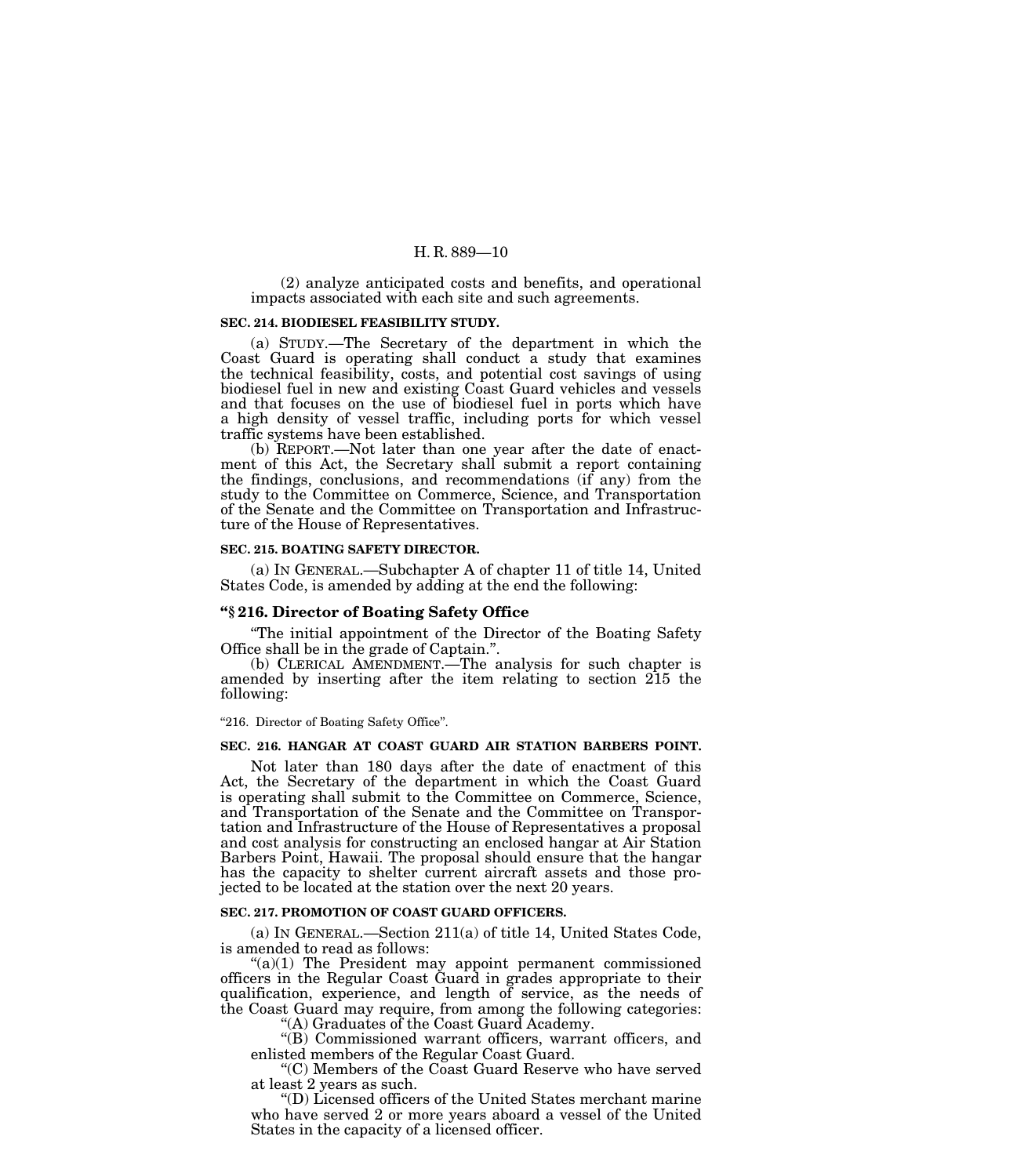''(2) Original appointments under this section in the grades of lieutenant commander and above shall be made by the President by and with the advice and consent of the Senate.

''(3) Original appointments under this section in the grades of ensign through lieutenant shall be made by the President alone.''.

(b) WARTIME TEMPORARY SERVICE PROMOTION.—Section 275(f) of such title is amended by striking the second and third sentences and inserting "Original appointments under this section in the grades of lieutenant commander and above shall be made by the President by and with the advice and consent of the Senate. Original appointments under this section in the grades of ensign through lieutenant shall be made by the President alone.''.

### **SEC. 218. REDESIGNATION OF COAST GUARD LAW SPECIALISTS AS JUDGE ADVOCATES.**

(a) DEFINITIONS IN TITLE 10.—Section 801 of title 10, United States Code, is amended—

(1) by striking paragraph (11); and

(2) in paragraph  $(13)$  by striking subparagraph  $(C)$  and inserting the following:

''(C) a commissioned officer of the Coast Guard designated for special duty (law).''.

(b) CONFORMING AMENDMENTS.—

(1) TITLE 14.—Section 727 of title 14, United States Code, is amended by striking "law specialist" and inserting "judge advocate''.

(2) SOCIAL SECURITY ACT.—Section 465(a)(2) of the Social Security Act (42 U.S.C. 665(a)(2)) is amended by striking "law specialist" and inserting "judge advocate".

# **TITLE III—SHIPPING AND NAVIGATION**

# **SEC. 301. TREATMENT OF FERRIES AS PASSENGER VESSELS.**

(a) FERRY DEFINED.—Section 2101 of title 46, United States Code, is amended by inserting after paragraph (10a) the following:

"(10b) 'ferry' means a vessel that is used on a regular schedule—

"(A) to provide transportation only between places that are not more than 300 miles apart; and

''(B) to transport only—

''(i) passengers; or

"(ii) vehicles, or railroad cars, that are being used, or have been used, in transporting passengers or goods.''.

(b) PASSENGER VESSELS THAT ARE FERRIES.—Section 2101(22) of title 46, United States Code, is amended—

 $(1)$  by striking "or" at the end of subparagraph  $(B)$ ;

(2) by striking the period at the end of subparagraph (C) and inserting ''; or''; and

(3) by adding at the end the following:

 $\mathrm{H}^{\prime\prime}(\mathrm{D})$  that is a ferry carrying a passenger.".

(c) SMALL PASSENGER VESSELS THAT ARE FERRIES.—Section 2101(35) of title 46, United States Code, is amended—

(1) by striking "or" at the end of subparagraph  $(C)$ ;

(2) by striking the period at the end of subparagraph (D) and inserting "; or"; and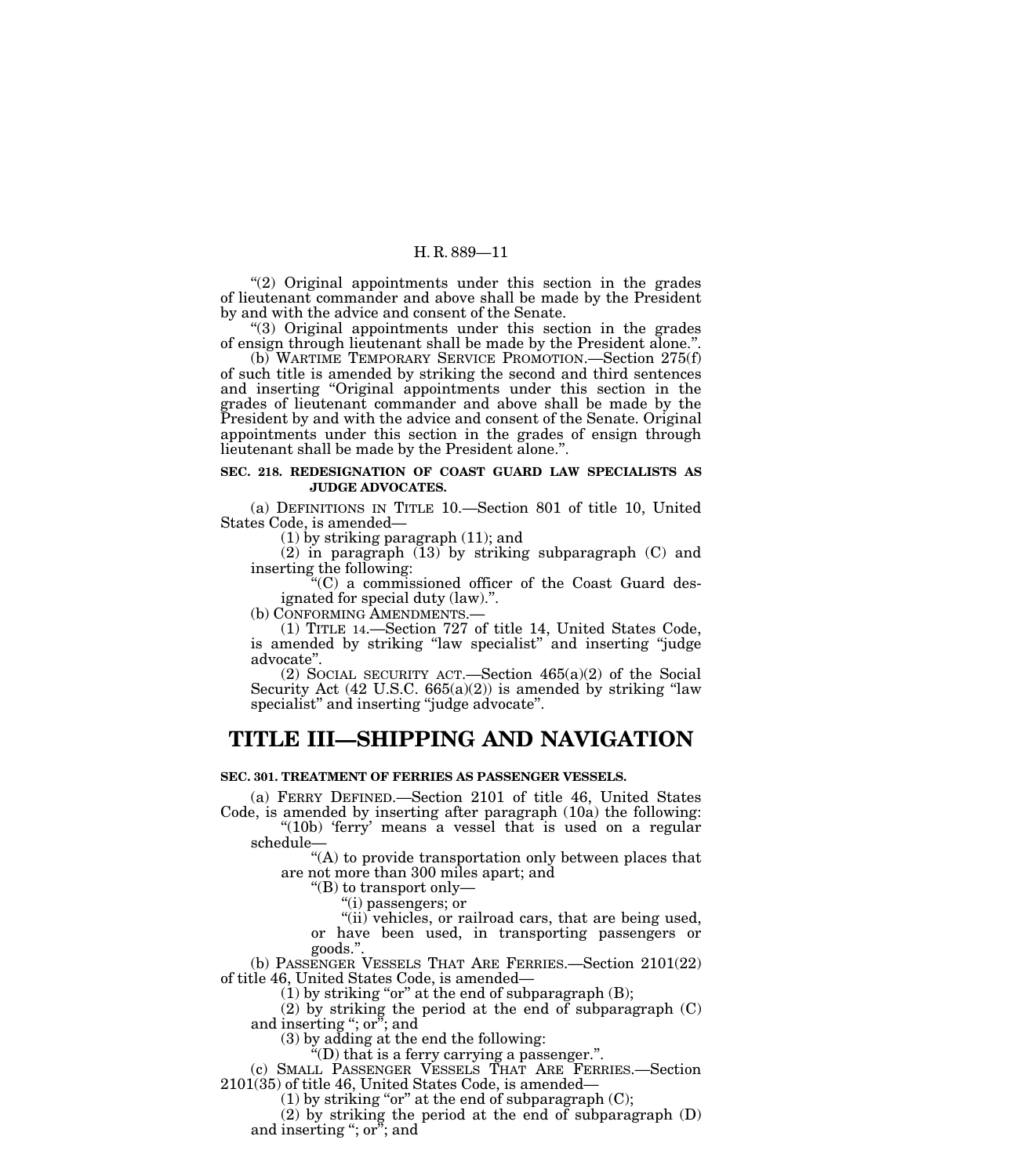(3) by adding at the end the following:

 $f(E)$  that is a ferry carrying more than 6 passengers.".

#### **SEC. 302. GREAT LAKES PILOTAGE ANNUAL RATEMAKING.**

Section 9303 of title 46, United States Code, is amended— (1) in subsection (f) by inserting at the end the following: ''The Secretary shall establish new pilotage rates by March 1 of each year. The Secretary shall establish base pilotage rates by a full ratemaking at least once every 5 years and shall conduct annual reviews of such base pilotage rates, and make adjustments to such base rates, in each intervening year.''; and

(2) by adding at the end the following:

"(g) The Secretary shall ensure that a sufficient number of individuals are assigned to carrying out subsection (f).''.

#### **SEC. 303. CERTIFICATION OF VESSEL NATIONALITY IN DRUG SMUG-GLING CASES.**

Section 3(c)(2) of the Maritime Drug Law Enforcement Act  $(46 \text{ U.S.C. App. } 1903(c)(2))$  is amended by striking the last two sentences and inserting the following: ''The response of a foreign nation to a claim of registry under subparagraph (A) or (C) may be made by radio, telephone, or similar oral or electronic means, and is conclusively proved by certification of the Secretary of State or the Secretary's designee.''.

#### **SEC. 304. LNG TANKERS.**

(a) PROGRAM.—The Secretary of Transportation shall develop and implement a program to promote the transportation of liquefied natural gas to the United States on United States flag vessels.

(b) AMENDMENT TO DEEPWATER PORT ACT.—Section 4 of the Deepwater Port Act of 1974 (33 U.S.C. 1503) is amended by adding at the end the following:

"(i) To promote the security of the United States, the Secretary shall give top priority to the processing of a license under this Act for liquefied natural gas facilities that will be supplied with liquefied natural gas by United States flag vessels.''.

(c) PUBLIC NOTICE OF LNG VESSEL'S REGISTRY AND CREW.— (1) PLAN SUBMITTED WITH APPLICATION FOR DEEPWATER

PORT LICENSE.—Section 5(c)(2) of the Deepwater Port Act of 1974 (33 U.S.C. 1504(c)(2)) is amended—

(A) by redesignating subparagraphs (K) and (L) as subparagraphs (L) and (M), respectively; and

 $(B)$  by inserting after subparagraph  $(J)$  the following:

''(K) the nation of registry for, and the nationality or citizenship of officers and crew serving on board, vessels transporting natural gas that are reasonably anticipated to be servicing the deepwater port;''.

(2) INFORMATION TO BE PROVIDED.—When the Coast Guard is operating as a contributing agency in the Federal Energy Regulatory Commission's shoreside licensing process for a liquefied natural gas or liquefied petroleum gas terminal located on shore or within State seaward boundaries, the Coast Guard shall provide to the Commission the information described in section 5(c)(2)(K) of the Deepwater Port Act of 1974 (33 U.S.C.  $1504(c)(2)(K)$  with respect to vessels reasonably anticipated to be servicing that port.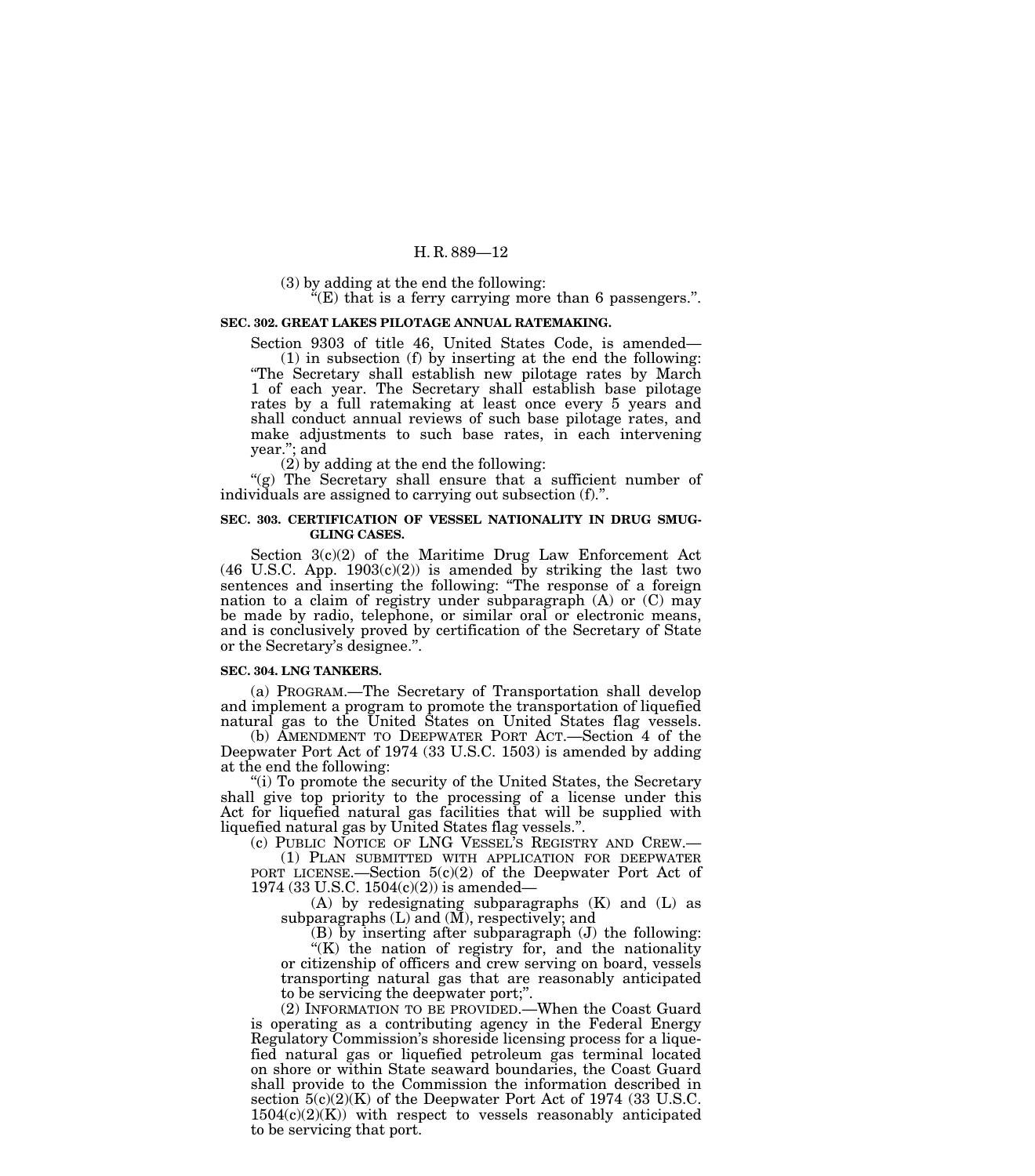(d) REPORT.—Not later than 6 months after the date of enactment of this Act, the Secretary of the department in which the Coast Guard is operating shall submit a report on the implementation of this section to the Committee on Commerce, Science, and Transportation of the Senate and the Committee on Transportation and Infrastructure of the House of Representatives.

#### **SEC. 305. USE OF MARITIME SAFETY AND SECURITY TEAMS.**

Section 70106(b)(8) of title 46, United States Code, is amended by striking "other security missions" and inserting "any other missions of the Coast Guard''.

#### **SEC. 306. ENHANCED CIVIL PENALTIES FOR VIOLATIONS OF PROVI-SIONS ENACTED BY THE COAST GUARD AND MARITIME TRANSPORTATION ACT OF 2004.**

(a) CONTINUING VIOLATIONS.—The section enumerated 70119 of title 46, United States Code, as redesignated and transferred by section 802(a)(1) of the Coast Guard and Maritime Transportation Security Act of 2004 (118 Stat. 1078), relating to civil penalty, is amended—

(1) by inserting "(a) In GENERAL.—" before "Any";

(2) by striking ''violation.'' and inserting ''day during which the violation continues.''; and

(3) by adding at the end the following:

''(b) CONTINUING VIOLATIONS.—The maximum amount of a civil penalty for a violation under this section shall not exceed \$50,000.''.

(b) APPLICATION OF CIVIL PENALTY PROCEDURES.—Section 2107 of title 46, United States Code, is amended by striking ''this subtitle'' each place it appears and inserting ''this subtitle or subtitle VII''.

#### **SEC. 307. TRAINING OF CADETS AT UNITED STATES MERCHANT MARINE ACADEMY.**

Section 1303(f) of the Merchant Marine Act, 1936 (46 App. U.S.C. 1295b(f)) is amended—

(1) by striking "and" at the end of paragraph  $(2)$ ;

(2) by striking the period at the end of paragraph (3) and inserting "; and"; and

(3) by adding at the end the following:

"(4) on any other vessel considered by the Secretary to be necessary or appropriate or in the national interest.''.

#### **SEC. 308. REPORTS FROM MORTGAGEES OF VESSELS.**

Section 12120 of title 46, United States Code, is amended by striking ''owners, masters, and charterers'' and inserting ''owners, masters, charterers, and mortgagees''.

# **SEC. 309. DETERMINATION OF THE SECRETARY.**

Section 70105(c) of title 46, United States Code, is amended— (1) by redesignating paragraphs (3) and (4) as paragraphs

 $(4)$  and  $(5)$ , respectively; and

(2) by inserting after paragraph (2) the following:

 $\cdot$  (3) DENIAL OF WAIVER REVIEW.

''(A) IN GENERAL.—The Secretary shall establish a review process before an administrative law judge for individuals denied a waiver under paragraph (2).

''(B) SCOPE OF REVIEW.—In conducting a review under the process established pursuant to subparagraph (A), the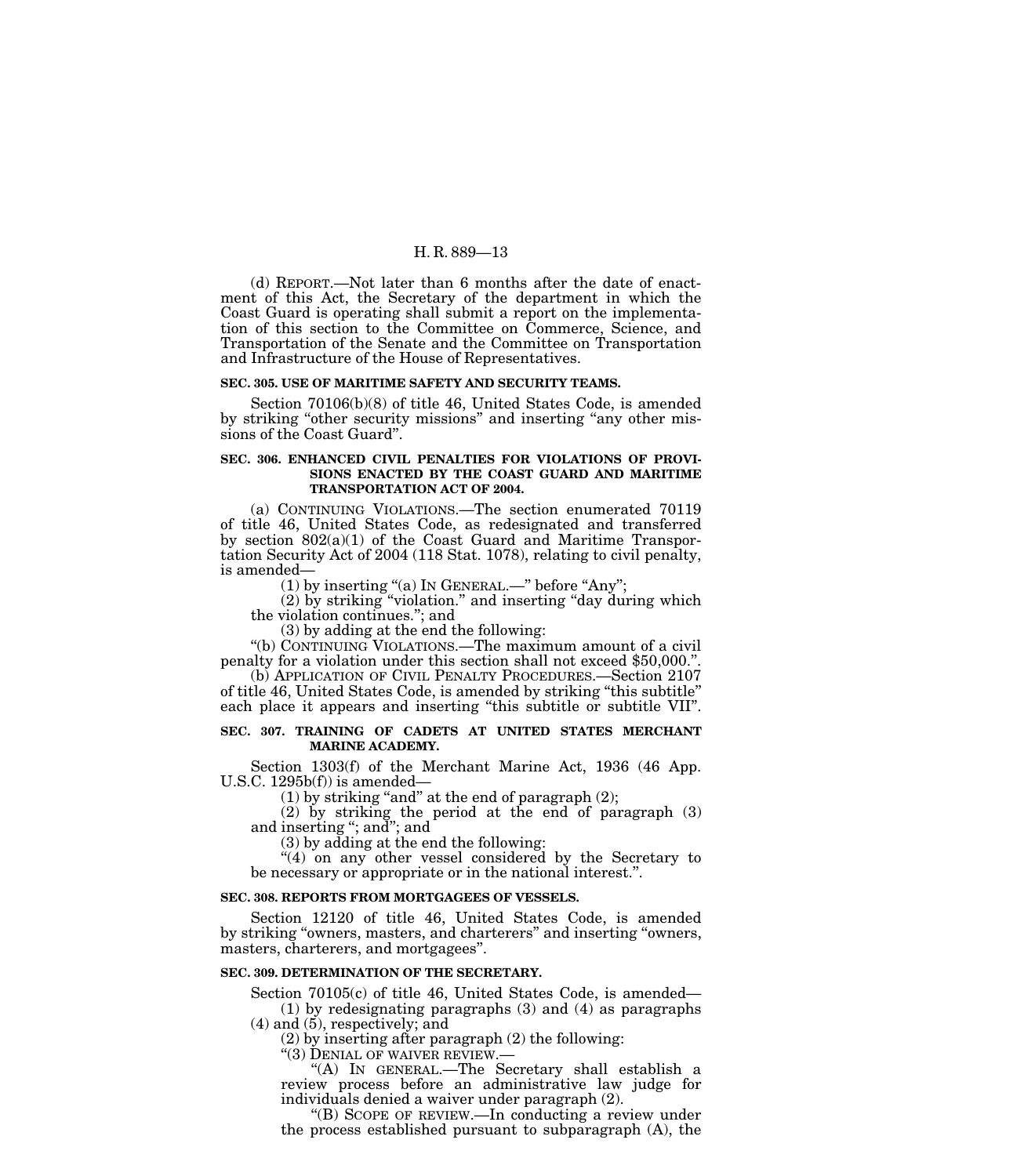administrative law judge shall be governed by the standards of section 706 of title 5. The substantial evidence standard in section  $706(2)(E)$  of title 5 shall apply whether or not there has been an agency hearing. The judge shall review all facts on the record of the agency.

''(C) CLASSIFIED EVIDENCE.—The Secretary, in consultation with the National Intelligence Director, shall issue regulations to establish procedures by which the Secretary, as part of a review conducted under this paragraph, may provide to the individual adversely affected by the determination an unclassified summary of classified evidence upon which the denial of a waiver by the Secretary was based.

''(D) REVIEW OF CLASSIFIED EVIDENCE BY ADMINISTRA-TIVE LAW JUDGE.—

''(i) REVIEW.—As part of a review conducted under this section, if the decision of the Secretary was based on classified information (as defined in section 1(a) of the Classified Information Procedures Act (18 U.S.C. App.)), such information may be submitted by the Secretary to the reviewing administrative law judge, pursuant to appropriate security procedures, and shall be reviewed by the administrative law judge ex parte and in camera.

"(ii) SECURITY CLEARANCES.—Pursuant to existing procedures and requirements, the Secretary, in coordination (as necessary) with the heads of other affected departments or agencies, shall ensure that administrative law judges reviewing negative waiver decisions of the Secretary under this paragraph possess security clearances appropriate for such review.

''(iii) UNCLASSIFIED SUMMARIES OF CLASSIFIED EVI-DENCE.—As part of a review conducted under this paragraph and upon the request of the individual adversely affected by the decision of the Secretary not to grant a waiver, the Secretary shall provide to the individual and reviewing administrative law judge, consistent with the procedures established under clause (i), an unclassified summary of any classified information upon which the decision of the Secretary was based.

''(E) NEW EVIDENCE.—The Secretary shall establish a process under which an individual may submit a new request for a waiver, notwithstanding confirmation by the administrative law judge of the Secretary's initial denial of the waiver, if the request is supported by substantial evidence that was not available to the Secretary at the time the initial waiver request was denied.''.

#### **SEC. 310. SETTING, RELOCATING, AND RECOVERING ANCHORS.**

Section 12105 of title 46, United States Code, is amended by adding at the end the following:

" $(c)(1)$  Only a vessel for which a certificate of documentation with a registry endorsement is issued may engage in—

"(A) the setting, relocation, or recovery of the anchors or other mooring equipment of a mobile offshore drilling unit that is located over the outer Continental Shelf (as defined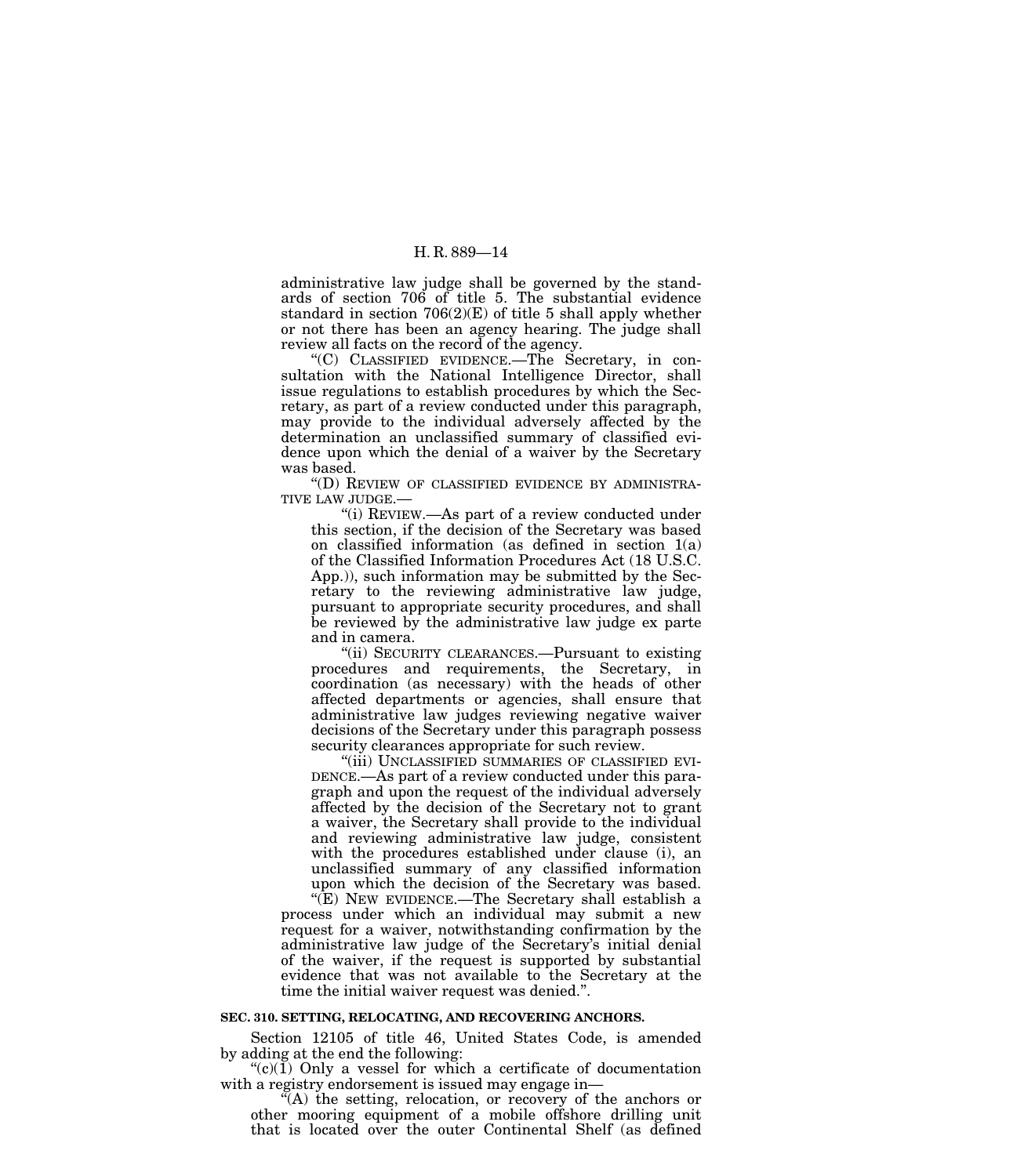in section 2(a) of the Outer Continental Shelf Lands Act (43 U.S.C.  $1331(a))$ ; or

''(B) the transportation of merchandise or personnel to or from a point in the United States from or to a mobile offshore drilling unit located over the outer Continental Shelf that is not attached to the seabed.

" $(2)$  Nothing in paragraph  $(1)$  authorizes the employment in the coastwise trade of a vessel that does not meet the requirements of section 12106 of this title.''.

#### **SEC. 311. INTERNATIONAL TONNAGE MEASUREMENT OF VESSELS ENGAGED IN THE ALEUTIAN TRADE.**

(a) GENERAL INSPECTION EXEMPTION.—Section 3302(c)(2) of title 46, United States Code, is amended to read as follows:

"(2) Except as provided in paragraphs  $(3)$  and  $(4)$  of this subsection, the following fish tender vessels are exempt from section 3301(1), (6), (7), (11), and (12) of this title:

 $(A)$  A vessel of not more than 500 gross tons as measured under section 14502 of this title or an alternate tonnage measured under section 14302 of this title as prescribed by the Secretary under section 14104 of this title.

"(B) A vessel engaged in the Aleutian trade that is not more than 2,500 gross tons as measured under section 14302 of this title.".<br>(b) OTHER INSPECTION EXEMPTION AND WATCH REQUIREMENT.—

Paragraphs  $(3)(B)$  and  $(4)$  of section  $3302(c)$  of title 46, United States Code, and section 8104(o) of that title are each amended by striking ''or an alternate tonnage measured under section 14302 of this title as prescribed by the Secretary under section 14104 of this title'' and inserting ''or less than 500 gross tons as measured under section 14502 of this title, or is less than 2,500 gross tons as measured under section 14302 of this title''.

#### **SEC. 312. RIDING GANGS.**

(a) IN GENERAL.—Chapter 81 of title 46, United States Code, is amended by adding at the end the following:

#### **''§ 8106. Riding gangs**

"(a) IN GENERAL.—The owner or managing operator of a freight vessel of the United States on voyages covered by the International Convention for Safety of Life at Sea, 1974 (32 UST 47m) shall— " $(1)$  ensure that—

> $(A)$  subject to subsection (d), each riding gang member on the vessel—

''(i) is a United States citizen or an alien lawfully admitted to the United States for permanent residence; or

''(ii) possesses a United States nonimmigrant visa for individuals desiring to enter the United States temporarily for business, employment-related and personal identifying information, and any other documentation required by the Secretary;

''(B) all required documentation for such member is kept on the vessel and available for inspection by the Secretary; and

 $(C)$  each riding gang member is identified on the vessel's crew list;

''(2) ensure that—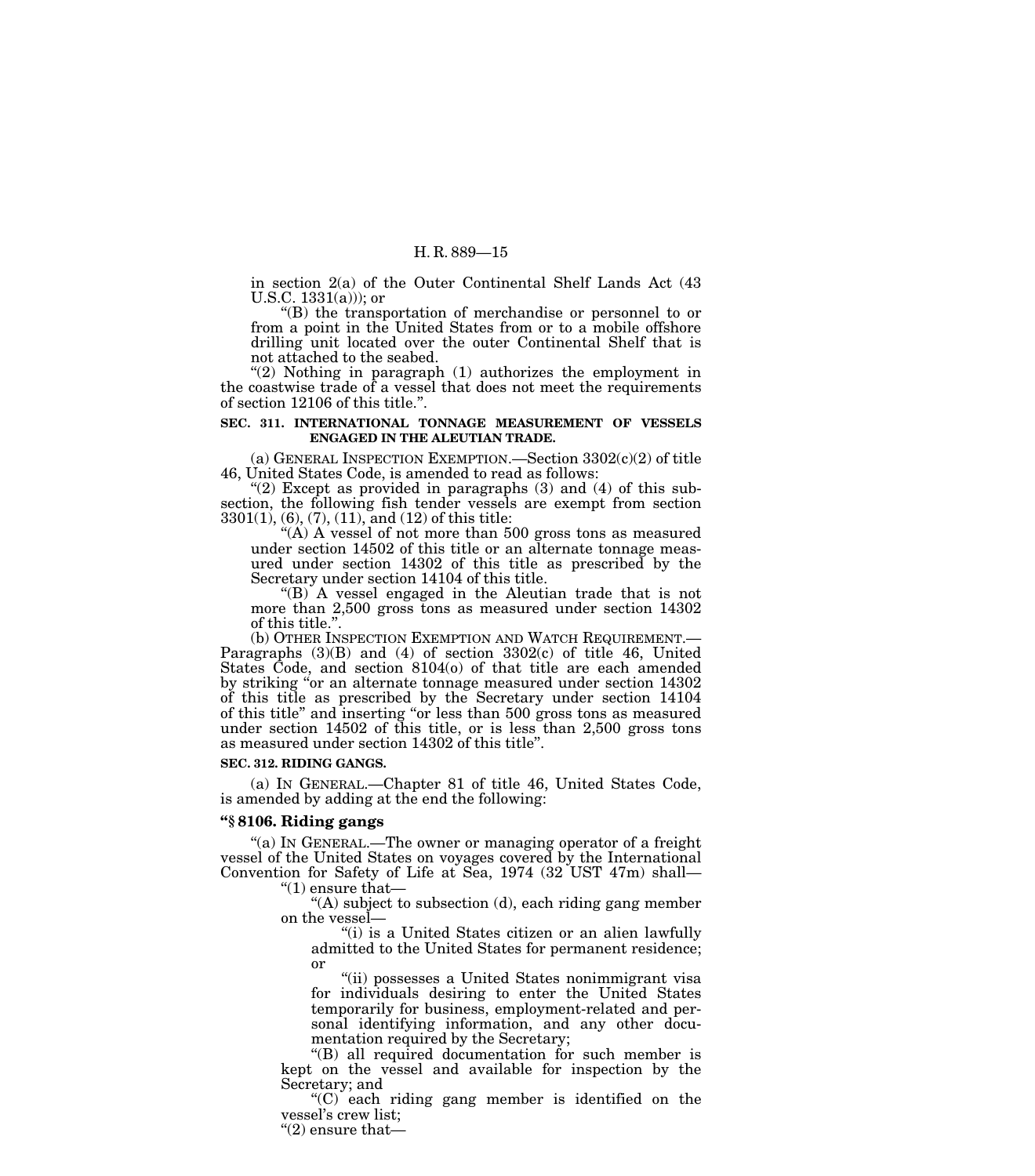$<sup>4</sup>(A)$  the owner or managing operator attests in a certifi-</sup> cate that the background of each riding gang member has been examined and found to be free of any credible information indicating a material risk to the security of the vessel, the vessel's cargo, the ports the vessel visits, or other individuals onboard the vessel;

''(B) the background check consisted of a search of all information reasonably available to the owner or managing operator in the riding gang member's country of citizenship and any other country in which the riding gang member works, receives employment referrals, or resides;

 $C$ ) the certificate required under subparagraph  $(A)$ is kept on the vessel and available for inspection by the Secretary; and

''(D) the information derived from any such background check is made available to the Secretary upon request;

"(3) ensure that each riding gang member, while on board the vessel, is subject to the same random chemical testing and reporting regimes as crew members;

 $\sqrt[4]{4}$  ensure that each such riding gang member receives basic safety familiarization and basic safety training approved by the Coast Guard as satisfying the requirements for such training under the International Convention of Training, Certification, and Watchkeeping for Seafarers, 1978;

''(5) prevent from boarding the vessel, or cause the removal from the vessel at the first available port, and disqualify from future service on board any other vessel owned or operated by that owner or operator, any riding gang member—

"(A) who has been convicted in any jurisdiction of an offense described in paragraph  $(2)$  or  $(3)$  of section 7703;

 $\mathcal{H}(B)$  whose license, certificate of registry, or merchant mariner's document has been suspended or revoked under section 7704; or

 $C$ ) who otherwise constitutes a threat to the safety of the vessel;

''(6) ensure and certify to the Secretary that the sum of— ''(A) the number of riding gang members on board a freight vessel, and

''(B) the number of individuals in addition to crew permitted under section 3304,

does not exceed 12;

"(7) ensure that every riding gang member is employed on board the vessel under conditions that meet or exceed the minimum international standards of all applicable international labor conventions to which the United States is a party, including all of the merchant seamen protection and relief provided under United States law; and

''(8) ensure that each riding gang member—

"(A) is supervised by an individual who holds a license issued under chapter 71; and

''(B) only performs work in conjunction with individuals who hold merchant mariners documents issued under chapter 73 and who are part of the vessel's crew.

''(b) PERMITTED WORK.—Subject to subsection (f), a riding gang member on board a vessel to which subsection (a) applies who is neither a United States citizen nor an alien lawfully admitted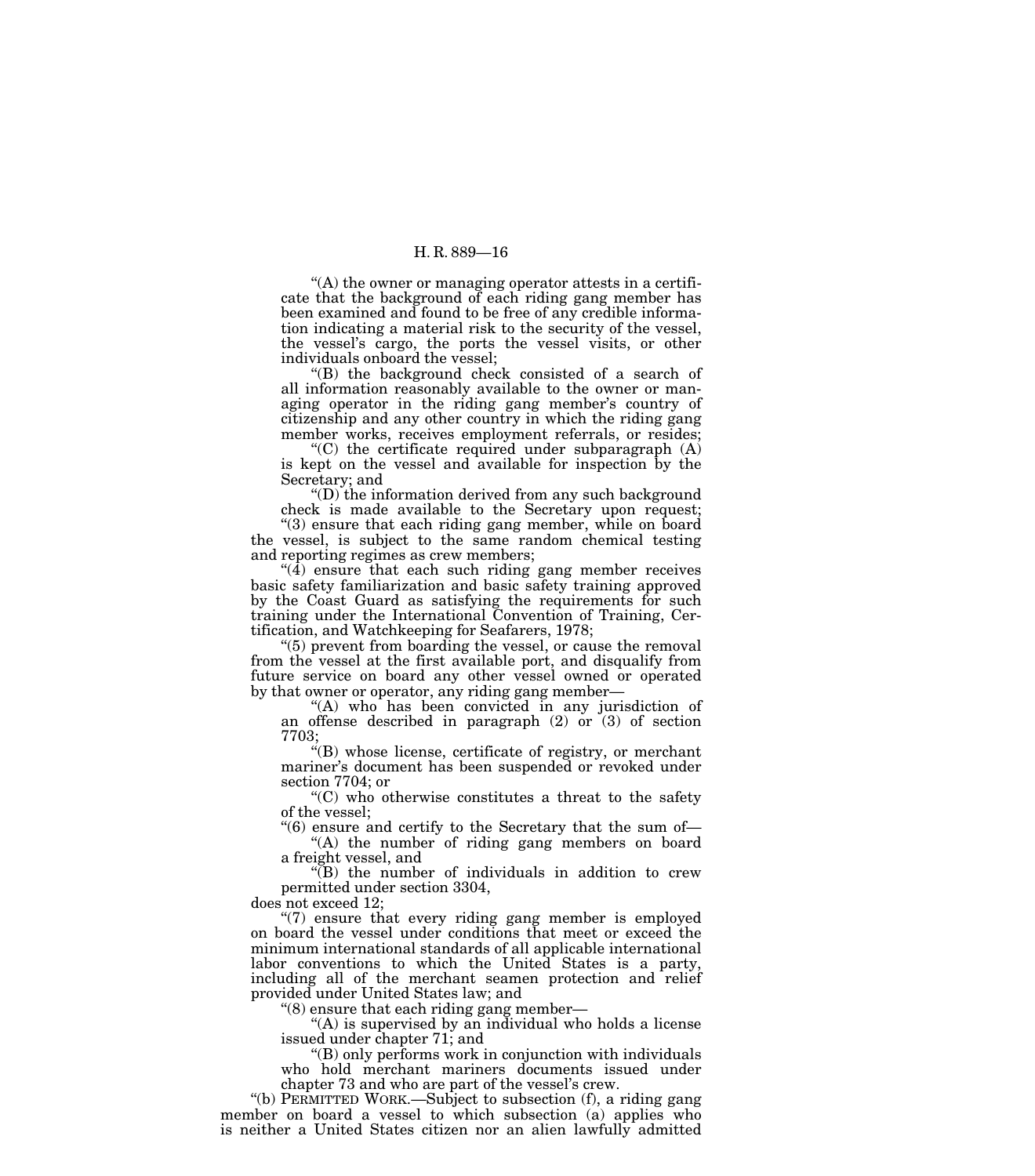to the United States for permanent residence may not perform any work on board the vessel other than—

"(1) work in preparation of a vessel entering a shipyard located outside of the United States;

 $(2)$  completion of the residual repairs after departing a shipyard located outside of the United States; or

''(3) technical in-voyage repairs, in excess of any repairs that can be performed by the vessel's crew, in order to advance the vessel's useful life without having to actually enter a shipyard.

''(c) WORKDAY LIMIT.—

''(1) IN GENERAL.—The maximum number of days in any calendar year that the owner or operator of a vessel to which subsection (a) applies may employ on board riding gang members who are neither United States citizens nor aliens lawfully admitted to the United States for permanent residence for work on board that vessel is 60 days. If the vessel is at sea on the 60th day, each riding gang member shall be discharged from the vessel at the next port of call reached by the vessel after the date on which the 60-workday limit is reached.

" $(2)$  CALCULATION.—For the purpose of calculating the 60workday limit under this subsection, each day worked by a riding gang member who is neither a United States citizen nor an alien lawfully admitted to the United States for permanent residence shall be counted against the limitation.

''(d) EXCEPTIONS FOR WARRANTY WORK.—

"(1) IN GENERAL.—Subsections  $(b)$ ,  $(c)$ ,  $(e)$ , and  $(f)$  do not apply to a riding gang member employed exclusively to perform, and who performs only, work that is—

 ${}^{\alpha}(A)$  customarily performed by original equipment manufacturers' technical representatives;

 $'(B)$  required by a manufacturer's warranty on specific machinery and equipment; or

 $C$ ) required by a contractual guarantee or warranty on actual repairs performed in a shipyard located outside of the United States.

" $(2)$  CITIZENSHIP REQUIREMENT.—Subsection  $(a)(1)(A)$ applies only to a riding gang member described in paragraph (1) who is on the vessel when it calls at a United States port.

 $\mathbf{F}^{\mathbf{r}}(\mathbf{e})$  RECORDKEEPING.—In addition to the requirements of subsection (a), the owner or managing operator of a vessel to which subsection (a) applies shall ensure that all information necessary to ensure compliance with this section, as determined by the Secretary, is entered into the vessel's official logbook required by chapter 113.

''(f) FAILURE TO EMPLOY QUALIFIED AVAILABLE U.S. CITIZENS OR RESIDENTS.—

"(1) IN GENERAL.—The owner or operator of a vessel to which subsection (a) applies may not employ a riding gang member who is neither a United States citizen nor an alien lawfully admitted to the United States for permanent residence to perform work described in subsection (b) unless the owner or operator determines, in accordance with procedures established by the Secretary to carry out section  $\overline{8103(b)(3)(C)}$ , that there is not a sufficient number of United States citizens or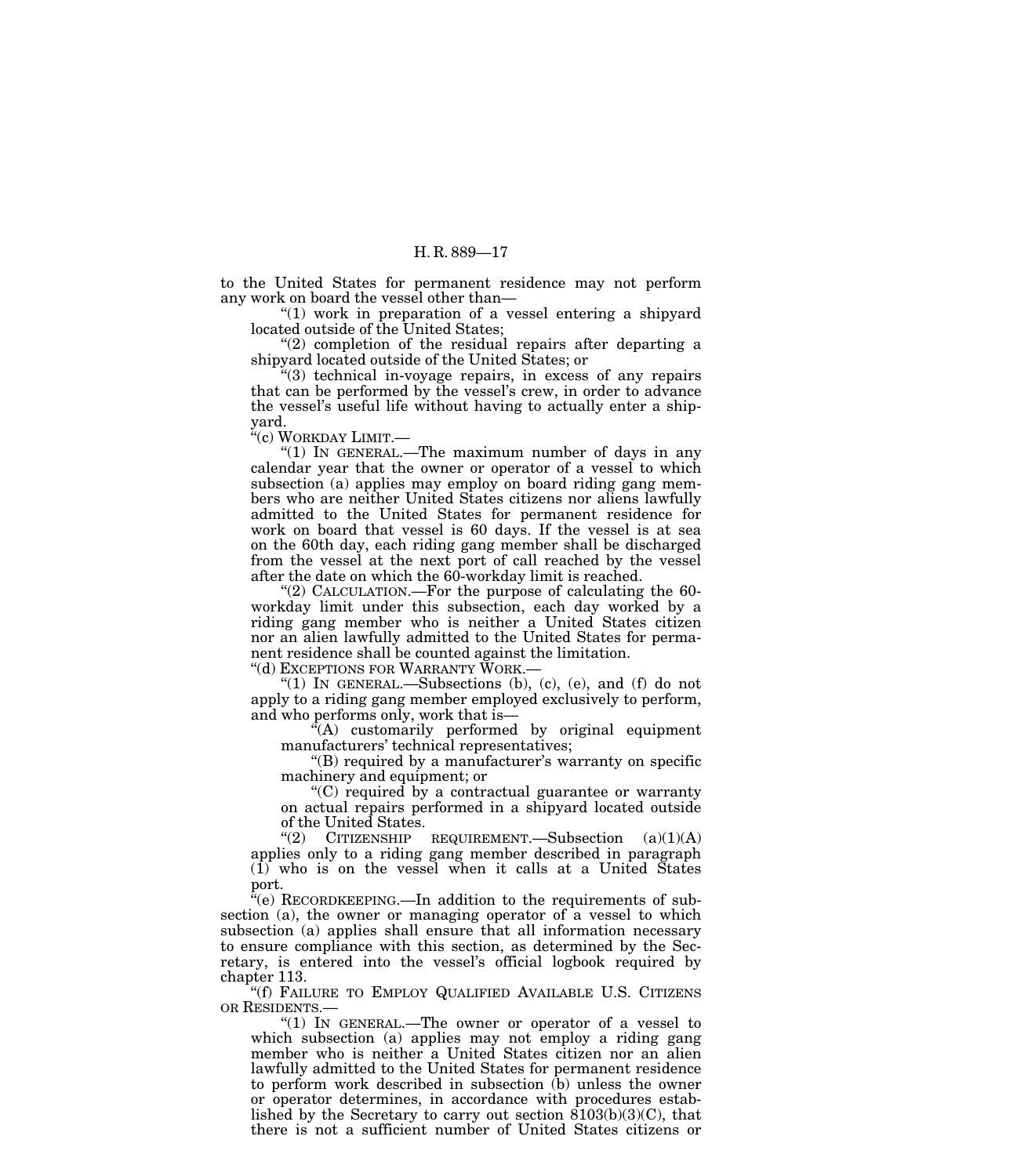individuals lawfully admitted to the United States for permanent residence who are qualified and available for the work for which the riding gang member is to be employed.

"(2) CIVIL PENALTY.—A violation of paragraph  $(1)$  is punishable by a civil penalty of not more than \$10,000 for each day during which the violation continues.

''(3) CONTINUING VIOLATIONS.—The maximum amount of a civil penalty for a violation under this subsection shall not exceed—

"(A)  $$50,000$  if the violation occurs in fiscal year 2006; ''(B) \$75,000 if the violation occurs in fiscal year 2007;

and

''(C) \$100,000 if the violation occurs after fiscal year 2007.

"(4) DETERMINATION OF AMOUNT.—In determining the amount of the penalty, the Secretary shall take into account the nature, circumstances, extent, and gravity of the violation committed and, with respect to the violator, the degree of culpability, the history of prior offenses, the ability to pay, and such other matters as justice may require.

''(5) COMPROMISE, MODIFICATION, AND REMITTAL.—The Secretary may compromise, modify, or remit, with or without conditions, any civil penalty imposed under this section.''.

(b) RIDING GANG MEMBER DEFINED.—Section 2101 of such title is amended by inserting after paragraph (26) the following:

"(26a) 'riding gang member' means an individual who-"(A) has not been issued a merchant mariner document under chapter 73;

''(B) does not perform—

''(i) watchstanding, automated engine room duty watch, or personnel safety functions; or

''(ii) cargo handling functions, including any activity relating to the loading or unloading of cargo, the operation of cargo-related equipment (whether or not integral to the vessel), and the handling of mooring lines on the dock when the vessel is made fast or let go;

" $(C)$  does not serve as part of the crew complement required under section 8101;

 $f(D)$  is not a member of the steward's department; and

 $E(E)$  is not a citizen or temporary or permanent resident of a country designated by the United States as a sponsor of terrorism or any other country that the Secretary, in consultation with the Secretary of State and the heads of other appropriate United States agencies, determines to be a security threat to the United States.''.

(c) CONFORMING AMENDMENTS.—

(1) CITIZENSHIP REQUIREMENT.—Section 8103 of such title is amended by adding at the end the following:

''(j) RIDING GANG MEMBER.—This section does not apply to an individual who is a riding gang member.''.

(2) APPLICATION OF CHAPTER 103.—Section 10301(b) of such title is amended by striking ''voyage.'' and inserting ''voyage or to riding gang members.''.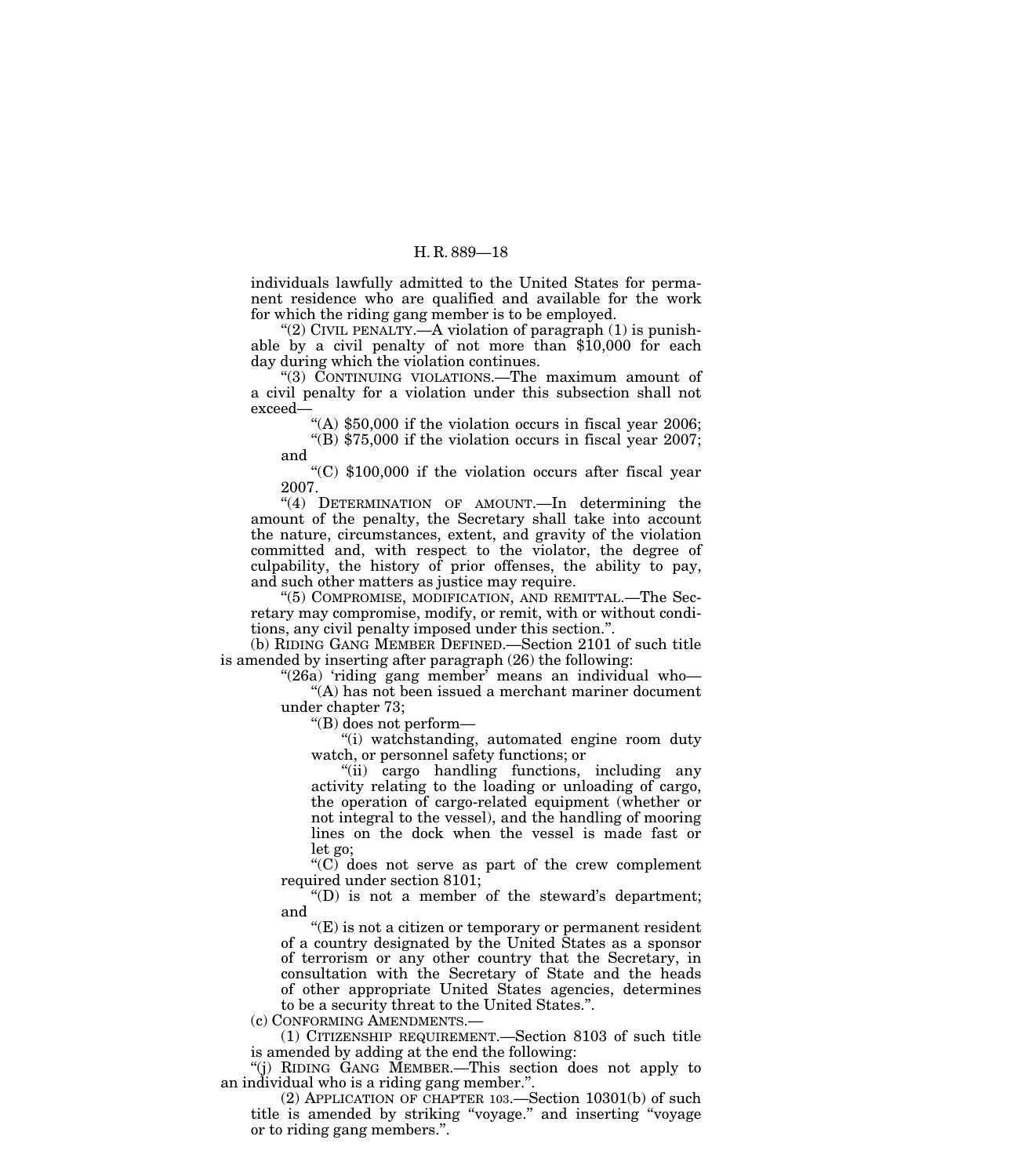(d) CLERICAL AMENDMENT.—The analysis for chapter 81 of such title is amended by adding at the end the following:

''8106. Riding gangs''.

# **TITLE IV—MISCELLANEOUS**

# **SEC. 401. AUTHORIZATION OF JUNIOR RESERVE OFFICERS TRAINING PROGRAM PILOT PROGRAM.**

(a) IN GENERAL.—The Secretary of the department in which the Coast Guard is operating may carry out a pilot program to establish and maintain a junior reserve officers training program in cooperation with the Camden County High School in Camden County, North Carolina.

(b) PROGRAM REQUIREMENTS.—The pilot program carried out by the Secretary under this section shall provide to students at Camden County High School—

(1) instruction in subject areas relating to operations of the Coast Guard; and

(2) training in skills which are useful and appropriate for a career in the Coast Guard.

(c) PROVISION OF ADDITIONAL SUPPORT.—To carry out the pilot program under this section, the Secretary may provide to Camden County High School—

(1) assistance in course development, instruction, and other support activities; and

(2) necessary and appropriate course materials, equipment, and uniforms.

(d) EMPLOYMENT OF RETIRED COAST GUARD PERSONNEL.—

(1) IN GENERAL.—Subject to paragraph (2) of this subsection, the Secretary may authorize the Camden County High School to employ, as administrators and instructors for the pilot program, retired Coast Guard and Coast Guard Reserve commissioned, warrant, and petty officers not on active duty who request that employment and who are approved by the Secretary and Camden County High School.

(2) AUTHORIZED PAY.—

(A) IN GENERAL.—Retired members employed under paragraph (1) of this subsection are entitled to receive their retired or retainer pay and an additional amount of not more than the difference between—

(i) the amount the individual would be paid as pay and allowance if the individual was considered to have been ordered to active duty during the period of employment; and

(ii) the amount of retired pay the individual is entitled to receive during that period.

(B) PAYMENT TO SCHOOL.—The Secretary shall pay to Camden County High School an amount equal to one half of the amount described in subparagraph  $(A)$ , from funds appropriated for such purpose.

(C) NOT DUTY OR DUTY TRAINING.—Notwithstanding any other law, while employed under this subsection, an individual is not considered to be on active-duty or inactiveduty training.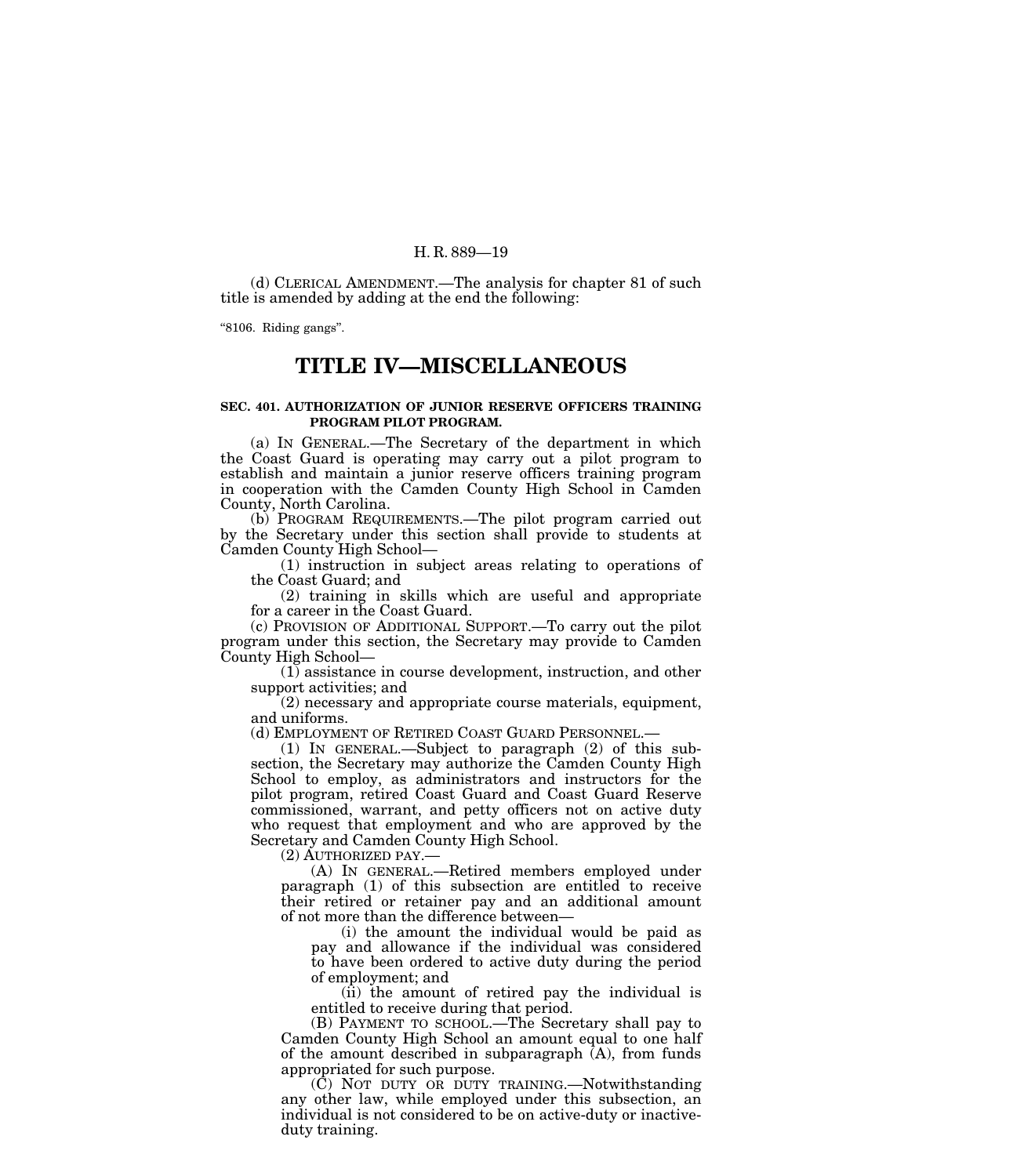# **SEC. 402. TRANSFER.**

Section 602 of the Coast Guard and Maritime Transportation Act of 2004 (118 Stat. 1050) is amended—

(1) in subsection (b)(2) by striking ''to be conveyed'' and all that follows through the period and inserting ''to be conveyed to CAS Foundation, Inc. (a nonprofit corporation under the laws of the State of Indiana).''; and

(2) in subsection  $(c)(1)(A)$  by inserting "or, in the case of the vessel described in subsection  $(b)(2)$  only, for humanitarian purposes'' before the semicolon at the end.

#### **SEC. 403. LORAN–C.**

There are authorized to be appropriated to the Department of Transportation, in addition to funds authorized for the Coast Guard for operation of the LORAN–C system, for capital expenses related to LORAN–C navigation infrastructure, \$25,000,000 for fiscal year 2006 and \$25,000,000 for fiscal year 2007. The Secretary of Transportation may transfer from the Federal Aviation Administration and other agencies of the Department funds appropriated as authorized under this section in order to reimburse the Coast Guard for related expenses.

#### **SEC. 404. LONG-RANGE VESSEL TRACKING SYSTEM.**

(a) PILOT PROJECT.—The Secretary of the department in which the Coast Guard is operating, acting through the Commandant of the Coast Guard, shall conduct a 3-year pilot program for longrange tracking of up to 2,000 vessels using satellite systems with a nonprofit maritime organization that has a demonstrated capability of operating a variety of satellite communications systems providing data to vessel tracking software and hardware that provides long-range vessel information to the Coast Guard to aid maritime security and response to maritime emergencies.

(b) AUTHORIZATION OF APPROPRIATIONS.—There is authorized to be appropriated to the Secretary \$4,000,000 for each of fiscal years 2006, 2007, and 2008 to carry out subsection (a).

#### **SEC. 405. MARINE VESSEL AND COLD WATER SAFETY EDUCATION.**

The Coast Guard shall continue cooperative agreements and partnerships with organizations in effect on the date of enactment of this Act that provide marine vessel safety training and cold water immersion education and outreach programs for fishermen and children.

#### **SEC. 406. REPORTS.**

(a) ADEQUACY OF ASSETS.— (1) REVIEW.—The Commandant of the Coast Guard shall review the adequacy of assets and facilities described in subsection (b) to carry out the Coast Guard's missions, including search and rescue, illegal drug and migrant interdiction, aids to navigation, ports, waterways and coastal security, marine environmental protection, and fisheries law enforcement.

(2) REPORT.—Not later than 180 days after the date of enactment of this Act, the Commandant shall submit to the Committee on Commerce, Science, and Transportation of the Senate and the Committee on Transportation and Infrastructure of the House of Representatives a report that includes the findings of the review and any recommendations to enhance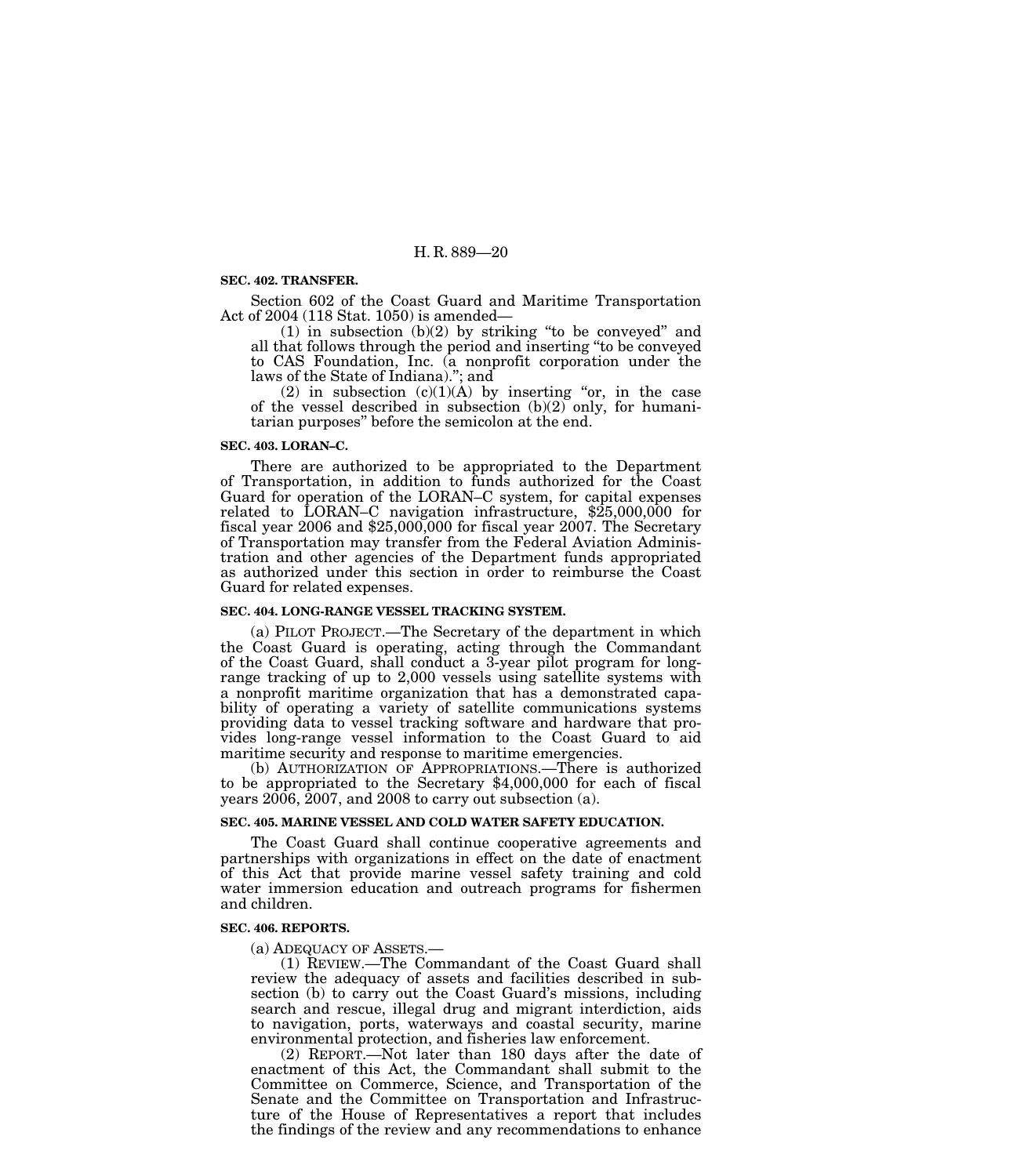mission capabilities in those areas referred to in paragraph (1).

(b) AREAS OF REVIEW.—The report under subsection (a) shall provide information and recommendations on the following assets:

(1) Coast Guard vessels and aircraft stationed in the Commonwealth of Puerto Rico.

(2) Coast Guard vessels and aircraft stationed in the State of Louisiana along the Lower Mississippi River between the Port of New Orleans and the Red River.

(3) Coast Guard vessels and aircraft stationed in Coast Guard Sector Delaware Bay.

(4) Physical infrastructure at Boat Station Cape May in the State of New Jersey.

(c) ADEQUACY OF ACTIVE-DUTY STRENGTH.—

(1) REVIEW.—The Commandant of the Coast Guard shall review the adequacy of the strength of active-duty personnel authorized under section 102(a) of this Act to carry out the Coast Guard's missions, including search and rescue, illegal drug and migrant interdiction, aids to navigation, ports, waterways, and coastal security, marine environmental protection, and fisheries law enforcement.

(2) REPORT.—Not later than 180 days after the date of enactment of this Act, the Commandant shall submit to the Committee on Commerce, Science, and Transportation of the Senate and the Committee on Transportation and Infrastructure of the House of Representatives a report that includes the findings of the review.

### **SEC. 407. CONVEYANCE OF DECOMMISSIONED COAST GUARD CUTTER MACKINAW.**

(a) IN GENERAL.—Upon the scheduled decommissioning of the Coast Guard Cutter MACKINAW, the Commandant of the Coast Guard shall convey without consideration all right, title, and interest of the United States in and to that vessel to the Icebreaker Mackinaw Maritime Museum, Inc., located in the State of Michigan if—

(1) the recipient agrees—

(A) to use the vessel for purposes of a museum;

(B) not to use the vessel for commercial transportation purposes;

(C) to make the vessel available to the United States Government if needed for use by the Commandant in time of war or a national emergency; and

(D) to hold the Government harmless for any claims arising from exposure to hazardous materials, including asbestos and polychlorinated biphenyls (PCBs), after conveyance of the vessel, except for claims arising from the use by the Government under subparagraph (C);

(2) the recipient has funds available that will be committed to operate and maintain the vessel conveyed in good working condition, in the form of cash, liquid assets, or a written loan commitment, and in an amount of at least \$700,000; and

(3) the recipient agrees to any other conditions the Commandant considers appropriate.

(b) MAINTENANCE AND DELIVERY OF VESSEL.—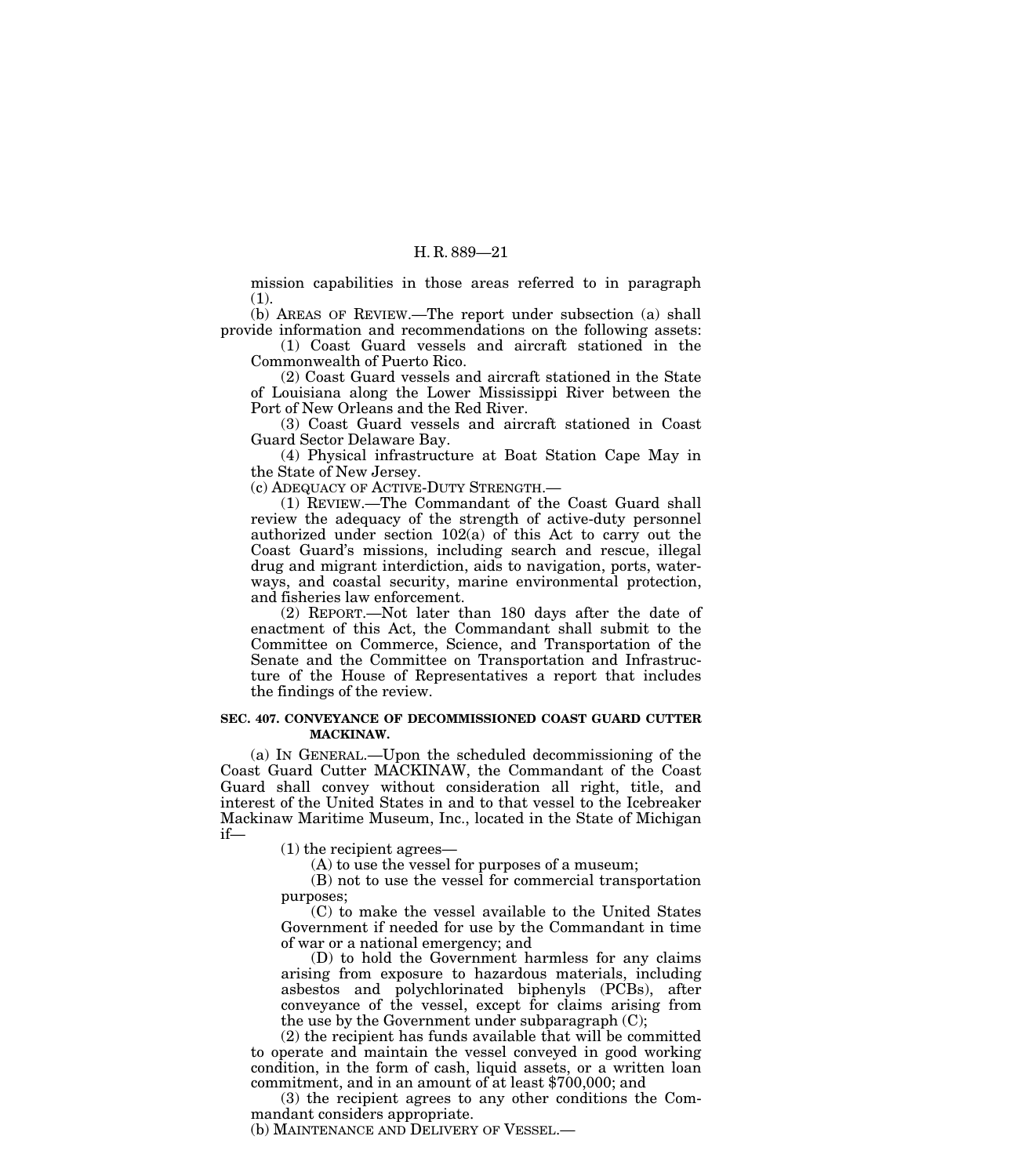(1) MAINTENANCE.—Before conveyance of the vessel under this section, the Commandant shall make, to the extent practical and subject to other Coast Guard mission requirements, every effort to maintain the integrity of the vessel and its equipment until the time of delivery.

(2) DELIVERY.—If a conveyance is made under this section, the Commandant shall deliver the vessel to a suitable mooring in the local area, in its present condition, no sooner than June 15, 2006, and not later than 30 days after the date on which the vessel is decommissioned.

(3) TREATMENT OF CONVEYANCE.—The conveyance of the vessel under this section shall not be considered a distribution in commerce for purposes of section 6(e) of Public Law 94– 469 (15 U.S.C. 2605(e)).

(c) OTHER EXCESS EQUIPMENT.—The Commandant may convey to the recipient any excess equipment or parts from other decommissioned Coast Guard vessels for use to enhance the vessel's operability and function for purposes of a museum.

#### **SEC. 408. DEEPWATER REPORTS.**

(a) ANNUAL DEEPWATER IMPLEMENTATION REPORT.—Not later than 30 days after the date of enactment of this Act and in conjunction with the transmittal by the President of the budget of the United States for each fiscal year thereafter, the Secretary of the department in which the Coast Guard is operating shall submit to the Committee on Commerce, Science, and Transportation of the Senate and the Committee on Transportation and Infrastructure of the House of Representatives a report on the implementation of the Integrated Deepwater Systems Program, as revised in 2005 (in this section referred to as the ''Deepwater program''), that includes—

(1) a justification for how the projected number and capabilities of each Deepwater program asset meets the revised mission needs statement delivered as part of the Deepwater program and the performance goals of the Coast Guard;

(2) a projection of the remaining operational lifespan of each legacy asset;

(3) an identification of any changes to the Deepwater program, including—

(A) any changes to the timeline for the acquisition of each new asset and the phase out of legacy assets for the life of the Deepwater program; and

(B) any changes to the costs for that fiscal year or future fiscal years or the total costs of the Deepwater program, including the costs of new and legacy assets;

(4) a justification for how any change to the Deepwater program fulfills the mission needs statement for the Deepwater program and performance goals of the Coast Guard;

(5) an identification of how funds in that fiscal year's budget request will be allocated, including information on the purchase of specific assets;

(6) a detailed explanation of how the costs of the legacy assets are being accounted for within the Deepwater program;

(7) a description of how the Coast Guard is planning for the integration of Deepwater program assets into the Coast Guard, including needs related to shore-based infrastructure and human resources; and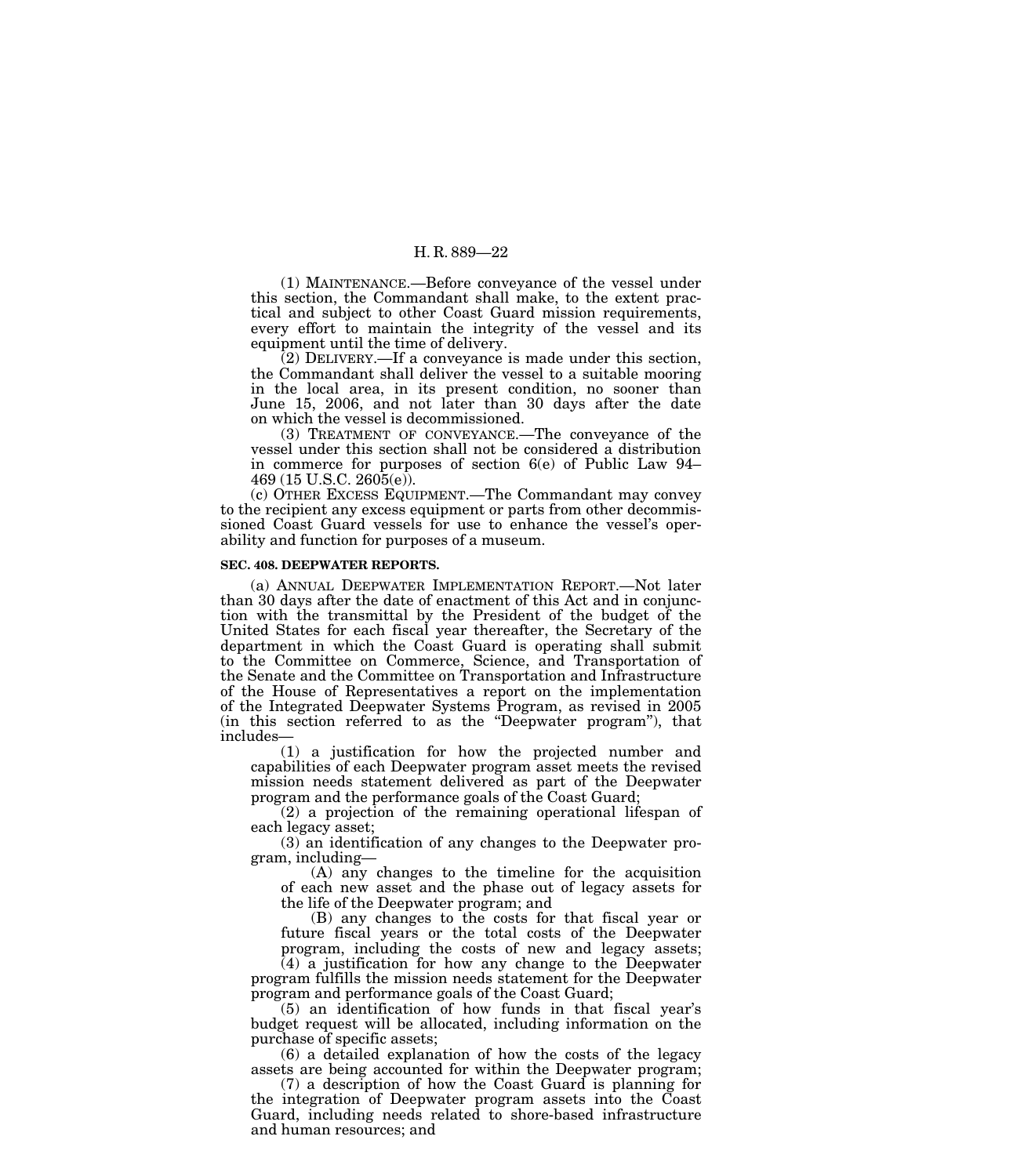(8) a description of the competitive process conducted in all contracts and subcontracts exceeding \$2,500,000 awarded under the Deepwater program.

(b) DEEPWATER ACCELERATION REPORT.—Not later than 30 days after the date of enactment of this Act, the Secretary shall submit to the Committee on Commerce, Science, and Transportation of the Senate and the Committee on Transportation and Infrastructure of the House of Representatives a report on the acceleration of the current Deepwater program acquisition timeline that reflects completion of the Deepwater program in each of 10 years and 15 years and includes—

(1) a detailed explanation of the number and type of each asset that would be procured for each fiscal year under each accelerated acquisition timeline;

(2) the required funding for such completion under each accelerated acquisition timeline;

(3) anticipated costs associated with legacy asset sustainment for the Deepwater program under each accelerated acquisition timeline;

(4) anticipated mission deficiencies, if any, associated with the continued degradation of legacy assets in combination with the procurement of new assets under each accelerated acquisition timeline; and

(5) an evaluation of the overall feasibility of achieving each accelerated acquisition timeline, including—

(A) contractor capacity;

(B) national shipbuilding capacity;

(C) asset integration into Coast Guard facilities;

(D) required personnel; and

(E) training infrastructure capacity on technology associated with new assets.

(c) OVERSIGHT REPORT.—Not later than 90 days after the date of enactment of this Act, the Commandant of the Coast Guard, in consultation with the Government Accountability Office, shall submit to the Committee on Commerce, Science, and Transportation of the Senate and the Committee on Transportation and Infrastructure of the House of Representatives a report on the status of the Coast Guard's implementation of the Government Accountability Office's recommendations in its report, GAO–04–380, entitled ''Coast Guard Deepwater Program Needs Increased Attention to Management and Contractor Oversight'', including the dates by which the Coast Guard plans to complete implementation of such recommendations if any of such recommendations remain open as of the date the report is transmitted to the Committees.<br>(d) INDEPENDENT ANALYSIS OF REVISED DEEPWATER PLAN.—

The Secretary may periodically, either through an internal review process or a contract with an outside entity, conduct an analysis of all or part of the Deepwater program and assess whether—

(1) the choice of assets and capabilities selected as part of that program meets the Coast Guard's goals for performance and minimizing total ownership costs; or

(2) additional or different assets should be considered as part of that program.

#### **SEC. 409. HELICOPTERS.**

(a) STUDY.—The Secretary of the department in which the Coast Guard is operating shall conduct a study that analyses the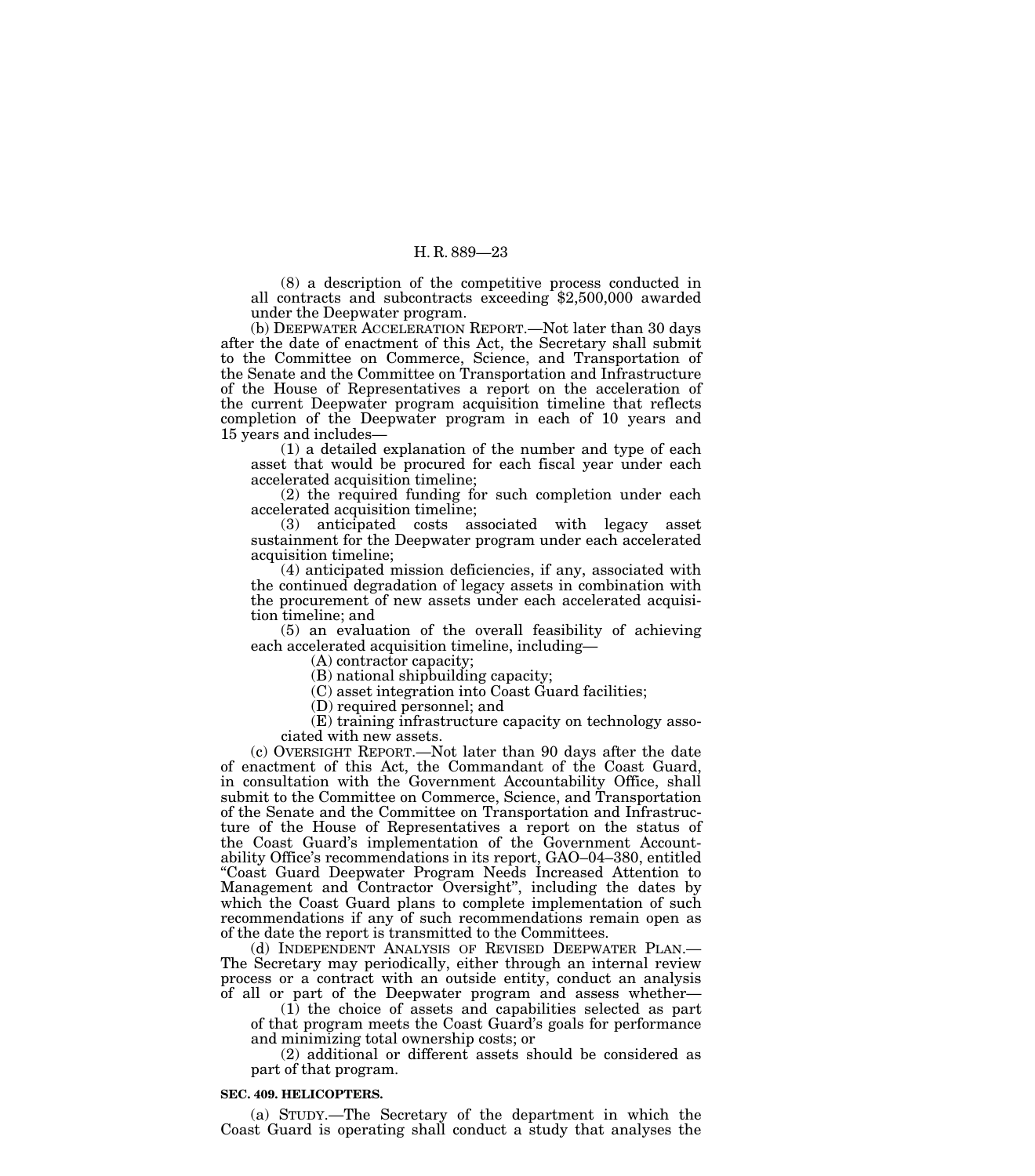potential impact on Coast Guard acquisitions of requiring that the Coast Guard acquire only helicopters, or any major component of a helicopter, that are constructed in the United States.

(b) STUDY ELEMENTS.—The study shall include—

(1) identification of additional costs or added benefits that would result from the additional restrictions described in subsection (a) on acquisitions from nondomestic sources, including major components or subsystems;

(2) industrial impact on the United States of such additional restrictions on acquisitions from nondomestic sources;

(3) the contractual impact of such additional restrictions on the Integrated Deepwater Systems Program and its platform elements, including delivery interruptions in the program and the subsequent mission impact of these delays; and

(4) identification of reasonable executive authorities to waive such additional restrictions that the Secretary considers essential in order to ensure continued mission performance of the United States Coast Guard.

(c) REPORT.—Not later than one year after the date of enactment of this Act, the Secretary shall submit a report on the results of the study and any recommendations of the Secretary regarding such results to the Committee on Commerce, Science, and Transportation of the Senate and the Committee on Transportation and Infrastructure of the House of Representatives.

#### **SEC. 410. NEWTOWN CREEK, NEW YORK CITY, NEW YORK.**

(a) STUDY.—Of the amounts provided under section 1012 of the Oil Pollution Act of 1990 (33 U.S.C. 2712), the Administrator of the Environmental Protection Agency shall conduct a study of public health and safety concerns related to the pollution of Newtown Creek, New York City, New York, caused by seepage of oil into Newtown Creek from 17,000,000 gallons of underground oil spills in Greenpoint, Brooklyn, New York.

(b) REPORT.—Not later than one year after the date of enactment of this Act, the Administrator shall submit a report containing the results of the study to the Committee on Environment and Public Works and the Committee on Commerce, Science, and Transportation of the Senate and the Committee on Transportation and Infrastructure of the House of Representatives.

#### **SEC. 411. REPORT ON TECHNOLOGY.**

Not later than 180 days after the date of enactment of this Act, the Commandant of the Coast Guard shall submit to the Committee on Commerce, Science, and Transportation of the Senate and the Committee on Transportation and Infrastructure of the House of Representatives a report that includes an assessment of—

(1) the availability and effectiveness of software information technology systems for port security and the data evaluated, including data that has the ability to identify shippers, inbound vessels, and their cargo for potential threats to national security before it reaches United States ports, specifically the software already tested or being tested at Joint Harbor Operations Centers; and

(2) the costs associated with implementing such technology at all Sector Command Centers, Joint Harbor Operations Centers, and strategic defense and energy dependent ports.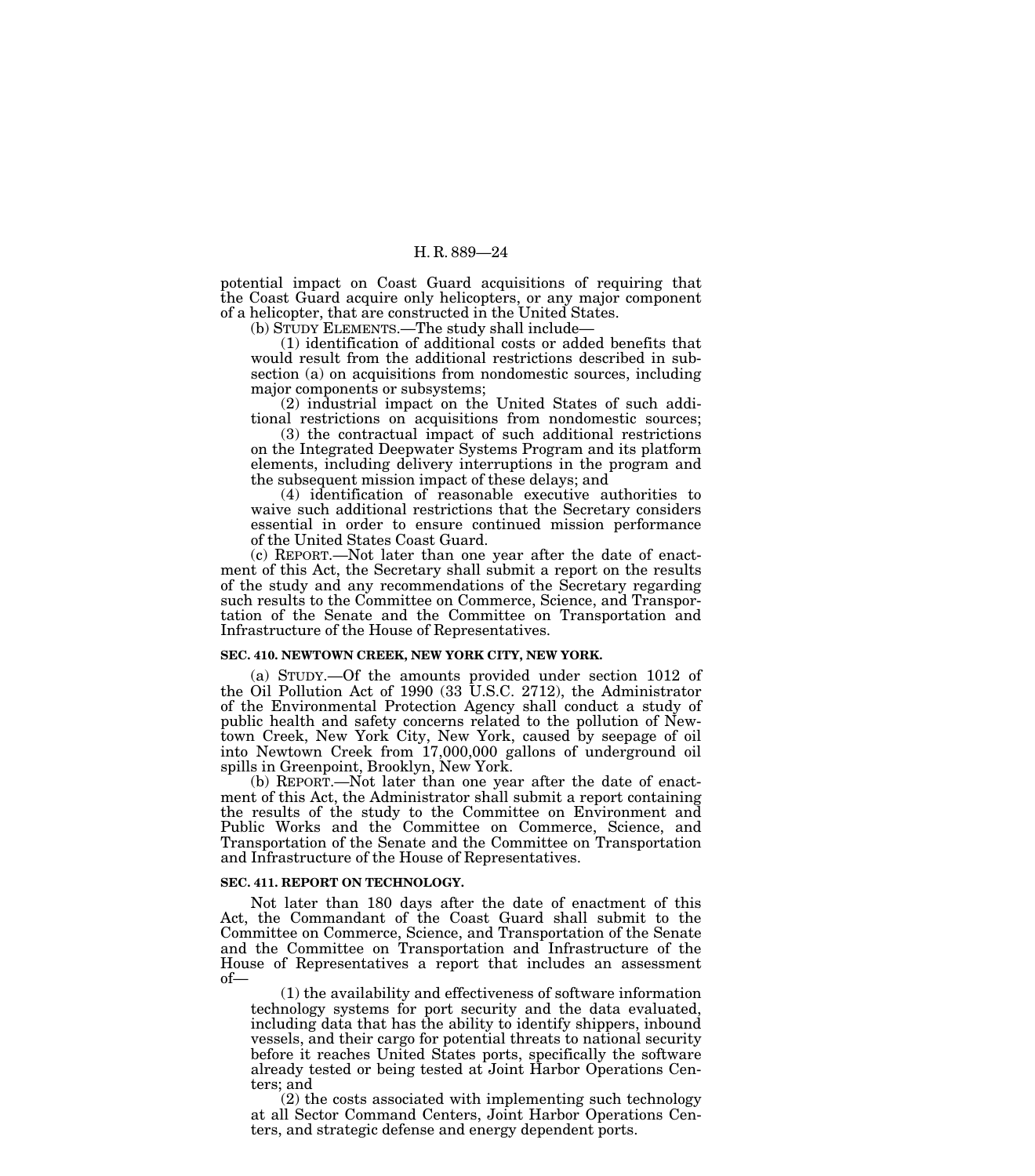#### **SEC. 412. ASSESSMENT AND PLANNING.**

There is authorized to be appropriated to the Maritime Administration \$400,000 to carry out an assessment of, and planning for, the impact of an Arctic Sea Route on the indigenous people of Alaska.

#### **SEC. 413. HOMEPORT.**

(a) STUDY.—The Commandant of the Coast Guard shall conduct a study to assess the current homeport arrangement of the Coast Guard polar icebreaker HEALY to determine whether an alternative arrangement would enhance the Coast Guard's capabilities to carry out the recommendation to maintain dedicated, year-round icebreaker capability for the Arctic that was included in the report prepared by the National Academy of Sciences and entitled: ''Polar Icebreaker Roles and U.S. Future Needs: A Preliminary Assessment (ISBN: 0–309–10069–0)''.

(b) REPORT.—Not later than one year after the date of enactment of this Act, the Commandant shall report the findings of the study to the Committee on Commerce, Science, and Transportation of the Senate and the Committee on Transportation and Infrastructure of the House of Representatives.

#### **SEC. 414. NAVIGATIONAL SAFETY OF CERTAIN FACILITIES.**

(a) CONSIDERATION OF ALTERNATIVES.—In reviewing a lease, easement, or right-of-way for an offshore wind energy facility in Nantucket Sound under section 8(p) of the Outer Continental Shelf Lands Act (43 U.S.C. 1337(p)), not later than 60 days before the date established by the Secretary of the Interior for publication of a draft environmental impact statement, the Commandant of the Coast Guard shall specify the reasonable terms and conditions the Commandant determines to be necessary to provide for navigational safety with respect to the proposed lease, easement, or rightof-way and each alternative to the proposed lease, easement, or right-of-way considered by the Secretary.

(b) INCLUSION OF NECESSARY TERMS AND CONDITIONS.—In granting a lease, easement, or right-of-way for an offshore wind energy facility in Nantucket Sound under section 8(p) of the Outer Continental Shelf Lands Act (43 U.S.C. 1337(p)), the Secretary shall incorporate in the lease, easement, or right-of-way reasonable terms and conditions the Commandant determines to be necessary to provide for navigational safety.

# **SEC. 415. PORT RICHMOND.**

The Secretary of the department in which the Coast Guard is operating, acting through the Commandant of the Coast Guard, may not approve a security plan under section 70103(c) of title 46, United States Code, for a liquefied natural gas import facility at Port Richmond in Philadelphia, Pennsylvania, until the Secretary conducts a vulnerability assessment under section 70102(b) of such title.

#### **SEC. 416. WESTERN ALASKA COMMUNITY DEVELOPMENT QUOTA PRO-GRAM.**

(a) RESTATEMENT OF EXISTING PROGRAM INCORPORATING CER- TAIN PROVISIONS OF REGULATIONS.—Section 305(i) of the Magnuson-Stevens Fishery Conservation and Management Act (16 U.S.C. 1855(i)) is amended by striking paragraph (1) and inserting the following: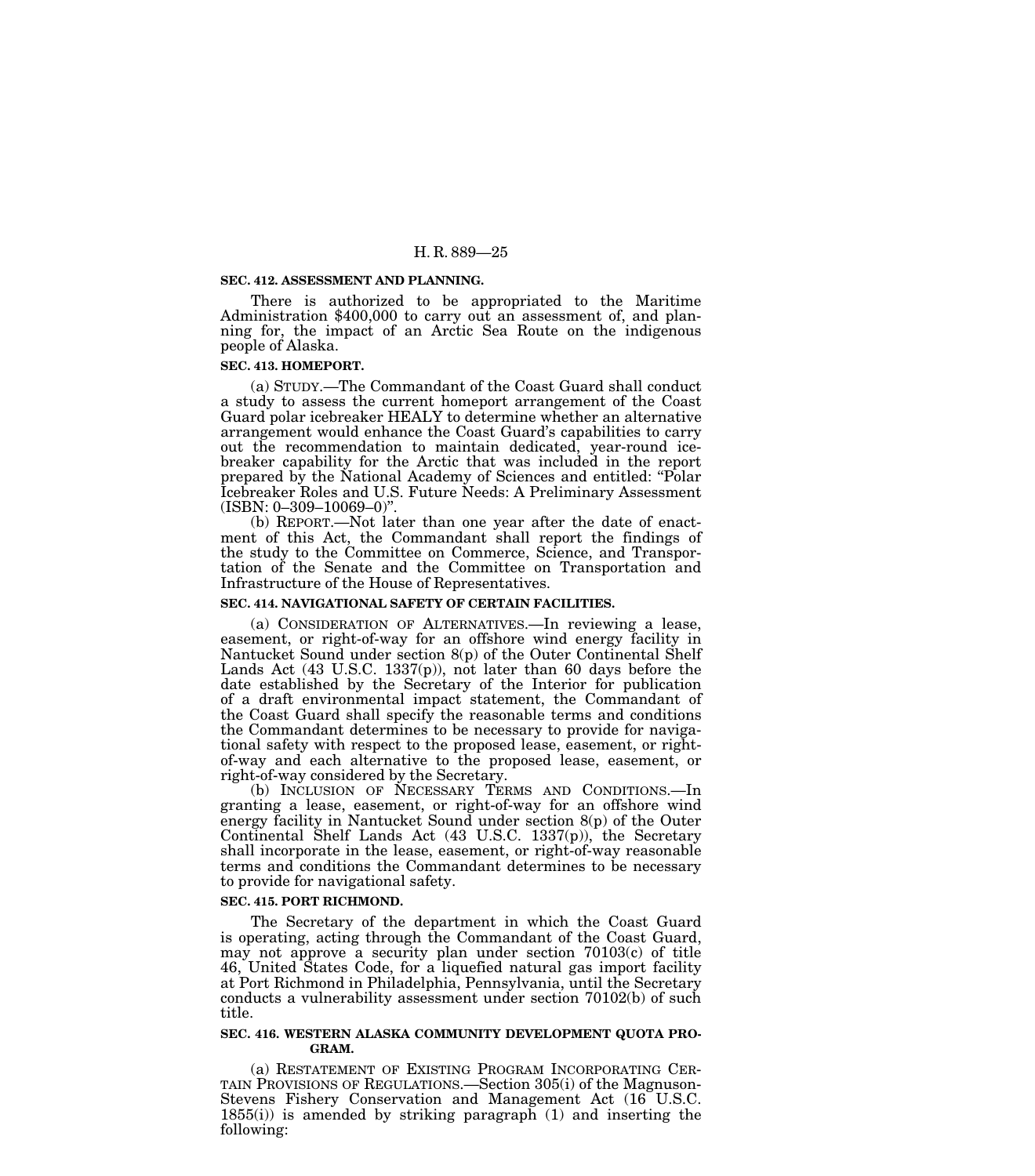"(1) WESTERN ALASKA COMMUNITY DEVELOPMENT QUOTA PROGRAM.—

''(A) IN GENERAL.—There is established the western Alaska community development quota program in order—

''(i) to provide eligible western Alaska villages with the opportunity to participate and invest in fisheries in the Bering Sea and Aleutian Islands Management Area;

"(ii) to support economic development in western Alaska;

''(iii) to alleviate poverty and provide economic and social benefits for residents of western Alaska; and

"(iv) to achieve sustainable and diversified local economies in western Alaska.<br>"(B) PROGRAM ALLOCATION.—

"(i) IN GENERAL.—Except as provided in clause (ii), the annual percentage of the total allowable catch, guideline harvest level, or other annual catch limit allocated to the program in each directed fishery of the Bering Sea and Aleutian Islands shall be the percentage approved by the Secretary, or established by Federal law, as of March 1, 2006, for the program. The percentage for each fishery shall be either a directed fishing allowance or include both directed fishing and nontarget needs based on existing practice with respect to the program as of March 1, 2006, for each fishery.

''(ii) EXCEPTIONS.—Notwithstanding clause (i)—

''(I) the allocation under the program for each directed fishery of the Bering Sea and Aleutian Islands (other than a fishery for halibut, sablefish, pollock, and crab) shall be a directed fishing allocation of 10 percent upon the establishment of a quota program, fishing cooperative, sector allocation, or other rationalization program in any sector of the fishery; and

''(II) the allocation under the program in any directed fishery of the Bering Sea and Aleutian Islands (other than a fishery for halibut, sablefish, pollock, and crab) established after the date of enactment of this subclause shall be a directed fishing allocation of 10 percent.

''(iii) PROCESSING AND OTHER RIGHTS.—Allocations to the program include all processing rights and any other rights and privileges associated with such allocations as of March 1, 2006.

"(iv) REGULATION OF HARVEST.—The harvest of allocations under the program for fisheries with individual quotas or fishing cooperatives shall be regulated by the Secretary in a manner no more restrictive than for other participants in the applicable sector, including with respect to the harvest of nontarget species.

''(C) ALLOCATIONS TO ENTITIES.—Each entity eligible to participate in the program shall be authorized under the program to harvest annually the same percentage of each species allocated to the program under subparagraph (B) that it was authorized by the Secretary to harvest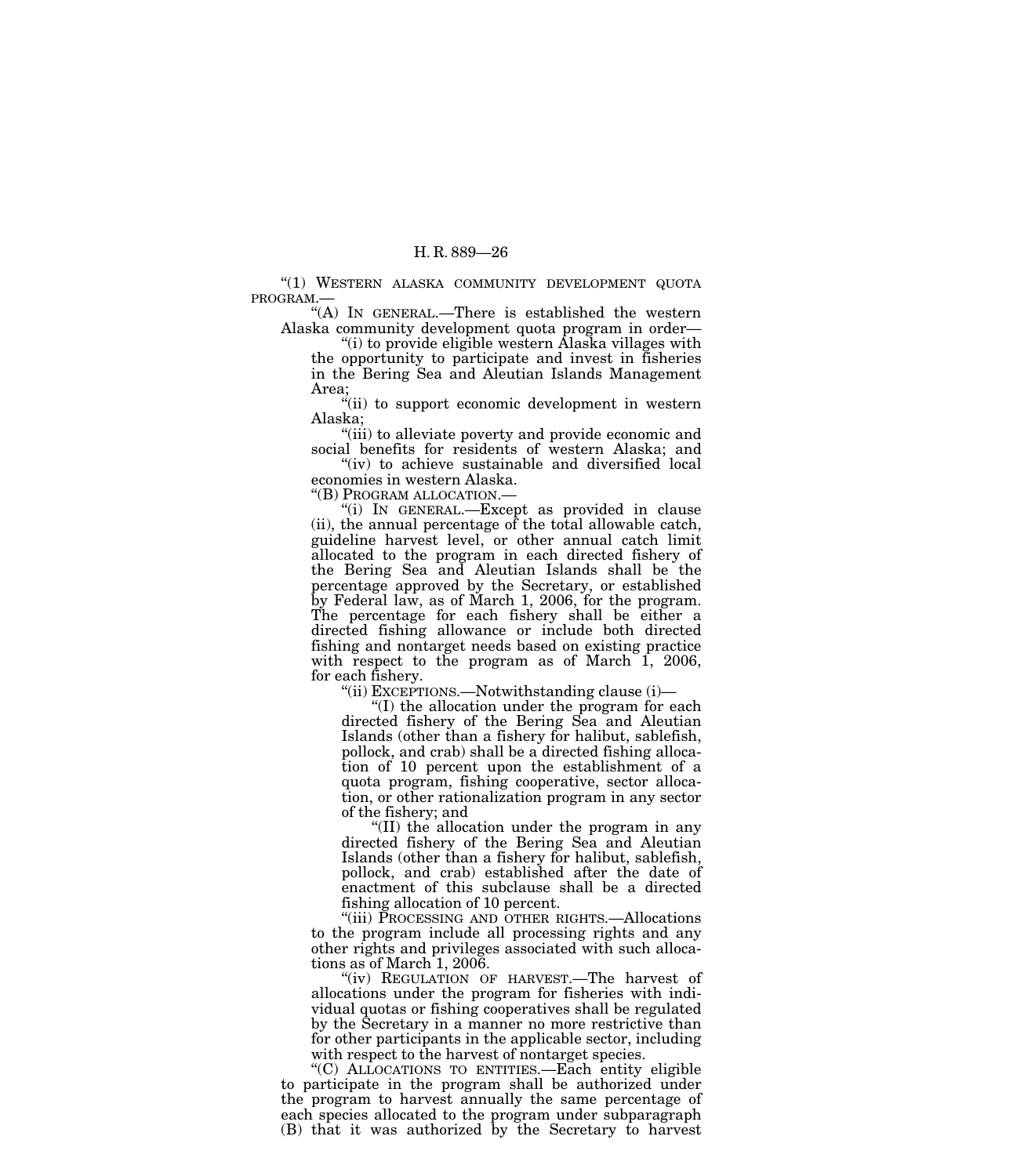of such species annually as of March 1, 2006, except to the extent that its allocation is adjusted under subparagraph (H). Such allocation shall include all processing rights and any other rights and privileges associated with such allocations as of March 1, 2006.

''(D) ELIGIBLE VILLAGES.—The following villages shall be eligible to participate in the program through the following entities:

''(i) The villages of Akutan, Atka, False Pass, Nelson Lagoon, Nikolski, and Saint George through the Aleutian Pribilof Island Community Development Association.

"(ii) The villages of Aleknagik, Clark's Point, Dillingham, Egegik, Ekuk, Ekwok, King Salmon/ Savonoski, Levelock, Manokotak, Naknek, Pilot Point, Port Heiden, Portage Creek, South Naknek, Togiak, Twin Hills, and Ugashik through the Bristol Bay Economic Development Corporation.

"(iii) The village of Saint Paul through the Central Bering Sea Fishermen's Association.

"(iv) The villages of Chefornak, Chevak, Eek, Goodnews Bay, Hooper Bay, Kipnuk, Kongiganak, Kwigillingok, Mekoryuk, Napakiak, Napaskiak, Newtok, Nightmute, Oscarville, Platinum, Quinhagak, Scammon Bay, Toksook Bay, Tuntutuliak, and Tununak through the Coastal Villages Region Fund.

''(v) The villages of Brevig Mission, Diomede, Elim, Gambell, Golovin, Koyuk, Nome, Saint Michael, Savoonga, Shaktoolik, Stebbins, Teller, Unalakleet, Wales, and White Mountain through the Norton Sound Economic Development Corporation.

''(vi) The villages of Alakanuk, Emmonak, Grayling, Kotlik, Mountain Village, and Nunam Iqua through the Yukon Delta Fisheries Development Association.

"(E) ELIGIBILITY REQUIREMENTS FOR PARTICIPATING ENTITIES.—To be eligible to participate in the program, an entity referred to in subparagraph (D) shall meet the following requirements:

''(i) BOARD OF DIRECTORS.—The entity shall be governed by a board of directors. At least 75 percent of the members of the board shall be resident fishermen from the entity's member villages. The board shall include at least one director selected by each such member village.

"(ii) PANEL REPRESENTATIVE.—The entity shall elect a representative to serve on the panel established by subparagraph (G).

"(iii) OTHER INVESTMENTS.—The entity may make up to 20 percent of its annual investments in any combination of the following:

''(I) For projects that are not fishery-related and that are located in its region.

''(II) On a pooled or joint investment basis with one or more other entities participating in the program for projects that are not fishery-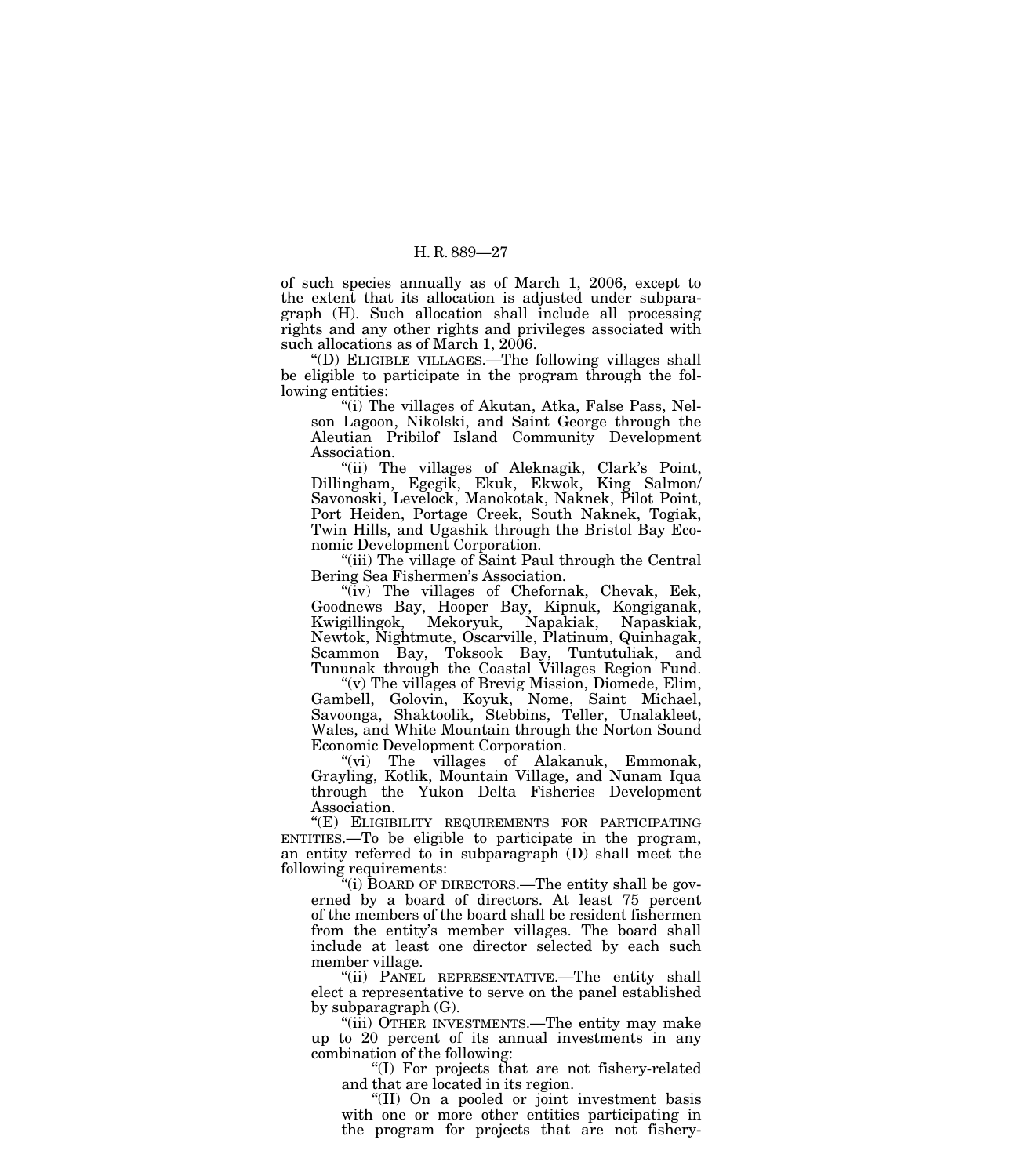related and that are located in one or more of their regions.

"(III) For matching Federal or State grants for projects or programs in its member villages without regard to any limitation on the Federal or State share, or restriction on the source of any non-Federal or non-State matching funds, of any grant program under any other provision of law.

"(iv) FISHERY-RELATED INVESTMENTS.—The entity shall make the remainder percent of its annual investments in fisheries-related projects or for other purposes consistent with the practices of the entity prior to March 1, 2006.

''(v) ANNUAL STATEMENT OF COMPLIANCE.—Each year the entity, following approval by its board of directors and signed by its chief executive officer, shall submit a written statement to the Secretary and the State of Alaska that summarizes the purposes for which it made investments under clauses (iii) and (iv) during the preceding year.

''(vi) OTHER PANEL REQUIREMENTS.—The entity shall comply with any other requirements established by the panel under subparagraph (G).

''(F) ENTITY STATUS, LIMITATIONS, AND REGULATION.— The entity—

 $\mathcal{L}(i)$  shall be subject to any excessive share ownership, harvesting, or processing limitations in the fisheries of the Bering Sea and Aleutian Islands Management Area only to the extent of the entity's proportional ownership, excluding any program allocations, and notwithstanding any other provision of law;

''(ii) shall comply with State of Alaska law requiring annual reports to the entity's member villages summarizing financial operations for the previous calendar year, including general and administrative costs and compensation levels of the top 5 highest paid personnel;

''(iii) shall comply with State of Alaska laws to prevent fraud that are administered by the Alaska Division of Banking and Securities, except that the entity and the State shall keep confidential from public disclosure any information if the disclosure would be harmful to the entity or its investments; and

"(iv) is exempt from compliance with any State law requiring approval of financial transactions, community development plans, or amendments thereto, except as required by subparagraph (H).

''(G) ADMINISTRATIVE PANEL.—

''(i) ESTABLISHMENT.—There is established a community development quota program panel.

''(ii) MEMBERSHIP.—The panel shall consist of 6 members. Each entity participating in the program shall select one member of the panel.

''(iii) FUNCTIONS.—The panel shall—

''(I) administer those aspects of the program not otherwise addressed in this paragraph, either through private contractual arrangement or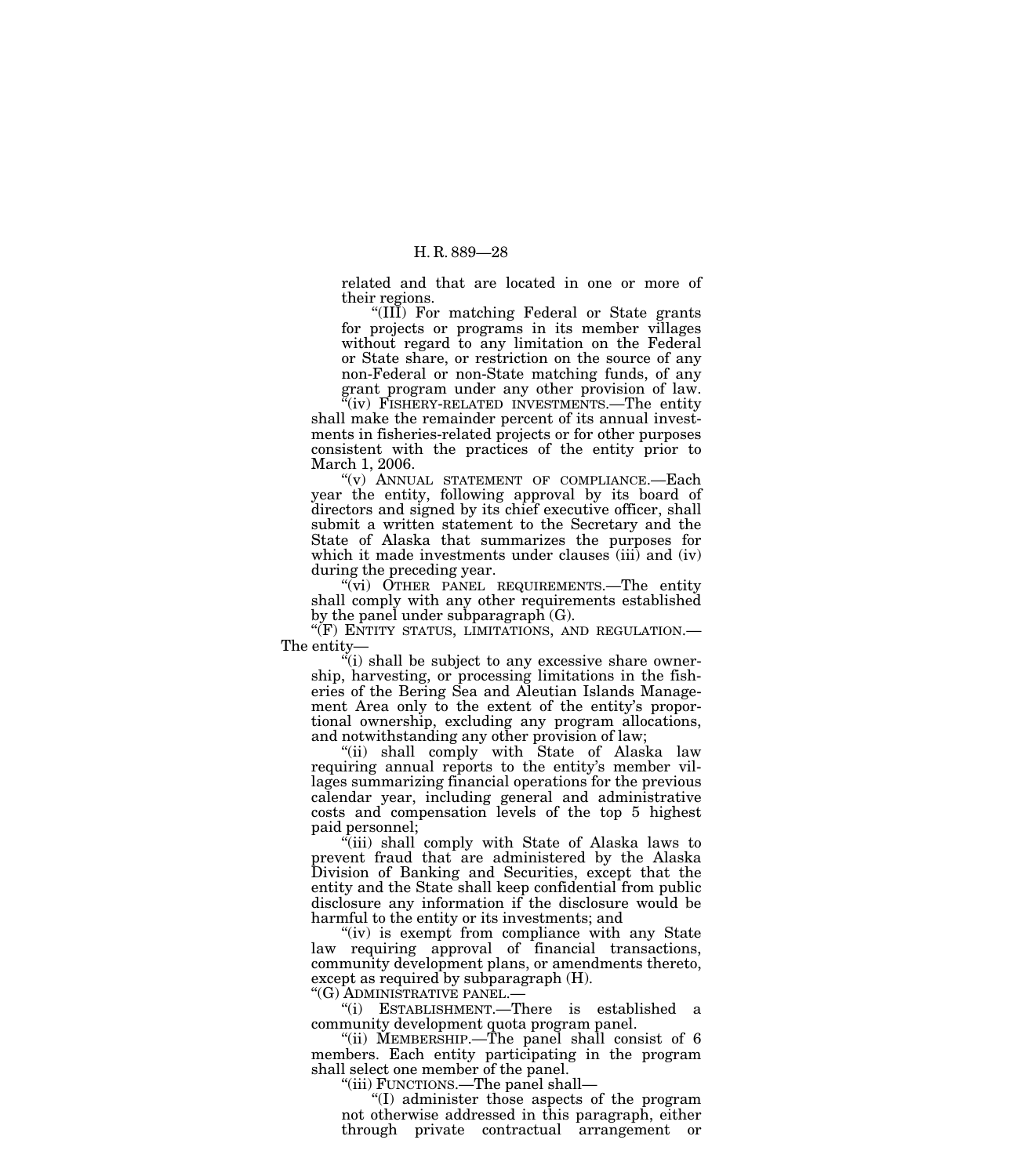through recommendations to the North Pacific Council, the Secretary, or the State of Alaska, as the case may be; and

''(II) coordinate and facilitate activities of the entities under the program.

"(iv) UNANIMITY REQUIRED.—The panel may act only by unanimous vote of all 6 members of the panel and may not act if there is a vacancy in the membership of the panel.

" $(H)$  DECENNIAL REVIEW AND ADJUSTMENT OF ENTITY ALLOCATIONS.—

"(i) IN GENERAL.—During calendar year 2012 and every 10 years thereafter, the State of Alaska shall evaluate the performance of each entity participating in the program based on the criteria described in clause (ii).

''(ii) CRITERIA.—The panel shall establish a system to be applied under this subparagraph that allows each entity participating in the program to assign relative values to the following criteria to reflect the particular needs of its villages:

''(I) Changes during the preceding 10-year period in population, poverty level, and economic development in the entity's member villages.

''(II) The overall financial performance of the entity, including fishery and nonfishery investments by the entity.

''(III) Employment, scholarships, and training supported by the entity.

''(IV) Achieving of the goals of the entity's community development plan.

''(iii) ADJUSTMENT OF ALLOCATIONS.—After the evaluation required by clause (i), the State of Alaska shall make a determination, on the record and after an opportunity for a hearing, with respect to the performance of each entity participating in the program for the criteria described in clause (ii). If the State determines that the entity has maintained or improved its overall performance with respect to the criteria, the allocation to such entity under the program shall be extended by the State for the next 10-year period. If the State determines that the entity has not maintained or improved its overall performance with respect to the criteria—

''(I) at least 90 percent of the entity's allocation for each species under subparagraph (C) shall be extended by the State for the next 10-year period; and

''(II) the State may determine, or the Secretary may determine (if State law prevents the State from making the determination), and implement an appropriate reduction of up to 10 percent of the entity's allocation for each species under subparagraph (C) for all or part of such 10-year period.

 $\frac{a}{x}$ (iv) REALLOCATION OF REDUCED AMOUNT.—If the State or the Secretary reduces an entity's allocation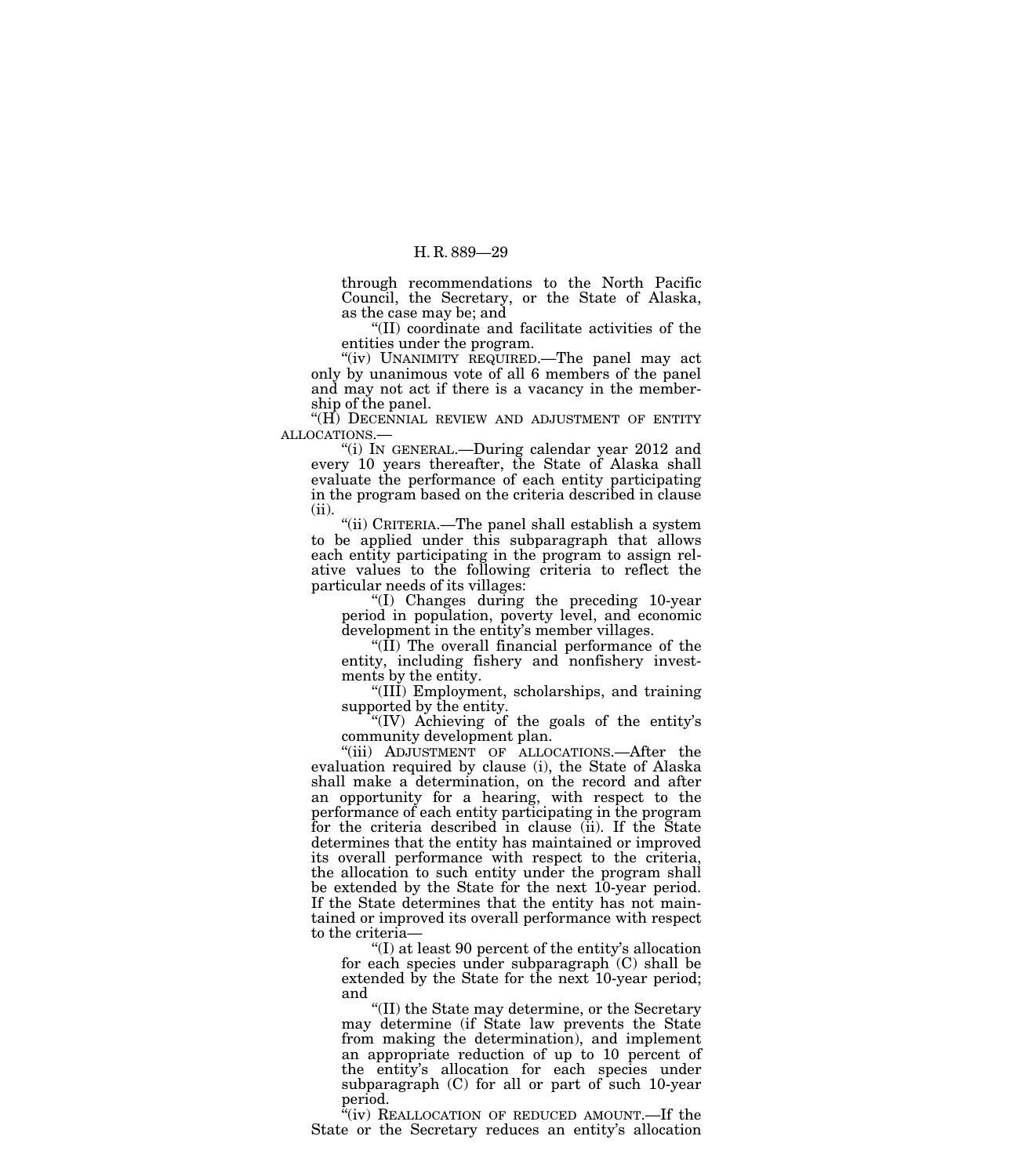under clause (iii), the reduction shall be reallocated among other entities participating in the program whose allocations are not reduced during the same period in proportion to each such entity's allocation of the applicable species under subparagraph (C).

''(I) SECRETARIAL APPROVAL NOT REQUIRED.—Notwithstanding any other provision of law or regulation thereunder, the approval by the Secretary of a community development plan, or an amendment thereof, under the program is not required.

''(J) COMMUNITY DEVELOPMENT PLAN DEFINED.—In this paragraph, the term 'community development plan' means a plan, prepared by an entity referred to in subparagraph (D), for the program that describes how the entity intends—

" $(i)$  to harvest its share of fishery resources allocated to the program, or

"(ii) to use its share of fishery resources allocated to the program, and any revenue derived from such use, to assist its member villages with projects to advance economic development,

but does not include a plan that allocates fishery resources to the program.''.

(b) NO INTERRUPTION OF EXISTING ALLOCATIONS.—The amendment made by subsection (a) shall not be construed or implemented in a way that causes any interruption in the allocations of fishery resources to the western Alaska community development quota program or in the opportunity of an entity participating in that program to harvest its share of such allocations.

(c) LOAN SUBSIDIES.—The last proviso under the heading ''NATIONAL OCEANIC AND ATMOSPHERIC ADMINISTRATION—OPER-ATIONS, RESEARCH, AND FACILITIES'' in the Science, State, Justice, Commerce, and Related Agencies Appropriations Act, 2006 (Public Law 109–108; 119 Stat. 2311–2312) is amended—

(1) by striking ''for the cost of loans'' and inserting ''to subsidize gross obligations for the principal amount of direct loans, not to exceed a total of \$200,000,000,''; and

(2) by striking ''use'' and inserting ''the purchase of all or part of ownership interests in fishing or processing vessels, shoreside fish processing facilities, permits, quota, and cooperative rights''.

#### **SEC. 417. QUOTA SHARE ALLOCATION.**

(a) IN GENERAL.— The Secretary of Commerce shall modify the Voluntary Three-Pie Cooperative Program for crab fisheries of the Bering Sea and Aleutian Islands being implemented under section 313(j) of the Magnuson-Stevens Fishery Conservation and Management Act (16 U.S.C. 1862(j)) to require that Blue Dutch, LLC, receives processor quota shares units equal to 0.75 percent of the total number of processor quota share units for each of the following fisheries: the Bristol Bay red king crab fishery and the Bering Sea C. opilio crab fishery.

(b) APPLICABILITY.—The modification made under subsection (a) shall apply with respect to each fishery referred to in subsection (a) whenever the total allowable catch for that fishery is more than 2 percent higher than the most recent total allowable catch in effect for that fishery prior to September 15, 2005.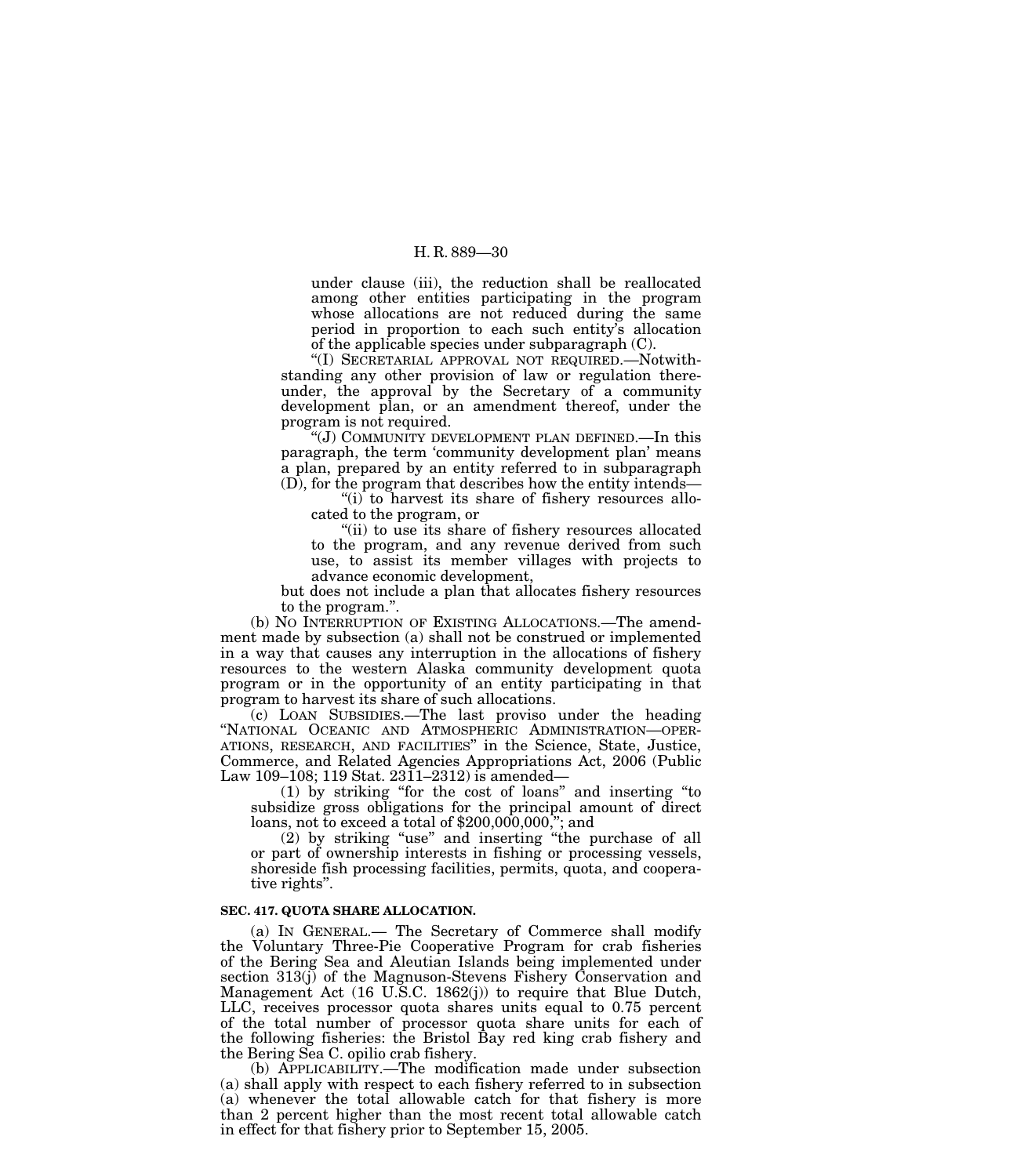(c) SAVINGS PROVISION.—Nothing in this section affects the authority of the North Pacific Fishery Management Council to submit, and the Secretary of Commerce to implement, changes to or repeal of conservation and management measures under section 313(j)(3)) of the Magnuson-Stevens Fishery Conservation and Management Act (16 U.S.C. 1862(j)(3)).

(d) REGULATIONS.—Not later than 60 days after the date of enactment of this Act, the Secretary of Commerce shall issue regulations to implement this section.

#### **SEC. 418. MAINE FISH TENDER VESSELS.**

The prohibition under section 27 of the Merchant Marine Act, 1920 (46 App. U.S.C. 883) against transportation of fish or shellfish between places in the State of Maine by a vessel constructed in Canada shall not apply to a vessel of less than 5 net tons if—

(1) the vessel was engaged in the transportation of fish or shellfish between places in the State of Maine before January 1, 2005;

(2) before January 1, 2005, the owner of the vessel transported fish or shellfish pursuant to a valid wholesale seafood license issued under section 6851 of title 12 of the Maine Revised Statutes;

(3) the vessel is owned by a person that meets the citizenship requirements of section 2 of the Shipping Act, 1916 (46 U.S.C. App. 802); and

(4) not later than 180 days after the date of enactment of this Act, the owner of the vessel submits to the Secretary of the department in which the Coast Guard is operating an affidavit certifying that the vessel and owner meet the requirements of this section.

#### **SEC. 419. AUTOMATIC IDENTIFICATION SYSTEM.**

(a) PREVENTION OF HARMFUL INTERFERENCE.—Not later than 60 days after the date of enactment of this Act, the Secretary of the department in which the Coast Guard is operating, acting through the Commandant of the Coast Guard, may transfer \$1,000,000 to the National Telecommunications and Information Administration of the Department of Commerce for the purposes of awarding, not later than 120 days after such date of enactment, a competitive grant to design and develop a prototype device that integrates a Class B Automatic Identification System transponder (International Electrotechnical Commission standard 62287) with a wireless maritime data device approved by the Federal Communications Commission with channel throughput greater than 19.2 kilobits per second to enable such wireless maritime data device to provide wireless maritime data services, concurrent with the operation of the transponder, on frequency channels adjacent to the frequency channels on which the transponder operates, while minimizing or eliminating the harmful interference between the transponder and such wireless maritime data device. The design of the device developed under this subsection shall be available for public use.

(b) IMPLEMENTATION OF AIS.—It is the sense of the Senate, not later than 60 days after the date of enactment of this Act, that the Federal Communications Commission should resolve the disposition of its rulemaking on the Automatic Information System and licensee use of frequency bands 157.1875–157.4375 MHz and 161.7875–162.0375 MHz (RM–10821, WT Docket Number 04–344).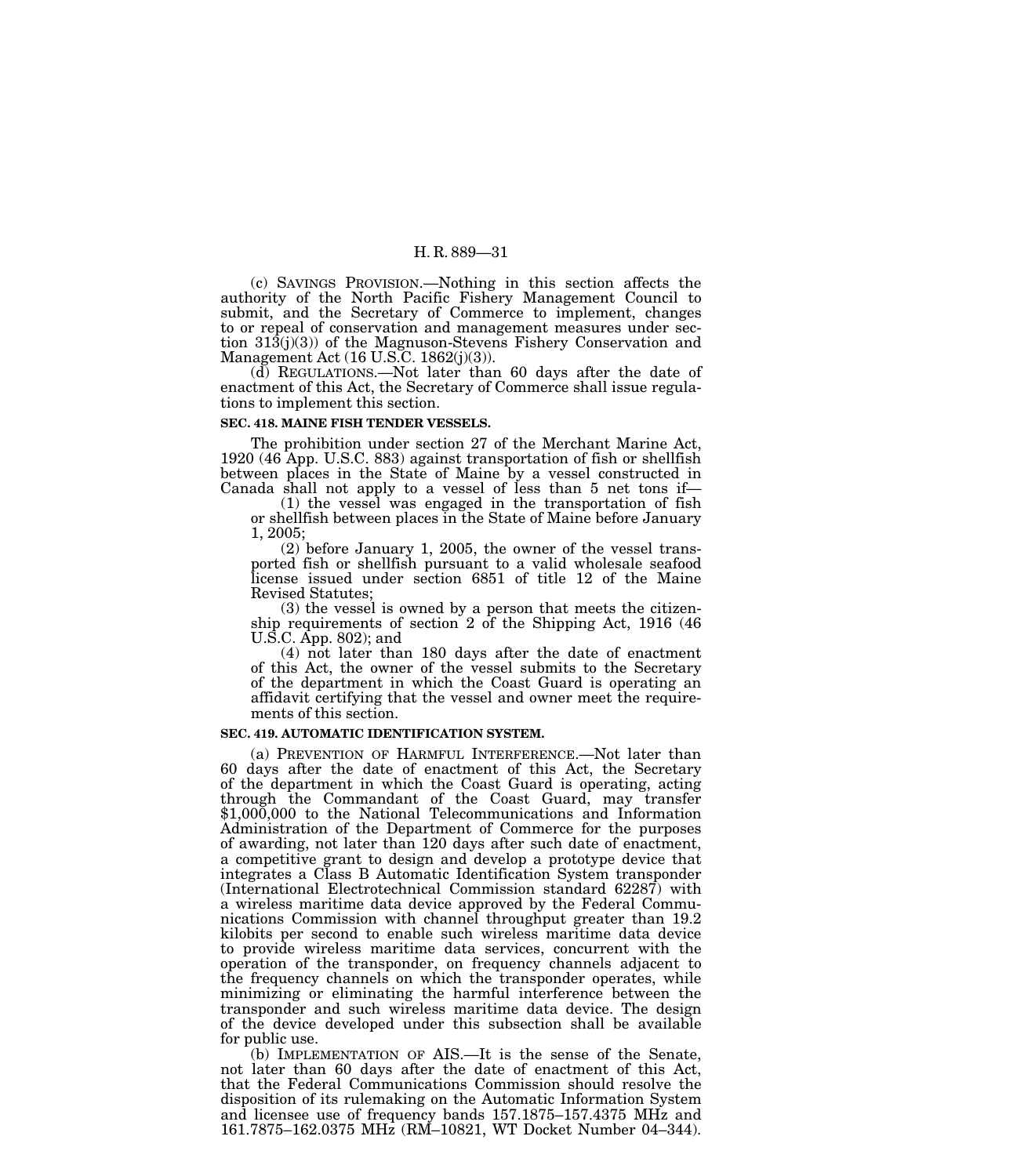The implementation of this section shall not delay the implementation of an Automatic Identification System as required by section 70114 of title 46, United States Code, and international convention.

# **SEC. 420. VOYAGE DATA RECORDER STUDY AND REPORT.**

(a) STUDY.—The Secretary of the department in which the Coast Guard is operating shall study—

(1) the carriage of a voyage data recorder by a passenger vessel described in section  $210\bar{1}(22)(D)$  of title 46, United States Code, carrying more than 399 passengers; and

(2) standards for voyage data recorders, methods for approval of models of voyage data recorders, and procedures for annual performance testing of voyage data recorders.

(b) CONSULTATION.—In conducting the study, the Secretary shall consult, at a minimum, with manufacturers of voyage data recorders and operators of potentially affected passenger vessels.

(c) REPORT.—Not later than one year after the date of enactment of this Act, the Secretary shall submit to the Committee on Commerce, Science, and Transportation of the Senate and the Committee on Transportation and Infrastructure of the House of Representatives a report on the study's findings, including a proposal for legislation if such a proposal is considered appropriate by the Secretary.

#### **SEC. 421. DISTANT WATER TUNA FLEET.**

(a) MANNING REQUIREMENTS.—Notwithstanding section 8103(a) of title 46, United States Code, United States purse seine fishing vessels fishing exclusively for highly migratory species in the treaty area under a fishing license issued pursuant to the 1987 Treaty on Fisheries Between the Governments of Certain Pacific Islands States and the Government of the United States of America, or transiting to or from the treaty area exclusively for such purpose, may engage foreign citizens to meet the manning requirement (except for the master) in the 48-month period beginning on the date of enactment of this Act if, after timely notice of a vacancy to meet the manning requirement, no United States citizen personnel are readily available to fill such vacancy.<br>(b) LICENSING RESTRICTIONS.—

(1) IN GENERAL.—Subsection (a)(1) only applies to a foreign citizen that holds a valid license or certificate issued—

(A) in accordance with the standards established by the 1995 amendments to the Convention on Standards of Training, Certification and Watchkeeping for Seafarers, 1978 (STCW 95); and

(B) by an authority that the Secretary of the department in which the Coast Guard is operating recognizes as imposing competency and training standards equivalent to or exceeding those required for a United States license issued under chapter 71 of title 46, United States Code.

(2) TREATMENT OF EQUIVALENT LICENSE.—An equivalent license or certificate as recognized by the Secretary under paragraph (1) shall be considered as meeting the requirements of section 8304 of title 46, United States Code, but only while a person holding the license or certificate is in the service of a vessel to which this section applies.

(c) LIMITATION.—Subsection (a) applies only to vessels operating in and out of American Samoa.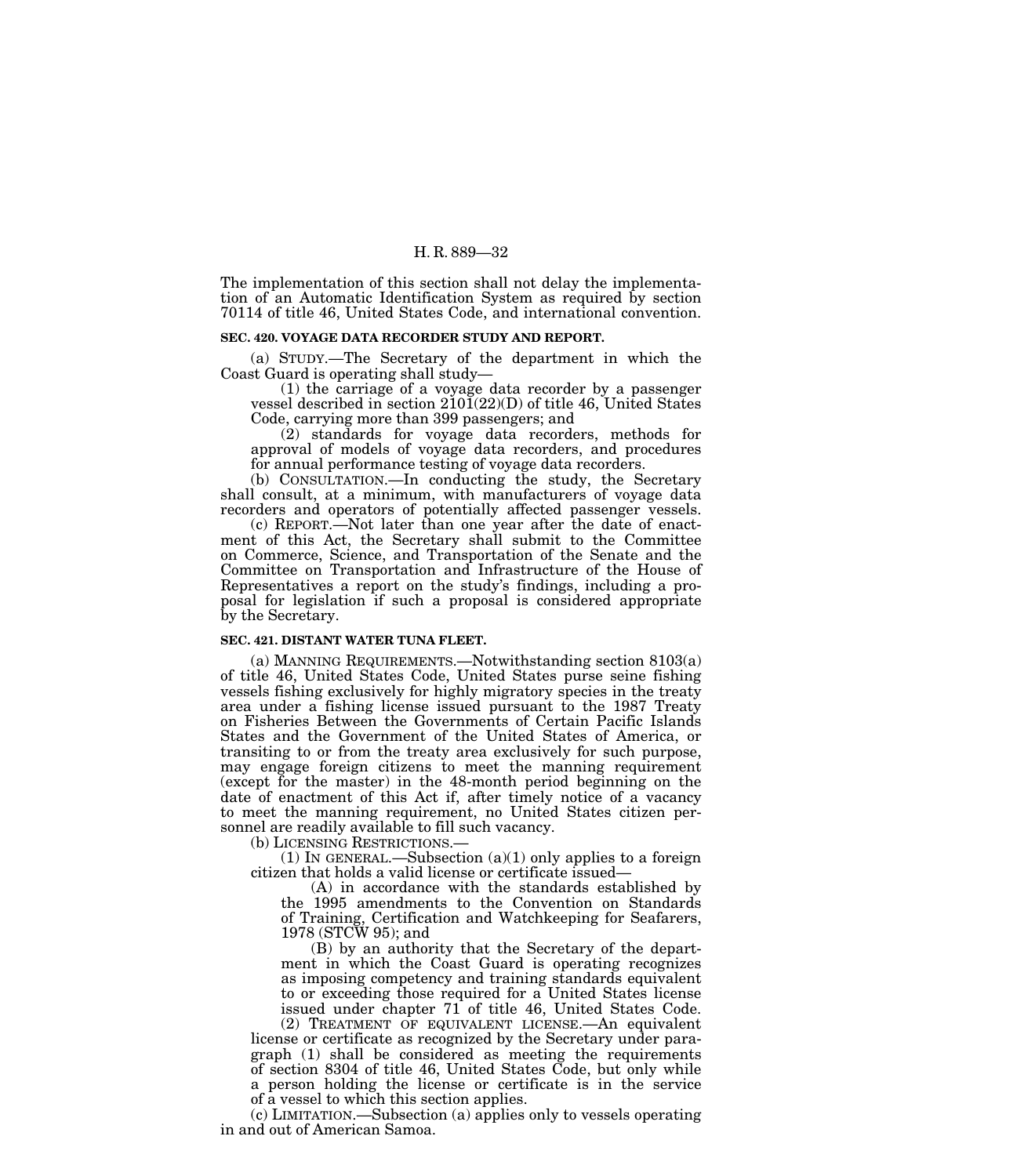(d) EXPIRATION.—This section expires 48 months after the date of enactment of this Act.

(e) REPORTS.—On March 1, 2007, and annually thereafter until the date of expiration of this section, the Coast Guard and the National Marine Fisheries Service shall submit a report to the Committee on Commerce, Science, and Transportation of the Senate and the Committees on Transportation and Infrastructure and Resources of the House of Representatives, providing the following information on the United States purse seine fleet referred to in subsection (a):

(1) The number and identity of vessels in the fleet using foreign citizens to meet manning requirements pursuant to this section and any marine casualties involving such vessel.

(2) The number of vessels in the fishery under United States flag as of January 1 of the year in which the report is submitted, the percentage ownership or control of such vessels by non-United States citizens, and the nationality of such ownership or control.

(3) Description of any transfers or sales of United States flag vessels in the previous calendar year, and the disposition of such vessel, including whether the vessel was scrapped or sold, and, if sold, the nationality of the new owner and location of any fishery to which the vessel will be transferred.

(4) Landings of tuna by vessels under flag in the 2 previous calendar years, including an assessment of landing trends, and a description of landing percentages and totals—

(A) delivered to American Samoa and any other port in a State or territory of the United States; and

(B) delivered to ports outside of a State or territory of the United States, including the identity of the port.

(5) An evaluation of capacity and trends in the purse seine fleet fishing in the area covered by the South Pacific Regional Fisheries Treaty, and any transfer of capacity from such fleet or area to other fisheries, including those governed under the Western and Central Pacific Fisheries Convention and the Inter-American Tropical Tuna Convention.

# **TITLE V—LIGHTHOUSES**

#### **SEC. 501. TRANSFER.**

(a) JURISDICTIONAL TRANSFERS.—Administrative jurisdiction over the National Forest System lands in the State of Alaska described in subsection (b) and improvements situated on such lands is transferred without consideration from the Secretary of Agriculture to the Secretary of the department in which the Coast Guard is operating.

(b) AREAS REFERRED TO.—The areas of lands referred to in subsection (a) are the following:

(1) GUARD ISLAND LIGHT STATION.—The area described in the Guard Island Lighthouse reserve dated January 4, 1901, comprising approximately 8.0 acres of National Forest uplands.

(2) ELDRED ROCK LIGHT STATION.—The area described in the December 30, 1975, listing of the Eldred Rock Light Station on the National Register of Historic Places, comprising approximately 2.4 acres.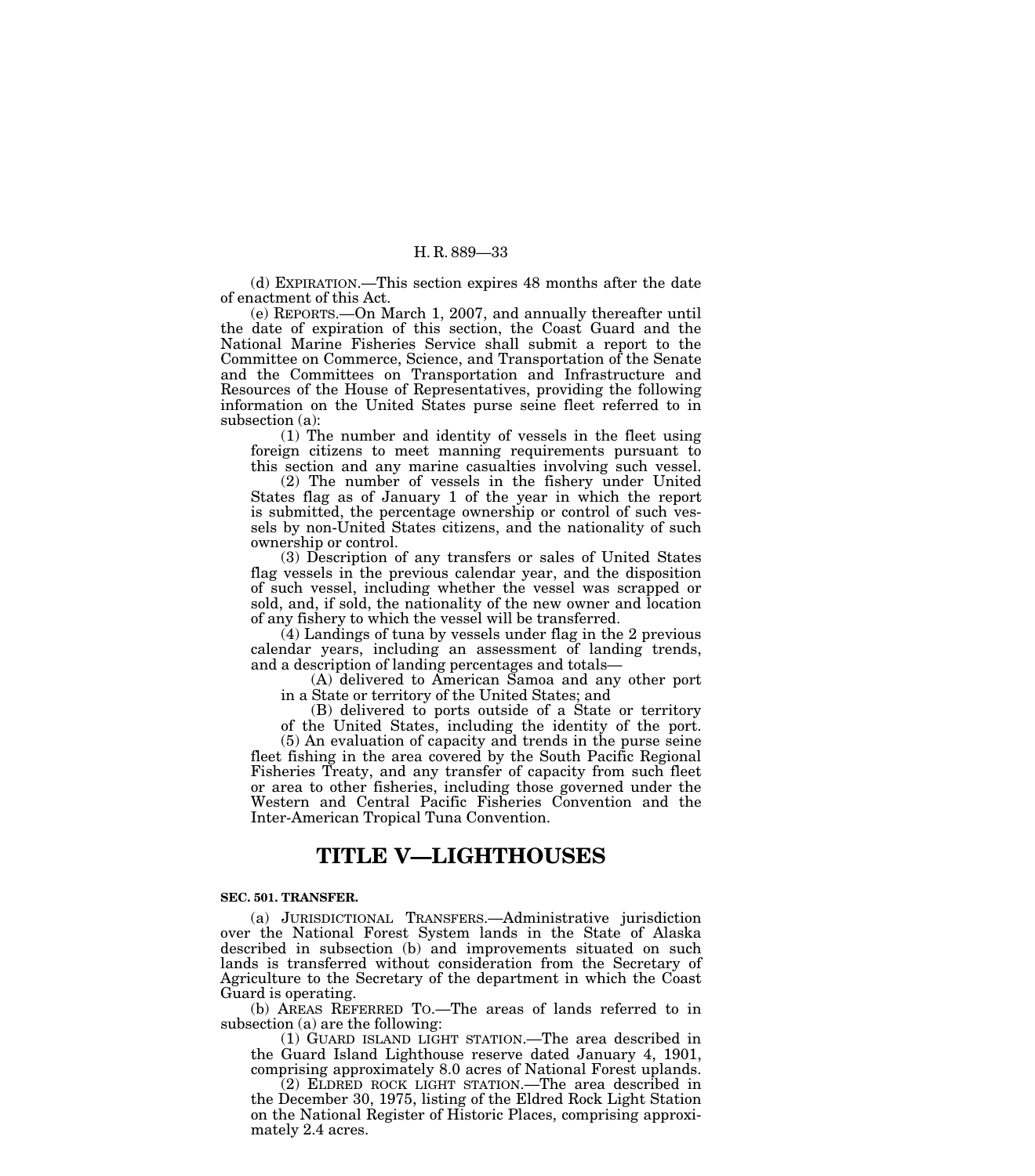(3) MARY ISLAND LIGHT STATION.—The area described as the remaining National Forest System uplands in the Mary Island Lighthouse Reserve dated January 4, 1901, as amended by Public Land Order 6964, dated April 5, 1993, comprising approximately 1.07 acres.

(4) CAPE HINCHINBROOK LIGHT STATION.—The area described in the survey dated November 1, 1957, prepared for the Coast Guard for the Cape Hinchinbrook Light Station comprising approximately 57.4 acres.

(c) MAPS.—The Commandant of the Coast Guard, in consultation with the Secretary of Agriculture, shall prepare and maintain maps of the lands transferred by subsection (a), and such maps shall be on file and available for public inspection in the Coast Guard District 17 office in Juneau, Alaska.

(d) EFFECT OF TRANSFER.—The lands transferred to the Secretary of the department in which the Coast Guard is operating by subsection (a)—

(1) shall be administered by the Commandant of the Coast Guard;

(2) shall be considered to be transferred from, and no longer part of, the National Forest System; and

(3) shall be considered not suitable for return to the public domain for disposition under the general public land laws. (e) TRANSFER OF LAND.—

(1) REQUIREMENT.—Subject to paragraph (2), the Administrator of General Services, upon request by the Secretary of Agriculture, shall transfer without consideration to the Secretary of Agriculture any land identified in subsection (b), together with the improvements thereon, for administration under the laws pertaining to the National Forest System if—

(A) the Secretary of the Interior cannot identify and select an eligible entity for such land and improvements in accordance with section 308(b)(2) of the National Historic Preservation Act (16 U.S.C. 470w–7(b)(2)) not later than 3 years after the date the Secretary of the department in which the Coast Guard is operating determines that the land is excess property, as that term is defined in section 102(3) of title 40, United States Code; or

(B) the land reverts to the United States pursuant to section 308(c)(3) of the National Historic Preservation Act (16 U.S.C. 470w–7(c)(3)).

(2) RESERVATIONS FOR AIDS TO NAVIGATION.—Any action taken under this subsection by the Administrator of General Services shall be subject to any rights that may be reserved by the Commandant of the Coast Guard for the operation and maintenance of Federal aids to navigation.

(f) NOTIFICATION; DISPOSAL OF LANDS BY THE ADMINISTRATOR.— The Administrator of General Services shall promptly notify the Secretary of Agriculture upon the occurrence of any of the events described in subparagraphs  $(A)$  and  $(B)$  of subsection  $(e)(1)$ . If the Secretary of Agriculture does not request a transfer as provided for in subsection (e) not later than 90 days after the date of receiving such notification from the Administrator, the Administrator may dispose of the property in accordance with section 309 of the National Historic Preservation Act (16 U.S.C. 470w–8) or other applicable surplus real property disposal authority.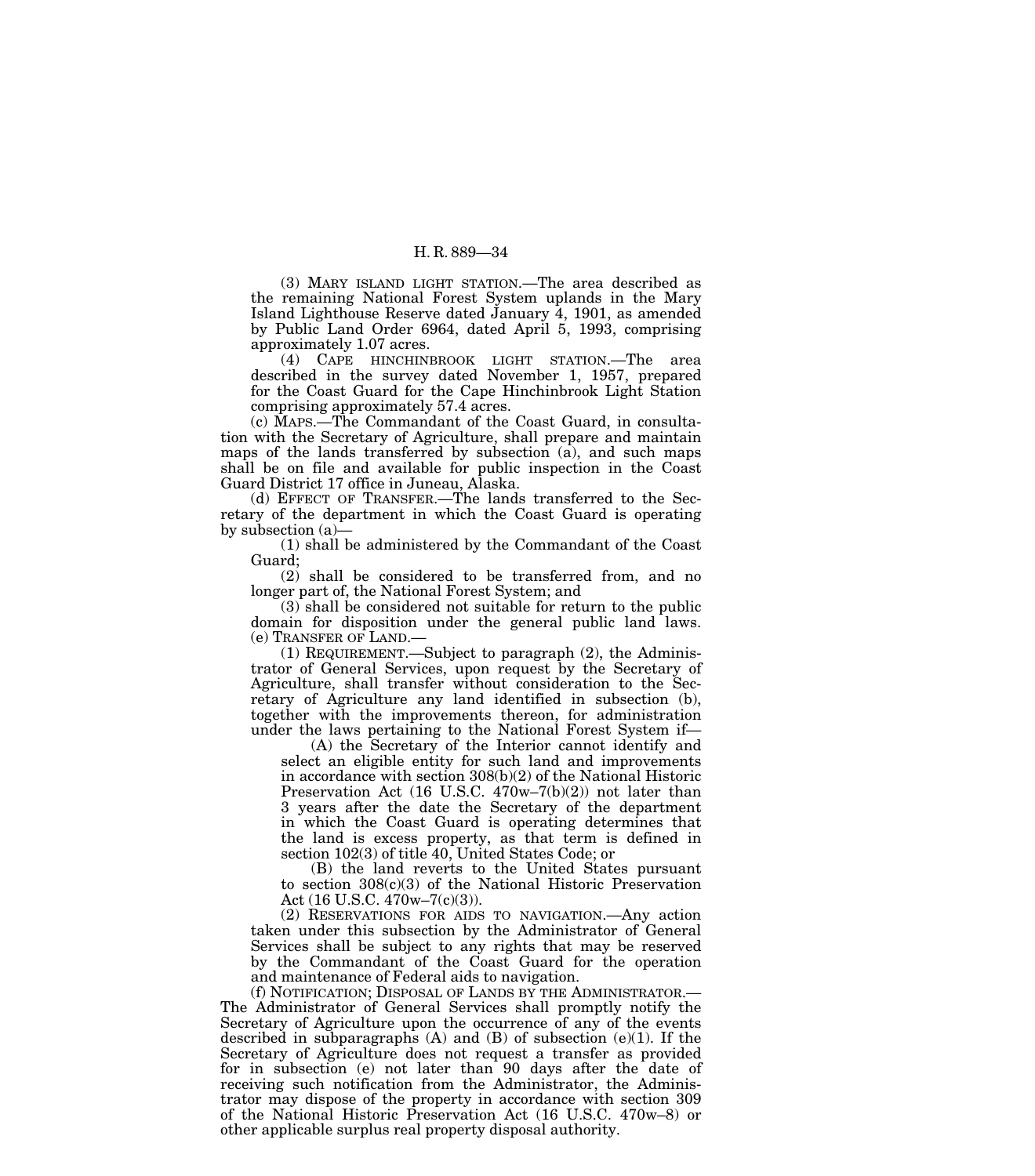(g) PRIORITY.—In selecting an eligible entity to which to convey under section 308(b) of the National Historic Preservation Act (16 U.S.C. 470w–7(b)) land referred to in subsection (b), the Secretary of the Interior shall give priority to an eligible entity (as defined in section 308(e) of that Act) that is the local government of the community in which the land is located.

#### **SEC. 502. MISTY FIORDS NATIONAL MONUMENT AND WILDERNESS.**

(a) REQUIREMENT TO TRANSFER.—Notwithstanding section 308(b) of the National Historic Preservation Act (16 U.S.C. 470w– 7(b)), if the Secretary of the department in which the Coast Guard is operating determines that the Tree Point Light Station is no longer needed for the purposes of the Coast Guard, the Secretary shall transfer without consideration to the Secretary of Agriculture all administrative jurisdiction over the Tree Point Light Station.

(b) EFFECTUATION OF TRANSFER.—The transfer pursuant to this section shall be effectuated by a letter from the Secretary of the department in which the Coast Guard is operating to the Secretary of Agriculture and, except as provided in subsection (g), without any further requirements for administrative or environmental analyses or examination. The transfer shall not be considered a conveyance to an eligible entity pursuant to section 308(b) of the National Historic Preservation Act (16 U.S.C. 470w–7(b)).

(c) RESERVATION FOR AIDS TO NAVIGATION.—As part of the transfer pursuant to this section, the Commandant of the Coast Guard may reserve rights to operate and maintain Federal aids to navigation at the site of the light station.

(d) EASEMENTS AND SPECIAL USE AUTHORIZATIONS.—Notwithstanding any other provision of law, including the Wilderness Act (16 U.S.C. 1131 et seq.) and section 703 of the Alaska National Interests Lands Conservation Act (16 U.S.C. 1132 note; 94 Stat. 2418), with respect to the light station transferred pursuant to this section, the Secretary of Agriculture—

(1) may identify an entity to be granted an easement or other special use authorization and, in identifying the entity, may consult with the Secretary of the Interior concerning the application of policies for eligible entities developed pursuant to subsection 308(b)(1) of the National Historic Preservation Act (16 U.S.C. 470w–7(b)(1)); and

(2) may grant an easement or other special use authorization to the entity, for no consideration, to approximately 31 acres as described in the map entitled ''Tree Point Light Station'', dated September 24, 2004, on terms and conditions that provide for—

(A) maintenance and preservation of the structures and improvements;

(B) the protection of wilderness and national monument resources;

(C) public safety; and

(D) such other terms and conditions considered appropriate by the Secretary of Agriculture.

(e) ACTIONS FOLLOWING TERMINATION OR REVOCATION.—The Secretary of Agriculture may take such actions as are authorized under section 110(b) of the National Historic Preservation Act (16 U.S.C. 470h–2(b)) with respect to Tree Point Light Station if—

(1) no entity is identified under subsection (d) within 3 years after the date on which administrative jurisdiction is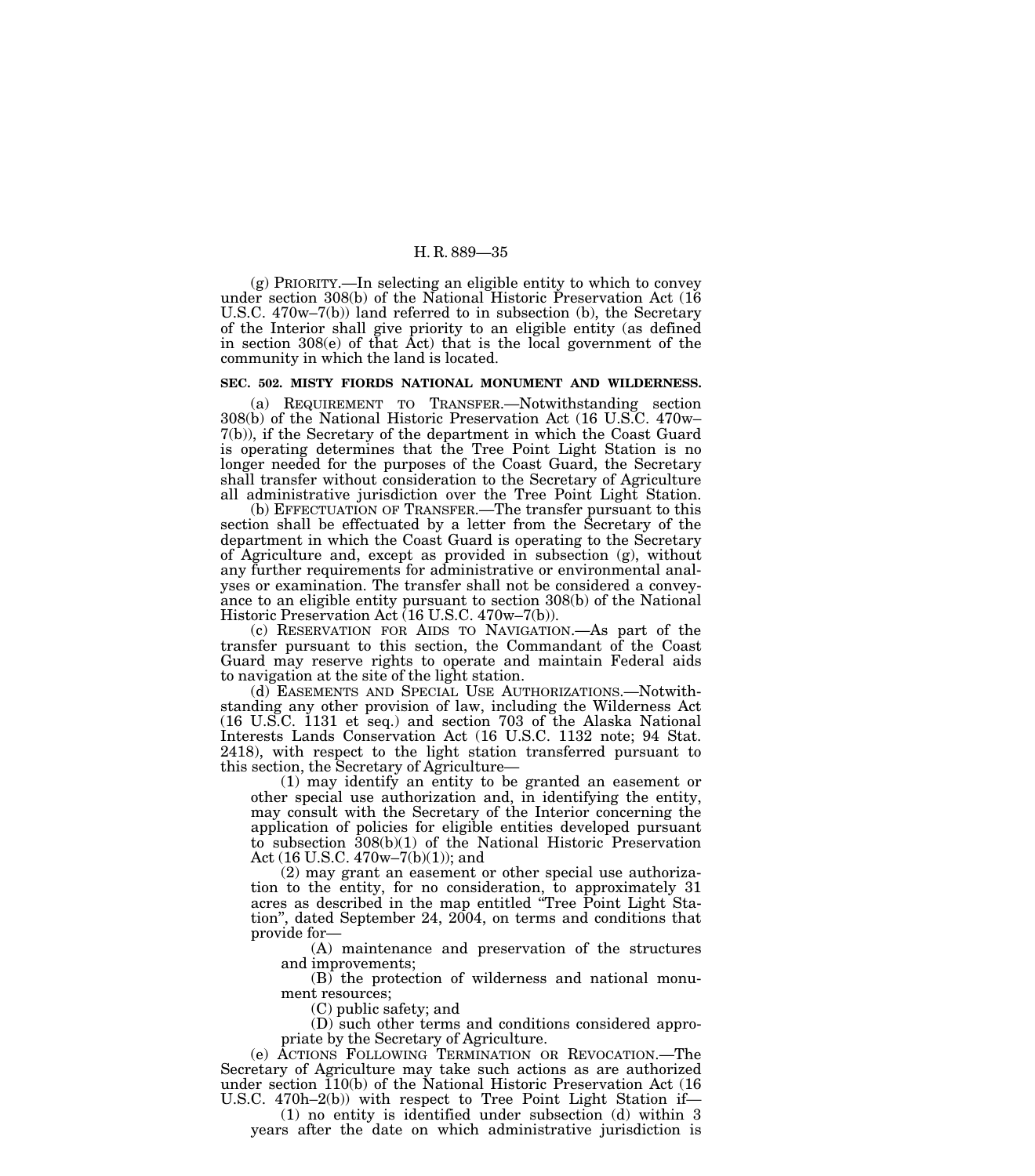transferred to the Secretary of Agriculture pursuant to this section; or

(2) any easement or other special use authorization granted under subsection (d) is terminated or revoked.

(f) REVOCATION OF WITHDRAWALS AND RESERVATIONS.—Effective on the date of transfer of administrative jurisdiction pursuant to this section, the following public land withdrawals or reservations for light station and lighthouse purposes on lands in Alaska are revoked as to the lands transferred:

(1) The unnumbered Executive Order dated January 4, 1901, as it affects the Tree Point Light Station site only.

 $(2)$  Executive Order No. 4410 dated April 1, 1926, as it affects the Tree Point Light Station site only.

(g) REMEDIATION RESPONSIBILITIES NOT AFFECTED.—Nothing in this section shall affect any responsibilities of the Commandant of the Coast Guard for the remediation of hazardous substances and petroleum contamination at the Tree Point Light Station consistent with existing law and regulations. The Commandant and the Secretary shall execute an agreement to provide for the remediation of the land and structures at the Tree Point Light Station.

# **SEC. 503. MISCELLANEOUS LIGHT STATIONS.**

(a) CAPE ST. ELIAS LIGHT STATION.—For purposes of section 416(a)(2) of the Coast Guard Authorization Act of 1998 (112 Stat. 3435), the Cape St. Elias Light Station shall comprise approximately 10 acres in fee, along with additional access easements issued without consideration by the Secretary of Agriculture, as generally described in the map entitled "Cape St. Elias Light Station", dated September 14, 2004. The Secretary of the department in which the Coast Guard is operating shall keep such map on file and available for public inspection.

(b) POINT WILSON LIGHTHOUSE.—Section 325(c)(3) of the Coast Guard Authorization Act of 1993 (107 Stat. 2432) is amended—  $(1)$  by striking "and" at the end of subparagraph  $(B)$ ;

(2) by redesignating subparagraph  $(C)$  as subparagraph (D); and

(3) by inserting after subparagraph (B) the following:

''(C) all housing units and related structures associated with the lighthouse; and''.

#### **SEC. 504. INCLUSION OF LIGHTHOUSE IN ST. MARKS NATIONAL WILD-LIFE REFUGE, FLORIDA.**

(a) REVOCATION OF EXECUTIVE ORDER DATED NOVEMBER 12, 1838.—Any reservation of public land described in subsection (b) for lighthouse purposes by the Executive Order dated November 12, 1838, as amended by Public Land Order 5655, dated January 9, 1979, is revoked.

(b) DESCRIPTION OF LAND.—The public land referred to in subsection (a) consists of approximately 8.0 acres within the external boundaries of St. Marks National Wildlife Refuge in Wakulla County, Florida, that is east of the Tallahassee Meridian, Florida, in Township 5 South, Range 1 East, Section 1 (fractional) and containing all that remaining portion of the unsurveyed fractional section, more particularly described as follows: A parcel of land, including submerged areas, beginning at a point which marks the center of the light structure, thence due North (magnetic) a distance of 350 feet to the point of beginning a strip of land 500 feet in width, the axial centerline of which runs from the point of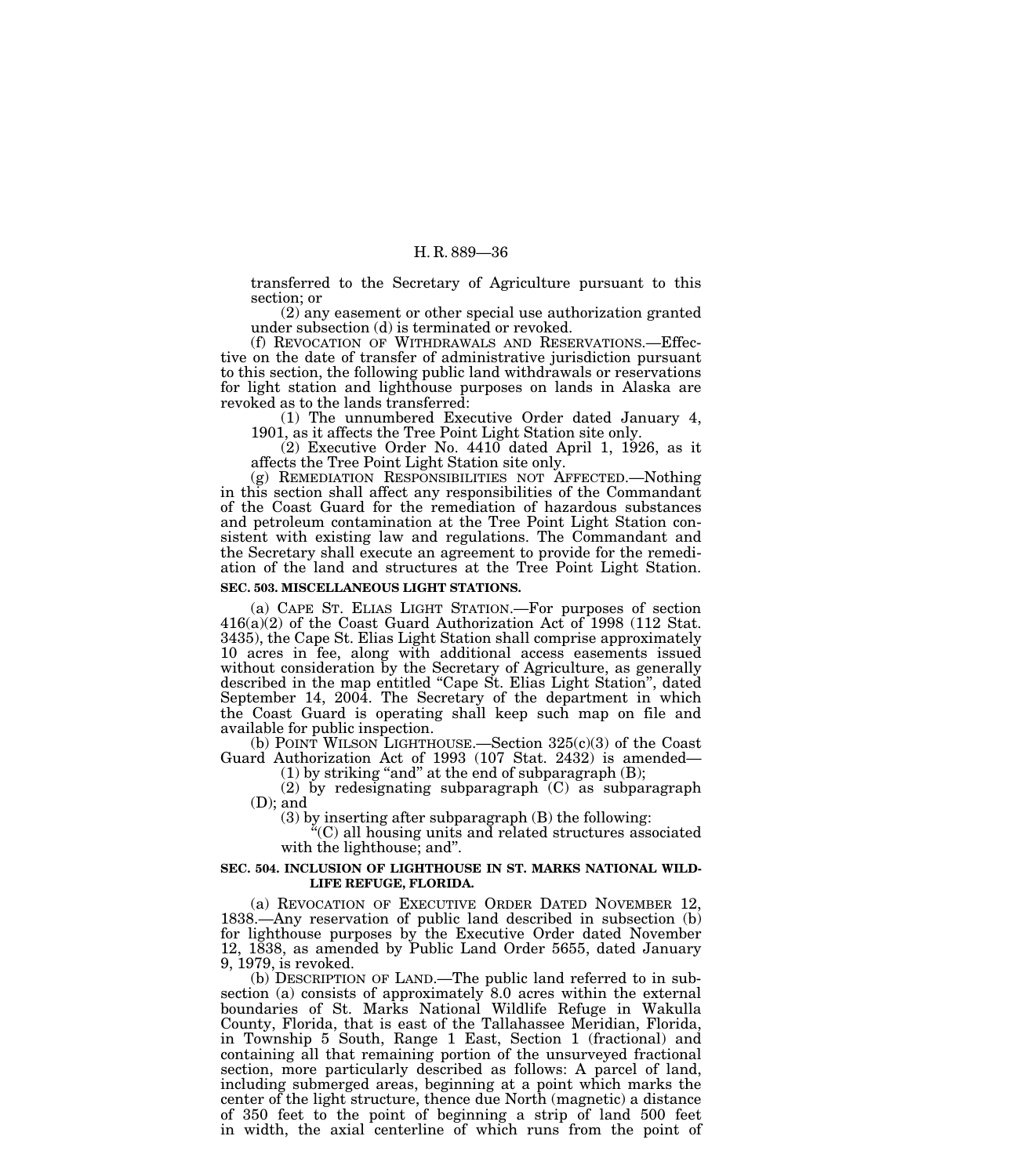beginning due South (magnetic) a distance of 700 feet, more or less, to the shoreline of Apalachee Bay, comprising 8.0 acres, more or less, as shown on the plat dated January 2, 1902, by Office of L. H. Engineers, 7th and 8th District, Mobile, Alabama.

(c) TRANSFER OF ADMINISTRATIVE JURISDICTION.—

(1) IN GENERAL.—Subject to subsection (f) and paragraph (2), administrative jurisdiction over the public land described in subsection (b), and over all improvements located thereon, is transferred without reimbursement from the department in which the Coast Guard is operating to the Secretary of the Interior.

(2) RESPONSE AND RESTORATION.—The transfer under paragraph (1) may not be made to the Secretary of the Interior until the Coast Guard has completed any response and restoration action necessary under subsection  $(d)(1)$ .<br>(d) RESPONSIBILITY FOR ENVIRONMENTAL RESPONSE ACTIONS.—

The Coast Guard shall have sole responsibility in the Federal Government to fund and conduct any response or restoration action required under any applicable Federal or State law or implementing regulation to address—

(1) a release or threatened release on or originating from public land described in subsection (b) of any hazardous substance, pollutant, contaminant, petroleum, or petroleum product or derivative that is located on such land on the date of enactment of this Act; or

(2) any other release or threatened release on or originating from public land described in subsection (b) of any hazardous substance, pollutant, contaminant, petroleum, or petroleum product or derivative, that results from any Coast Guard activity occurring after the date of enactment of this Act.<br>(e) INCLUSION IN REFUGE.—

 $(1)$  INCLUSION.—The public land described in subsection shall be part of St. Marks National Wildlife Refuge.

(2) ADMINISTRATION.—Subject to this subsection, the Secretary of the Interior shall administer the public land described in subsection (b)—

(A) through the Director of the United States Fish and Wildlife Service; and

(B) in accordance with the National Wildlife Refuge System Administration Act of 1966 (16 U.S.C. 668dd et seq.) and such other laws as apply to Federal real property under the sole jurisdiction of the United States Fish and Wildlife Service.

(f) MAINTENANCE OF NAVIGATION FUNCTIONS.—The transfer by subsection (c), and the administration of the public land described in subsection (b), shall be subject to such conditions and restrictions as the Secretary of the department in which the Coast Guard is operating considers necessary to ensure that—

(1) the Federal aids to navigation located at St. Marks National Wildlife Refuge continue to be operated and maintained by the Coast Guard for as long as they are needed for navigational purposes;

(2) the Coast Guard may remove, replace, or install any Federal aid to navigation at the St. Marks National Wildlife Refuge as may be necessary for navigational purposes;

(3) the United States Fish and Wildlife Service will not interfere or allow interference in any manner with any Federal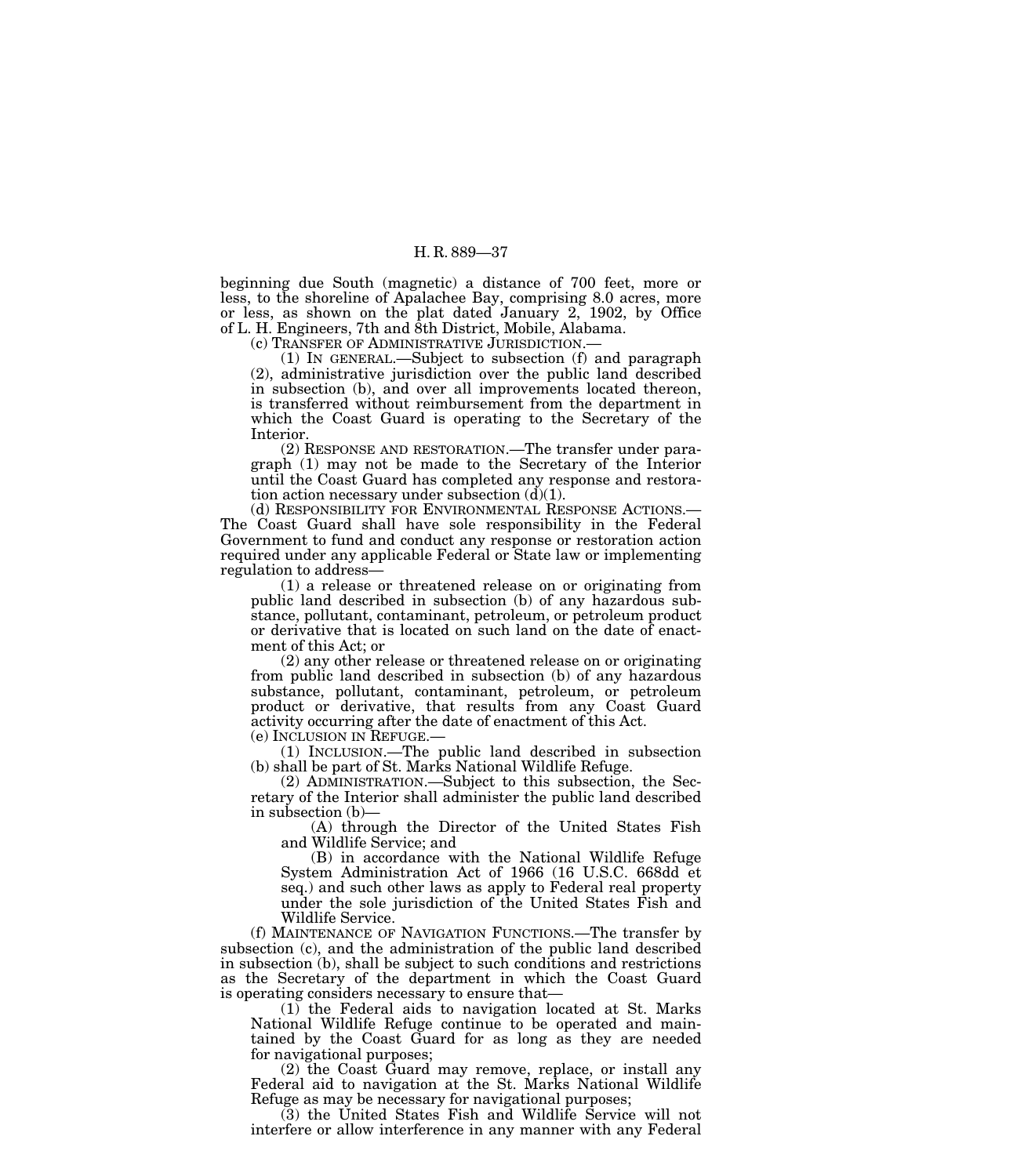aid to navigation, and will not hinder activities required for the operation and maintenance of any Federal aid to navigation, without express written approval by the Secretary of the department in which the Coast Guard is operating; and

(4) the Coast Guard may enter, at any time, the St. Marks National Wildlife Refuge, without notice, for purposes of operating, maintaining, and inspecting any Federal aid to navigation and ensuring compliance with this subsection, to the extent that it is not possible to provide advance notice.

# **TITLE VI—DELAWARE RIVER PROTEC-TION AND MISCELLANEOUS OIL PRO-VISIONS**

#### **SEC. 601. SHORT TITLE.**

This title may be cited as the ''Delaware River Protection Act of 2006''.

# **SEC. 602. REQUIREMENT TO NOTIFY COAST GUARD OF RELEASE OF OBJECTS INTO THE NAVIGABLE WATERS OF THE UNITED STATES.**

The Ports and Waterways Safety Act (33 U.S.C. 1221 et seq.) is amended by adding at the end the following:

# **''SEC. 15. REQUIREMENT TO NOTIFY COAST GUARD OF RELEASE OF OBJECTS INTO THE NAVIGABLE WATERS OF THE UNITED STATES.**

"(a) REQUIREMENT.—As soon as a person has knowledge of any release from a vessel or facility into the navigable waters of the United States of any object that creates an obstruction prohibited under section 10 of the Act of March 3, 1899, popularly known as the Rivers and Harbors Appropriations Act of 1899 (33 U.S.C. 403), such person shall notify the Secretary and the Secretary of the Army of such release.

''(b) RESTRICTION ON USE OF NOTIFICATION.—Any notification provided by an individual in accordance with subsection (a) may not be used against such individual in any criminal case, except a prosecution for perjury or for giving a false statement.''.

# **SEC. 603. LIMITS ON LIABILITY.**

(a) ADJUSTMENT OF LIABILITY LIMITS.—<br>
(1) TANK VESSELS.—Section  $1004(a)(1)$  of the Oil Pollution Act of 1990 (33 U.S.C.  $2704(a)(1)$ ) is amended by striking subparagraphs (A) and (B) and inserting the following:

''(A) with respect to a single-hull vessel, including a single-hull vessel fitted with double sides only or a double bottom only, \$3,000 per gross ton;

''(B) with respect to a vessel other than a vessel referred to in subparagraph (A), \$1,900 per gross ton; or  $C'(C)(i)$  with respect to a vessel greater than 3,000 gross tons that is—

''(I) a vessel described in subparagraph (A), \$22,000,000; or

" $(II)$  a vessel described in subparagraph  $(B)$ , \$16,000,000; or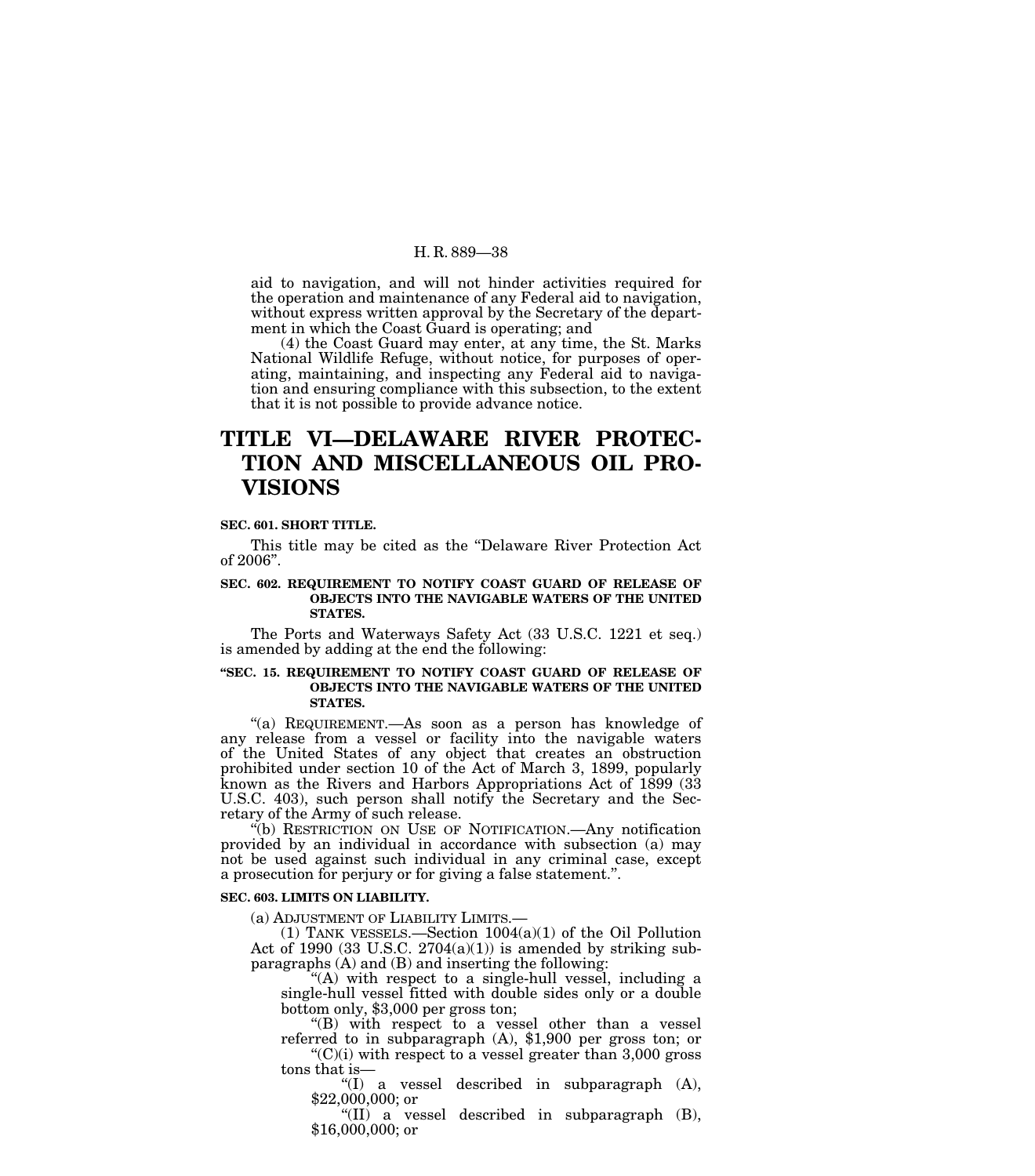"(ii) with respect to a vessel of  $3,000$  gross tons or less that is—

''(I) a vessel described in subparagraph (A), \$6,000,000; or

''(II) a vessel described in subparagraph (B), \$4,000,000;''.

(2) OTHER VESSELS.—Section  $1004(a)(2)$  of such Act (33) U.S.C.  $2794(a)(2)$  is amended—

(A) by striking ''\$600 per gross ton'' and inserting ''\$950 per gross ton''; and

(B) by striking ''\$500,000'' and inserting ''\$800,000,''. (3) LIMITATION ON APPLICATION.—In the case of an incident occurring before the 90th day following the date of enactment of this Act, section 1004(a)(1) of the Oil Pollution Act of 1990  $(33 \text{ U.S.C. } 2704(a)(1))$  shall apply as in effect immediately before the effective date of this subsection.

(b) ADJUSTMENT TO REFLECT CONSUMER PRICE INDEX.—Section 1004(d)(4) of the Oil Pollution Act of 1990 (33 U.S.C. 2704(d)(4)) is amended to read as follows:

"(4) ADJUSTMENT TO REFLECT CONSUMER PRICE INDEX.-The President, by regulations issued not later than 3 years after the date of enactment of the Delaware River Protection Act of 2006 and not less than every 3 years thereafter, shall adjust the limits on liability specified in subsection (a) to reflect significant increases in the Consumer Price Index.''.

(c) REPORT.—

(1) INITIAL REPORT.—Not later than 45 days after the date of enactment of this Act, the Secretary of the department in which the Coast Guard is operating shall submit a report on liability limits described in paragraph (2) to the Committee on Commerce, Science, and Transportation of the Senate and the Committee on Transportation and Infrastructure of the House of Representatives.

(2) CONTENTS.—The report shall include, at a minimum, the following:

(A) An analysis of the extent to which oil discharges from vessels and nonvessel sources have or are likely to result in removal costs and damages (as defined in section 1001 of the Oil Pollution Act of 1990 (33 U.S.C. 2701)) for which no defense to liability exists under section 1003 of such Act and that exceed the liability limits established in section 1004 of such Act, as amended by this section.

(B) An analysis of the impacts that claims against the Oil Spill Liability Trust Fund for amounts exceeding such liability limits will have on the Fund.

(C) Based on analyses under this paragraph and taking into account other factors impacting the Fund, recommendations on whether the liability limits need to be adjusted in order to prevent the principal of the Fund from declining to levels that are likely to be insufficient to cover expected claims.

(3) ANNUAL UPDATES.—The Secretary shall provide an update of the report to the Committees referred to in paragraph (1) on an annual basis.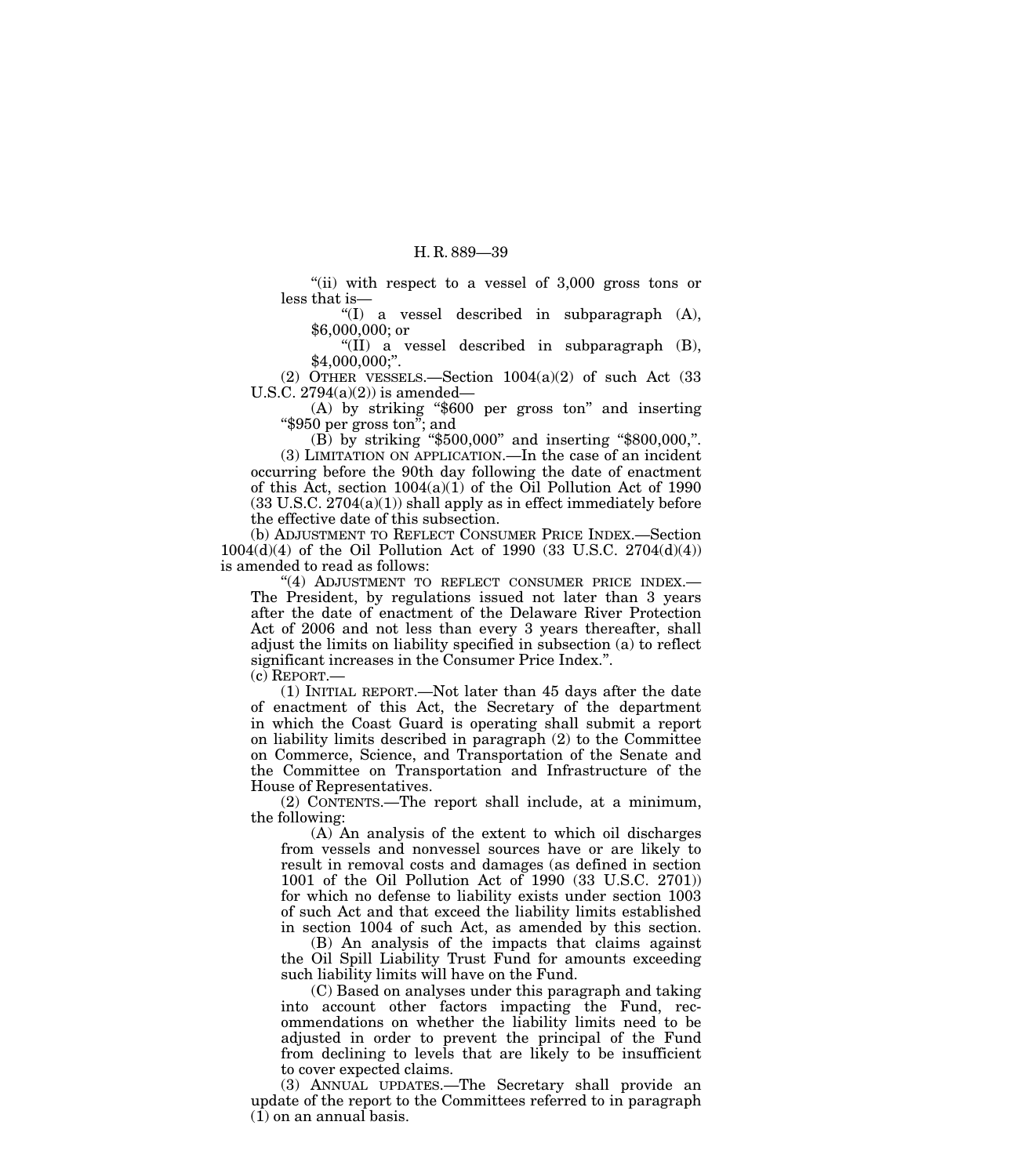#### **SEC. 604. REQUIREMENT TO UPDATE PHILADELPHIA AREA CONTIN-GENCY PLAN.**

Not later than one year after the date of enactment of this Act and not less than annually thereafter, the Philadelphia Area Committee established under section 311(j)(4) of the Federal Water Pollution Control Act  $(33 \text{ U.S.C. } 1321(j)(4))$  shall review and revise the Philadelphia Area Contingency Plan to include available data and biological information on environmentally sensitive areas of the Delaware River and Delaware Bay that has been collected by Federal and State surveys.

#### **SEC. 605. SUBMERGED OIL REMOVAL.**

(a) AMENDMENTS.—Title VII of the Oil Pollution Act of 1990 is amended—

(1) in section  $7001(c)(4)(B)$  (33 U.S.C. 2761(c)(4)(B)) by striking "RIVERA," and inserting "RIVERA and the T/V  $ATHOS I$ ,": and

(2) by adding at the end the following:

#### **''SEC. 7002. SUBMERGED OIL PROGRAM.**

''(a) PROGRAM.—

''(1) ESTABLISHMENT.—The Under Secretary of Commerce for Oceans and Atmosphere, in conjunction with the Commandant of the Coast Guard, shall establish a program to detect, monitor, and evaluate the environmental effects of submerged oil in the Delaware River and Bay region. The program shall include the following elements:

''(A) The development of methods to remove, disperse, or otherwise diminish the persistence of submerged oil.

''(B) The development of improved models and capacities for predicting the environmental fate, transport, and effects of submerged oil.

''(C) The development of techniques to detect and monitor submerged oil.

"(2) REPORT.—Not later than 3 years after the date of enactment of the Delaware River Protection Act of 2006, the Secretary of Commerce shall submit to the Committee on Commerce, Science, and Transportation of the Senate and the Committee on Transportation and Infrastructure of the House of Representatives a report on the activities carried out under this subsection and activities proposed to be carried out under this subsection.

''(b) DEMONSTRATION PROJECT.—

''(1) REMOVAL OF SUBMERGED OIL.—The Commandant of the Coast Guard, in conjunction with the Under Secretary of Commerce for Oceans and Atmosphere, shall conduct a demonstration project for the purpose of developing and demonstrating technologies and management practices to remove submerged oil from the Delaware River and other navigable waters.<br>"(2) FUNDING.—There is authorized to be appropriated to

the Commandant of the Coast Guard  $$2,000,000$  for each of fiscal years 2006 through 2010 to carry out this subsection.''.

(b) CLERICAL AMENDMENT.—The table of sections in section 2 of such Act is amended by inserting after the item relating to section 7001 the following: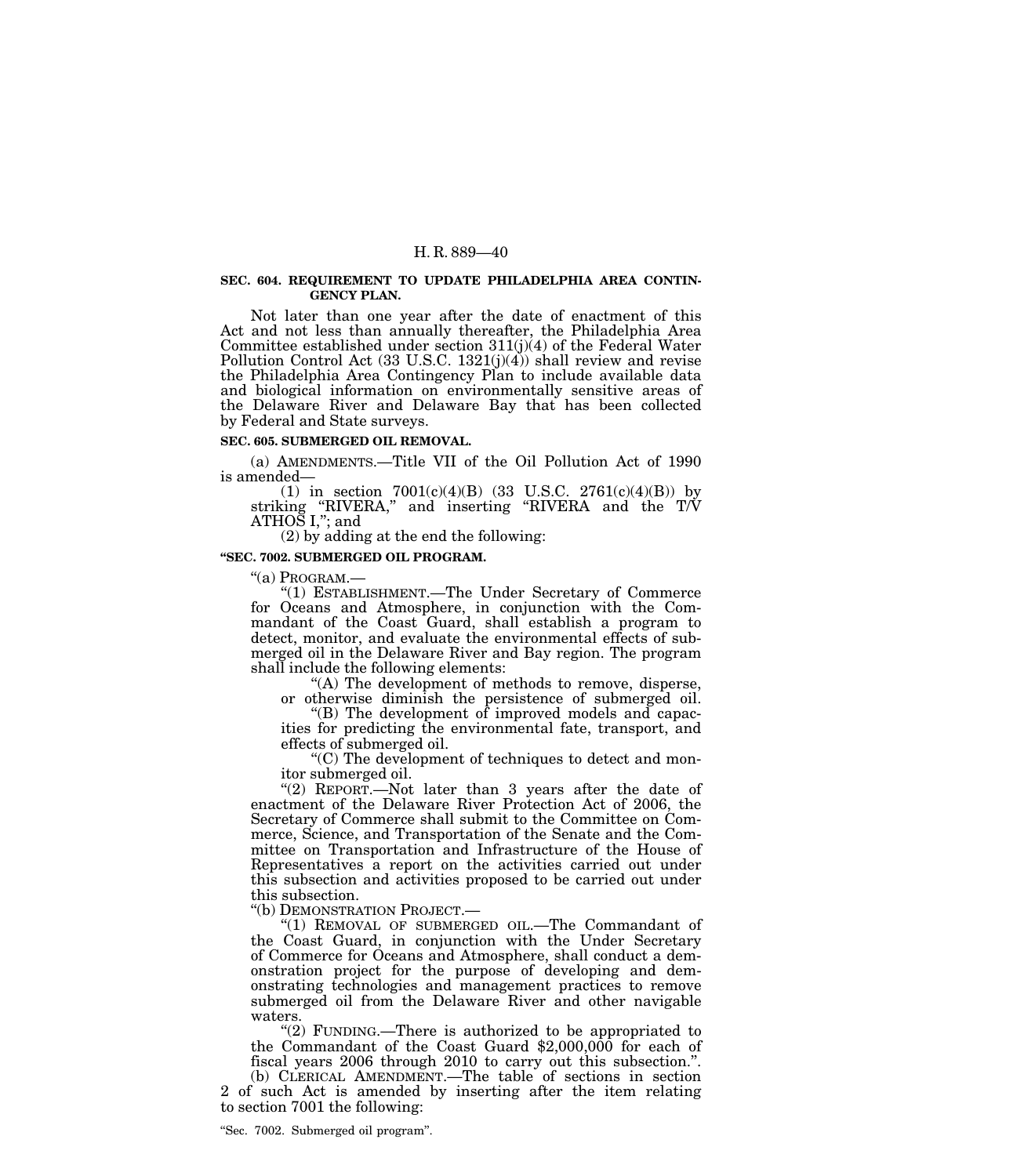### **SEC. 606. ASSESSMENT OF OIL SPILL COSTS.**

(a) ASSESSMENT.—The Comptroller General shall conduct an assessment of the cost of response activities and claims related to oil spills from vessels that have occurred since January 1, 1990, for which the total costs and claims paid was at least \$1,000,000 per spill.

(b) REPORT.—Not later than 18 months after the date of enactment of this Act, the Comptroller General shall submit to the Committee on Commerce, Science, and Transportation of the Senate and the Committee on Transportation and Infrastructure of the House of Representatives a report on the assessment conducted under subsection (a). The report shall summarize the following:

(1) The costs and claims described in subsection (a) for each year covered by the report.

(2) The source, if known, of each spill described in subsection (a) for each such year.

#### **SEC. 607. DELAWARE RIVER AND BAY OIL SPILL ADVISORY COM-MITTEE.**

(a) ESTABLISHMENT.—There is established the Delaware River and Bay Oil Spill Advisory Committee (in this section referred to as the "Committee").

(b) MEMBERSHIP.—

(1) IN GENERAL.—The Committee shall consist of 27 members who are appointed by the Commandant of the Coast Guard and who have particular expertise, knowledge, and experience regarding the transportation, equipment, and techniques that are used to ship cargo and to navigate vessels in the Delaware River and Delaware Bay, as follows:

(A) Three members who are employed by port authorities that oversee operations on the Delaware River or have been selected to represent these port authorities, of whom—

(i) one member shall be an employee or representative of the Port of Wilmington;

(ii) one member shall be an employee or representative of the South Jersey Port Corporation; and

(iii) one member shall be an employee or representative of the Philadelphia Regional Port Authority.

(B) Two members who represent organizations that operate tugs or barges that utilize the port facilities on the Delaware River and Delaware Bay.

(C) Two members who represent shipping companies that transport cargo by vessel from ports on the Delaware River and Delaware Bay, of whom at least one may not be a representative of a shipping company that transports oil or petroleum products.

(D) Two members who represent operators of oil refineries adjacent to the Delaware River and Delaware Bay.

(E) Two members who represent State-licensed pilots who work on the Delaware River and Delaware Bay.

(F) One member who represents labor organizations whose members load and unload cargo at ports on the Delaware River and Delaware Bay.

(G) One member who represents local commercial fishing interests or an aquaculture organization the members of which organization depend on fisheries and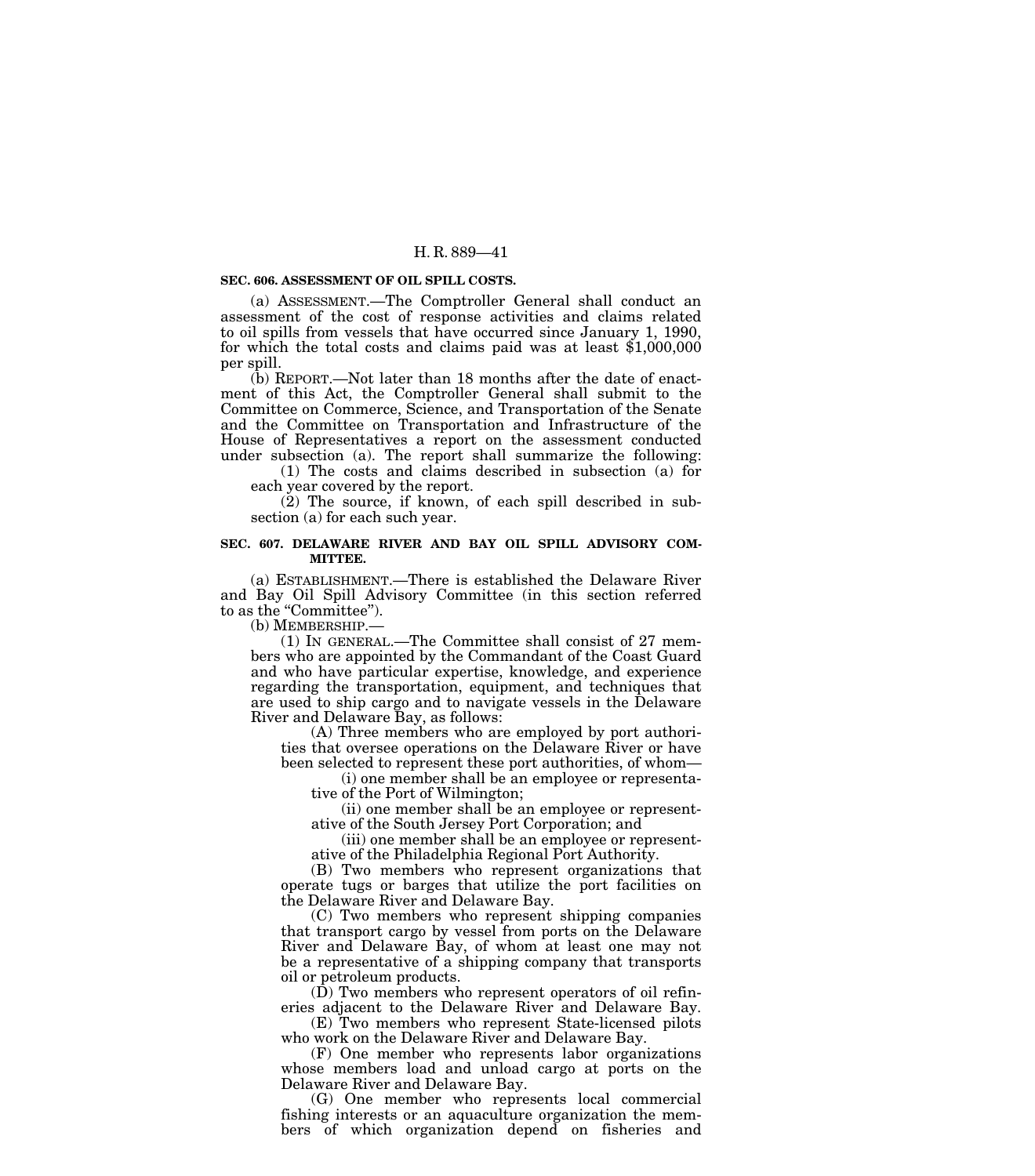resources in the waters of Delaware River or Delaware Bay.

(H) Three members who represent environmental organizations active with respect to the Delaware River and Delaware Bay, including a watershed advocacy group and a wildlife conservation advocacy group.

(I) One member who represents an organization affiliated with recreational fishing interests in the vicinity of Delaware River and Delaware Bay.

(J) Two members who are scientists or researchers associated with an academic institution and who have professional credentials in fields of research relevant to oil spill safety, oil spill response, or wildlife and ecological recovery.

(K) Two members who are municipal or county officials from Delaware.

(L) Two members who are municipal or county officials from New Jersey.

(M) Two members who are municipal or county officials from Pennsylvania.

(N) One member who represents an oil spill response organization located on the lower Delaware River and Delaware Bay.

(O) One member who represents the general public. (2) EX OFFICIO MEMBERS.—The Committee may also consist of an appropriate number (as determined by the Commandant of the Coast Guard) of nonvoting members who represent Federal agencies and agencies of the States of New Jersey, Pennsylvania, and Delaware with an interest in oil spill prevention in the Delaware River and Delaware Bay.<br>(c) RESPONSIBILITIES.—

 $(1)$  In GENERAL.—The Committee shall provide advice and recommendations on measures to improve the prevention of and response to future oil spills in the Delaware River and Delaware Bay to the Commandant, the Governors of the States of New Jersey, Pennsylvania, and Delaware, the Committee on Commerce, Science, and Transportation of the Senate, and the Committee on Transportation and Infrastructure of the House of Representatives.

(2) REPORT.—Not later than 18 months after the date that the Commandant completes appointment of the members of the Committee, the Committee shall provide a report to the entities referred to in paragraph (1) with the recommendations of the Committee, including a ranking of priorities, for measures to improve prevention and response to oil spills described in paragraph (1).

(d) MEETINGS.—The Committee—

(1) shall hold its first meeting not later than 60 days after the date on which the Commandant completes the appointment of members of the Committee; and

(2) shall meet thereafter at the call of the Chairman.

(e) APPOINTMENT OF MEMBERS.—The Commandant shall appoint the members of the Committee after soliciting nominations by notice published in the Federal Register.

(f) CHAIRMAN AND VICE CHAIRMAN.—The Committee shall elect, by majority vote at its first meeting, one of the members of the Committee as the Chairman and one of the members as the Vice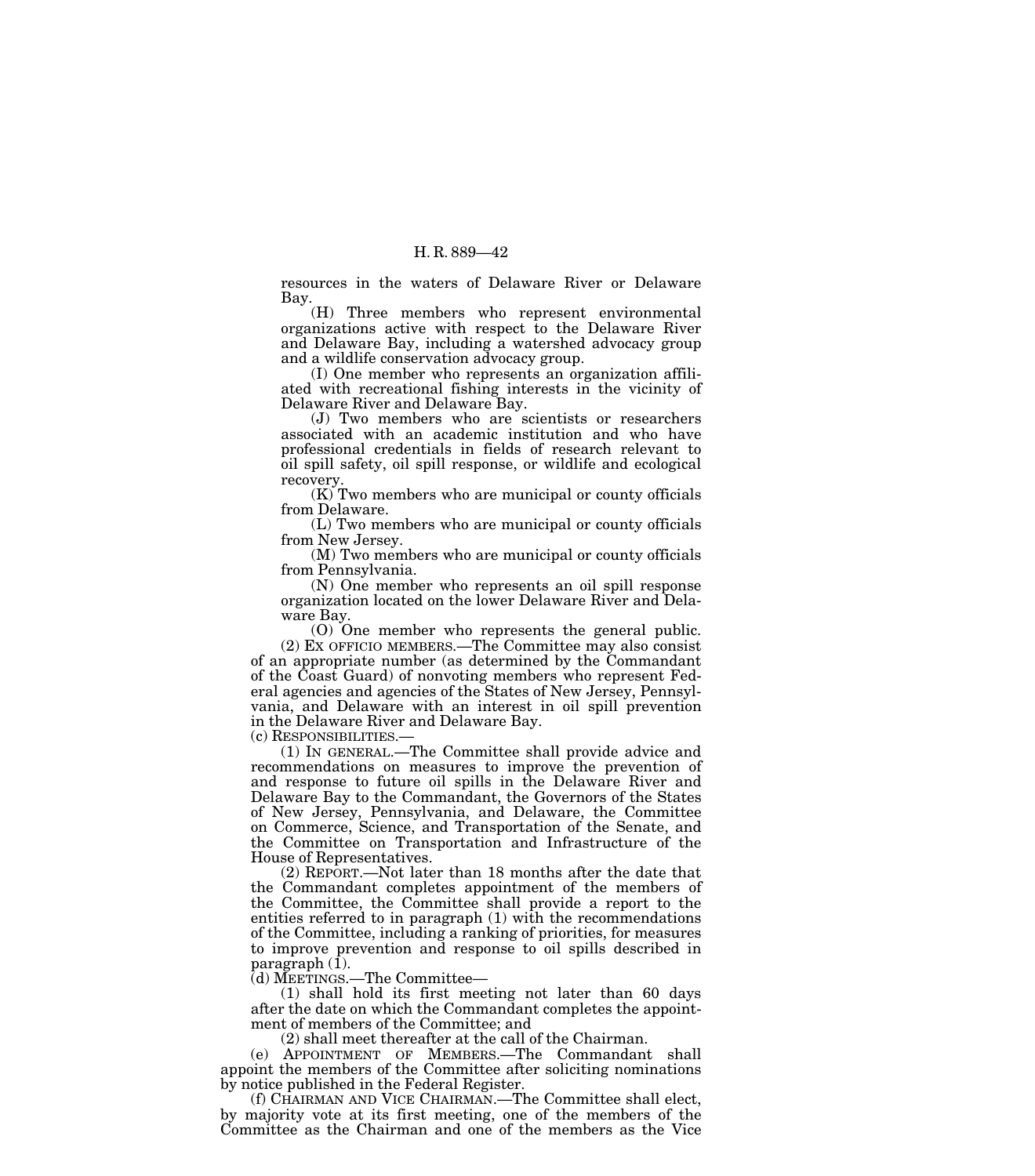Chairman. The Vice Chairman shall act as Chairman in the absence of or incapacity of the Chairman or in the event of vacancy in the office of the Chairman.

(g) PAY AND EXPENSES.—

(1) PROHIBITION ON PAY.—Members of the Committee who are not officers or employees of the United States shall serve without pay. Members of the Committee who are officers or employees of the United States shall receive no additional pay on account of their service on the Committee.

(2) EXPENSES.—While away from their homes or regular places of business, members of the Committee may be allowed travel expenses, including per diem, in lieu of subsistence, as authorized by section 5703 of title 5, United States Code. (h) FUNDING.—There is authorized to be appropriated  $$1,000,000$  for each of fiscal years 2006 through 2007 to carry

out this section. (i) TERMINATION.—The Committee shall terminate 18 months after the date on which the Commandant completes the appointment of members of the Committee.

#### **SEC. 608. NONTANK VESSELS.**

Section 311(a)(26) of the Federal Water Pollution Control Act  $(33 \text{ U.S.C. } 1321(\text{A})(26))$  is amended to read as follows:

"(26) 'nontank vessel' means a self-propelled vessel that-

" $(A)$  is at least 400 gross tons as measured under section 14302 of title 46, United States Code, or, for vessels not measured under that section, as measured under section 14502 of that title;

''(B) is not a tank vessel;

''(C) carries oil of any kind as fuel for main propulsion; and

''(D) operates on the navigable waters of the United States, as defined in section 2101(17a) of that title.''.

# **TITLE VII—HURRICANE RESPONSE**

#### **SEC. 701. HOMEOWNERS ASSISTANCE FOR COAST GUARD PERSONNEL AFFECTED BY HURRICANES KATRINA OR RITA.**

(a) IN GENERAL.—Notwithstanding any other provision of law, the Secretary of the department in which the Coast Guard is operating may reimburse a person who is eligible for reimbursement under this section, for losses of qualified property owned by such person that result from damage caused by Hurricane Katrina or Hurricane Rita.

(b) ELIGIBLE PERSONS.—A person is eligible for reimbursement under this section if the person is a civilian employee of the Federal Government or member of the uniformed services who—

(1) was assigned to, or employed at or in connection with, a Coast Guard facility located in the State of Louisiana, Mississippi, Alabama, or Texas on or before August 28, 2005;

 $\overline{2}$ ) incident to such assignment or employment, owned and occupied property that is qualified property under subsection (e); and

(3) as a result of the effects of Hurricane Katrina or Hurricane Rita, incurred damage to such qualified property such that—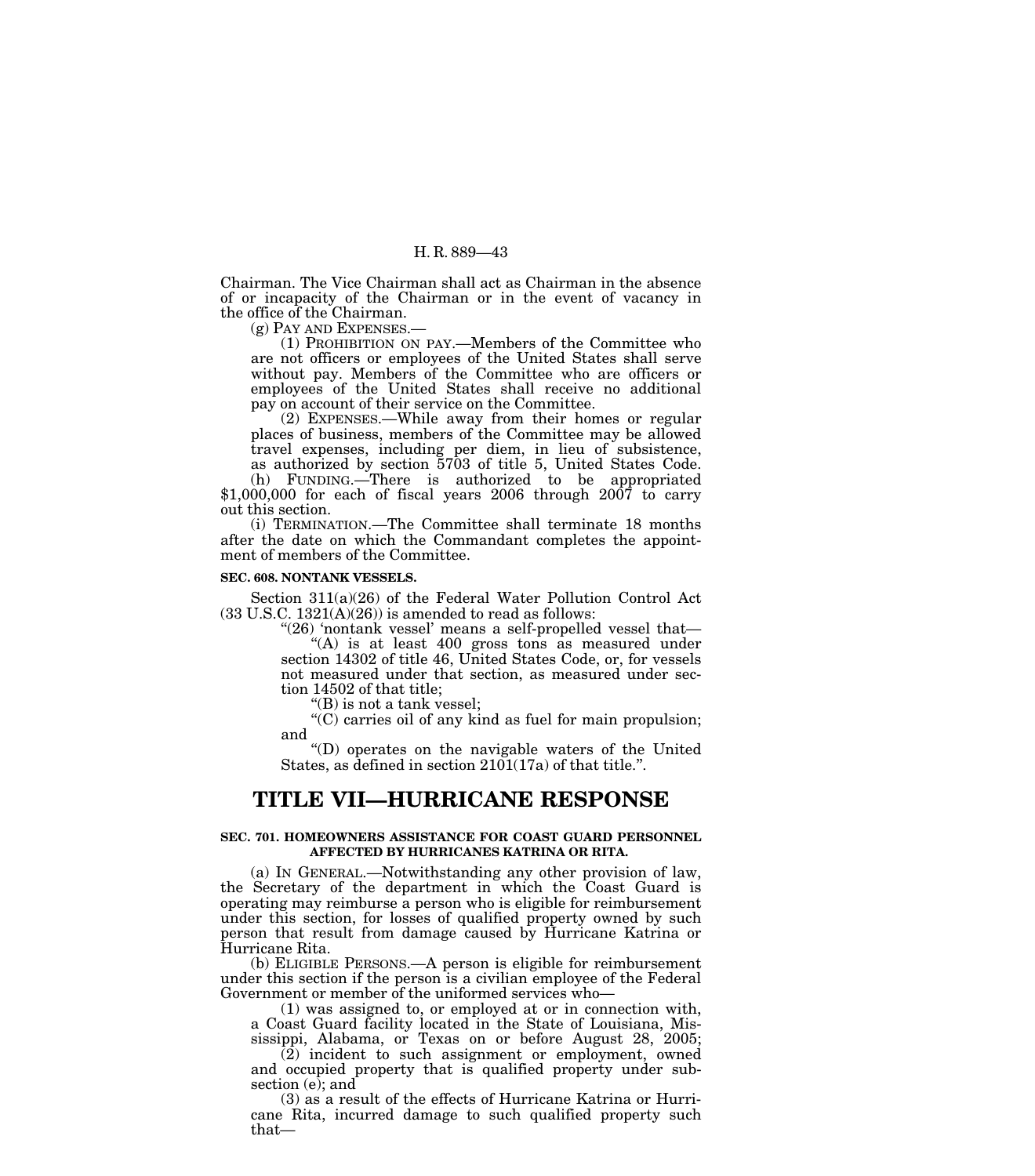(A) the qualified property is unsalable (as determined by the Secretary); and

(B) the proceeds, if any, of insurance for such damage are less than an amount equal to the greater of—

(i) the fair market value of the qualified property on August 28, 2005 (as determined by the Secretary); or

(ii) the outstanding mortgage, if any, on the qualified property on that date.

(c) REIMBURSEMENT AMOUNT.—The amount of the reimbursement that an eligible person may be paid under this section with respect to a qualified property shall be determined as follows:

(1) In the case of qualified property that is a dwelling (including a condominium unit but excluding a manufactured home), the amount shall be—

(A) the amount equal to the greater of—

(i) 85 percent of the fair market value of the dwelling on August 28, 2005 (as determined by the Secretary); or

(ii) the outstanding mortgage, if any, on the dwelling on that date; minus

(B) the proceeds, if any, of insurance referred to in subsection  $(b)(3)(B)$ .

(2) In the case of qualified property that is a manufactured home, the amount shall be—

(A) if the owner also owns the real property underlying such home, the amount determined under paragraph (1); or

(B) if the owner leases such underlying property—

(i) the amount determined under paragraph (1); plus

(ii) the amount of rent payable under the lease of such property for the period beginning on August 28, 2005, and ending on the date of the reimbursement under this section.

(d) TRANSFER AND DISPOSAL OF PROPERTY.—

(1) IN GENERAL.—A person receiving reimbursement under this section shall transfer to the Administrator of General Services all right, title, and interest of the owner in and to the qualified property for which the owner receives such reimbursement. The Administrator shall hold, manage, and dispose of such right, title, and interest in the same manner that the Secretary of Defense holds, manages, and disposes of real property under section 1013 of the Demonstration Cities and Metropolitan Development Act of 1966 (42 U.S.C. 3374).

(2) TREATMENT OF PROCEEDS.—Any amounts received by the United States as proceeds of management or disposal of property by the Administrator of General Services under this subsection shall be deposited in the general fund of the Treasury as offsetting receipts of the department in which the Coast Guard is operating and ascribed to Coast Guard activities.

(e) QUALIFIED PROPERTY.—Property is qualified property for the purposes of this section if as of August  $28$ ,  $2005$ , the property was a one- or two-family dwelling, manufactured home, or condominium unit in the State of Louisiana, Mississippi, Alabama, or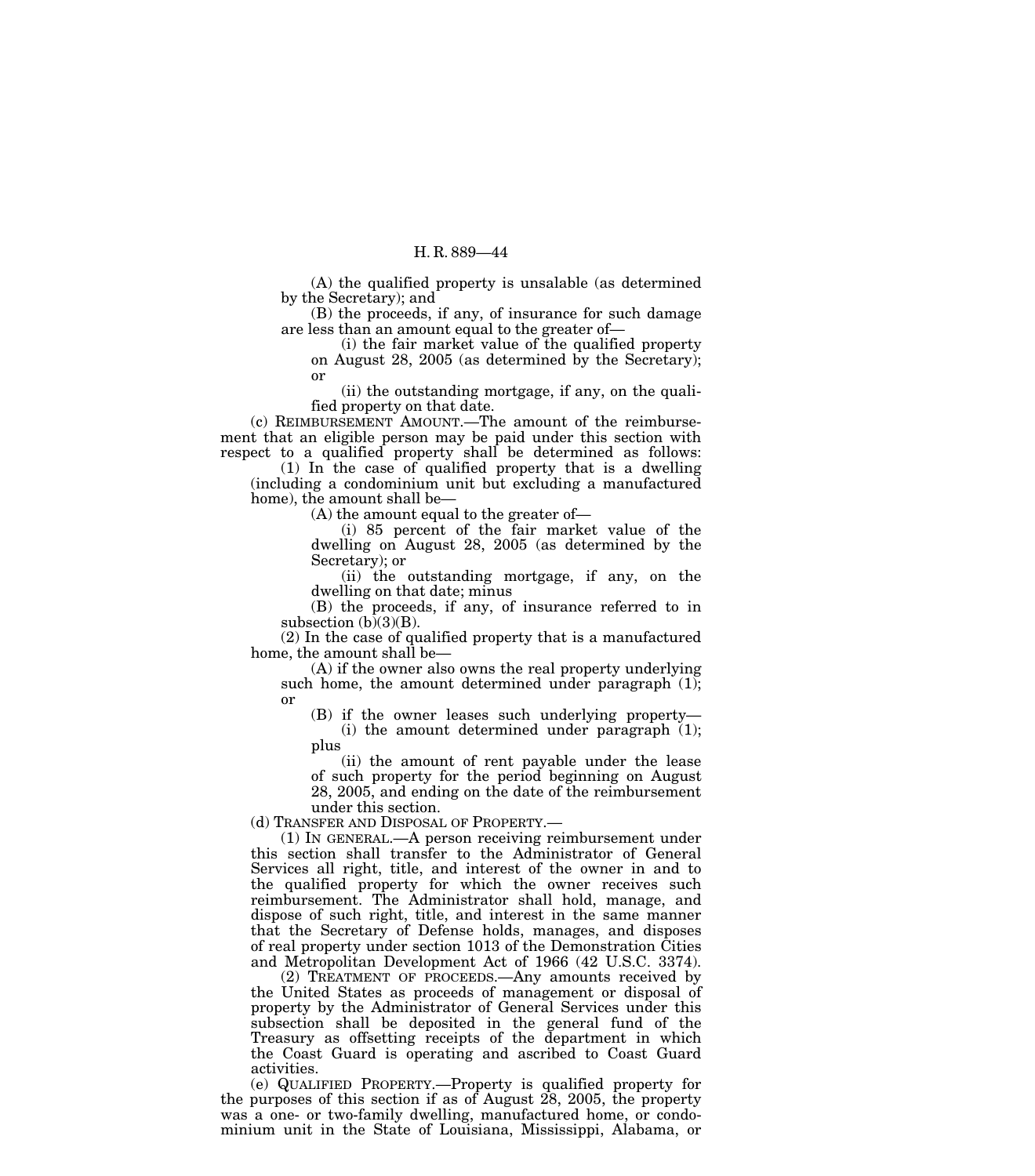Texas that was owned and occupied, as a principal residence, by a person who is eligible for reimbursement under this section.

(f) SUBJECT TO APPROPRIATIONS.—The authority to pay reimbursement under this section is subject to the availability of appropriations.

### **SEC. 702. TEMPORARY AUTHORIZATION TO EXTEND THE DURATION OF LICENSES, CERTIFICATES OF REGISTRY, AND MER-CHANT MARINERS' DOCUMENTS.**

(a) LICENSES AND CERTIFICATES OF REGISTRY.—Notwithstanding section 7106 and 7107 of title 46, United States Code, the Secretary of the department in which the Coast Guard is operating may temporarily extend the duration of a license or certificate of registry issued for an individual under chapter 71 of that title for up to one year if—

(1) the records of the individual are located at the Coast Guard facility in New Orleans that was damaged by Hurricane Katrina;

(2) the individual is a resident of Alabama, Mississippi, or Louisiana; or

(3) the records of an individual were damaged or lost as a result of Hurricane Katrina.

(b) MERCHANT MARINERS' DOCUMENTS.—Notwithstanding section 7302(g) of title 46, United States Code, the Secretary of the department in which the Coast Guard is operating may temporarily extend the duration of a merchant mariners' document issued for an individual under chapter 73 of that title for up to one year, if—

(1) the records of the individual are located at the Coast Guard facility in New Orleans that was damaged by Hurricane Katrina;

(2) the individual is a resident of Alabama, Mississippi, or Louisiana; or

(3) the records of an individual were damaged or lost as a result of Hurricane Katrina.

(c) MANNER OF EXTENSION.—Any extensions granted under this section may be granted to individual seamen or a specifically identified group of seamen.

(d) EXPIRATION OF AUTHORITY.—The authorities provided under this section expire on April 1, 2007.

#### **SEC. 703. TEMPORARY AUTHORIZATION TO EXTEND THE DURATION OF VESSEL CERTIFICATES OF INSPECTION.**

(a) AUTHORITY TO EXTEND.—Notwithstanding section 3307 and 3711(b) of title 46, United States Code, the Secretary of the department in which the Coast Guard is operating may temporarily extend the duration or the validity of a certificate of inspection or a certificate of compliance issued under chapter 33 or 37, respectively, of that title for up to 6 months for a vessel inspected by a Coast Guard Marine Safety Office located in Alabama, Mississippi, or Louisiana.

(b) EXPIRATION OF AUTHORITY.—The authority provided under this section expires on April 1, 2007.

### **SEC. 704. PRESERVATION OF LEAVE LOST DUE TO HURRICANE KATRINA OPERATIONS.**

(a) PRESERVATION OF LEAVE.—Notwithstanding section 701(b) of title 10, United States Code, any member of the Coast Guard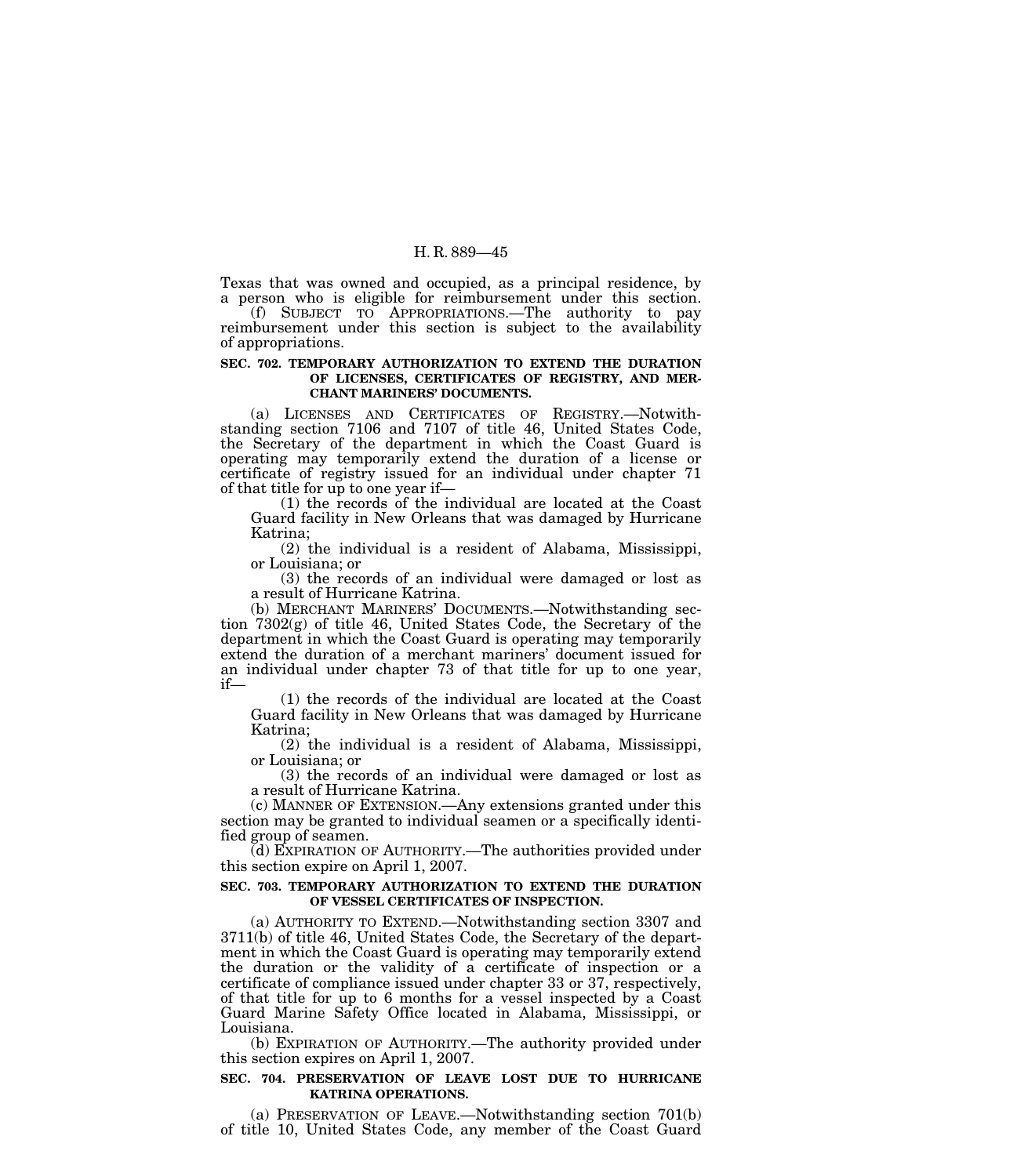who served on active duty for a continuous period of 30 days, who was assigned to duty or otherwise detailed in support of units or operations in the Eighth Coast Guard District area of responsibility for activities to mitigate the consequences of, or assist in the recovery from, Hurricane Katrina during the period beginning on August 28, 2005, and ending on January 1, 2006, and who would have otherwise lost any accumulated leave in excess of 60 days as a consequence of such assignment, is authorized to retain an accumulated total of up to 120 days of leave.

(b) EXCESS LEAVE.—Leave in excess of 60 days accumulated under subsection (a) shall be lost unless used by the member before the commencement of the second fiscal year following the fiscal year in which the assignment commences, or in the case of a Reserve member, the year in which the period of active service is completed.

#### **SEC. 705. REPORTS ON IMPACT TO COAST GUARD.**

(a) REPORTS REQUIRED.— (1) INTERIM REPORT.—Not later than 90 days after the date of enactment of this Act, the Secretary of the department in which the Coast Guard is operating shall submit to the Committee on Commerce, Science, and Transportation of the Senate and the Committee on Transportation and Infrastructure of the House of Representatives an interim report on the impact of Hurricane Katrina and the response of the Coast Guard to such impact.

(2) FINAL REPORT.—Not later than 180 days after the date of the submittal of the report under paragraph (1), the Secretary shall submit to the committees referred to in paragraph  $(1)$ a final report on the impact of Hurricane Katrina and the response of the Coast Guard to such impact.

(b) ELEMENTS.—Each report required by subsection (a) shall include the following:

(1) A discussion and assessment of the impact of Hurricane Katrina on the facilities, aircraft, vessels, and other assets of the Coast Guard, including an assessment of such impact on pending or proposed replacements or upgrades of facilities, aircraft, vessels, or other assets of the Coast Guard.

(2) A discussion and assessment of the impact of Hurricane Katrina on Coast Guard operations and strategic goals.

(3) A statement of the number of emergency drills held by the Coast Guard during the 5-year period ending on the date of the report with respect to natural disasters and with respect to security incidents.

(4) A description and assessment of—

(A) the lines of communication and reporting, during the response to Hurricane Katrina, within the Coast Guard and between the Coast Guard and other departments and agencies of the Federal Government and State and local governments; and

(B) the interoperability of such communications during the response to Hurricane Katrina.

(5) A discussion and assessment of the financial impact on Coast Guard operations during fiscal years 2005 and 2006 of unbudgeted increases in prices of fuel.

#### **SEC. 706. REPORTS ON IMPACTS ON NAVIGABLE WATERWAYS.**

(a) REPORTS REQUIRED.—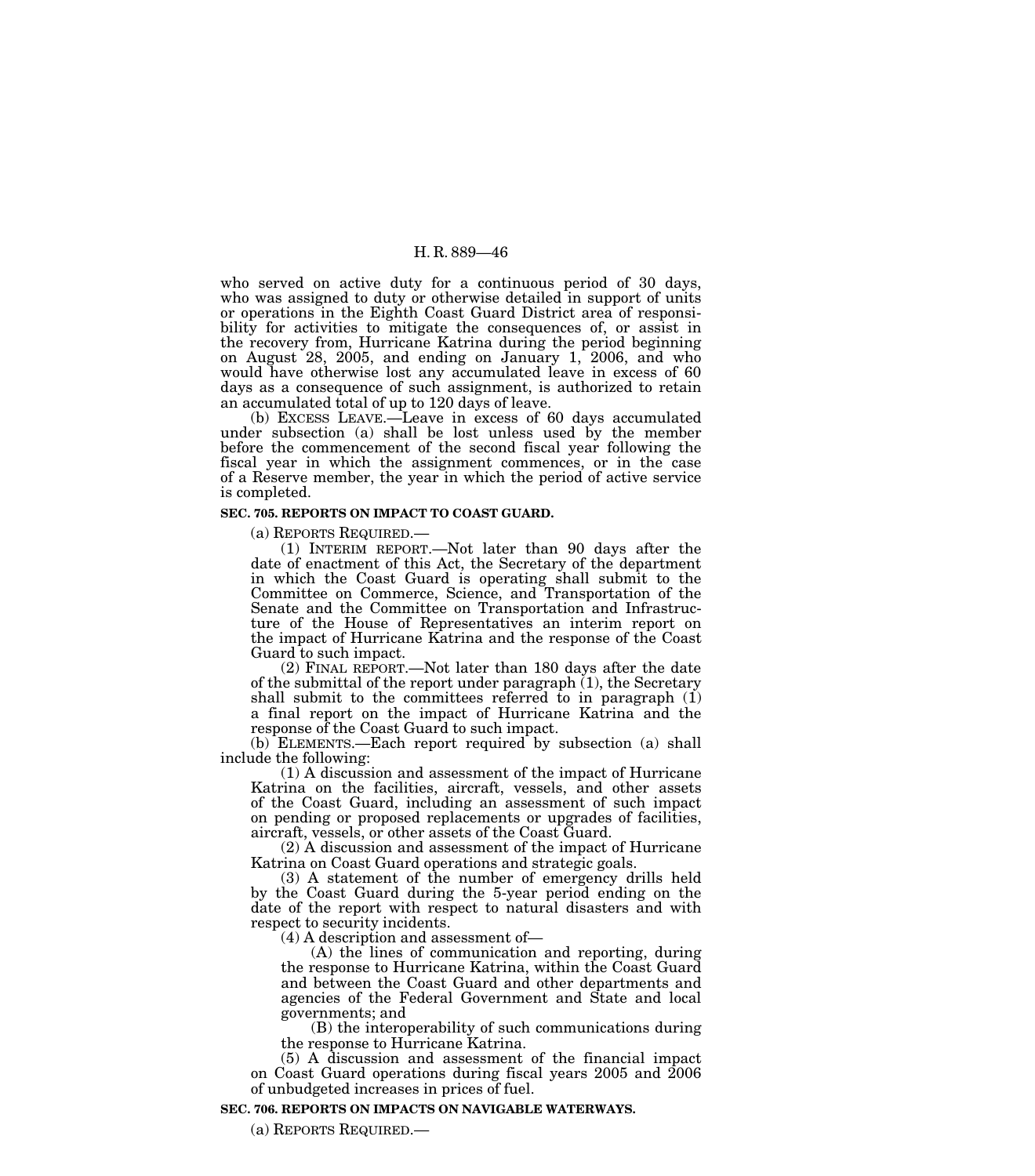(1) INTERIM REPORT.—Not later than 90 days after the date of enactment of this Act, the Secretary of the department in which the Coast Guard is operating, in consultation with the Secretary of Commerce, shall submit to the Committee on Commerce, Science, and Transportation of the Senate and the Committee on Transportation and Infrastructure of the House of Representatives a report on the impacts of Hurricane Katrina on navigable waterways and the response of the Coast Guard to such impacts.

(2) FINAL REPORT.—Not later than 180 days after the date of the submittal of the report required by paragraph (1), the Secretary, in consultation with the Secretary of Commerce, shall submit to the committees referred to in paragraph (1) a report on the impacts of Hurricane Katrina on navigable waterways with respect to missions within the jurisdiction of the Coast Guard and the response of the Coast Guard to such impacts.

(b) ELEMENTS.—Each report required by subsection (a) shall include the following:

(1) A discussion and assessment of the impacts, and associated costs, of Hurricane Katrina on—

(A) the navigable waterways of the United States;

(B) facilities located in or on such waterways;

(C) aids to navigation to maintain the safety of such waterways; and

(D) any other equipment located in or on such waterways related to a mission of the Coast Guard.

(2) An estimate of the costs to the Coast Guard of restoring the resources described in paragraph (1) and an assessment of the vulnerability of such resources to natural disasters in the future.

(3) A discussion and assessment of the environmental impacts in areas within the Coast Guard's jurisdiction of Hurricane Katrina, with a particular emphasis on any releases of oil or hazardous chemicals into the navigable waterways of the United States.

(4) A discussion and assessment of the response of the Coast Guard to the impacts described in paragraph (3), including an assessment of environmental vulnerabilities in natural disasters in the future and an estimate of the costs of addressing such vulnerabilities.

(c) NAVIGABLE WATERWAYS OF THE UNITED STATES.—In this section, the term "navigable waterways of the United States" includes waters of the United States as described in Presidential Proclamation No. 5928 of December 27, 1988.

# **TITLE VIII—OCEAN COMMISSION RECOMMENDATIONS**

# **SEC. 801. IMPLEMENTATION OF INTERNATIONAL AGREEMENTS.**

In consultation with appropriate Federal agencies, the Secretary of the department in which the Coast Guard is operating shall work with the responsible officials and agencies of other nations to accelerate efforts at the International Maritime Organization to enhance oversight and enforcement of security, environmental, and other agreements adopted within the International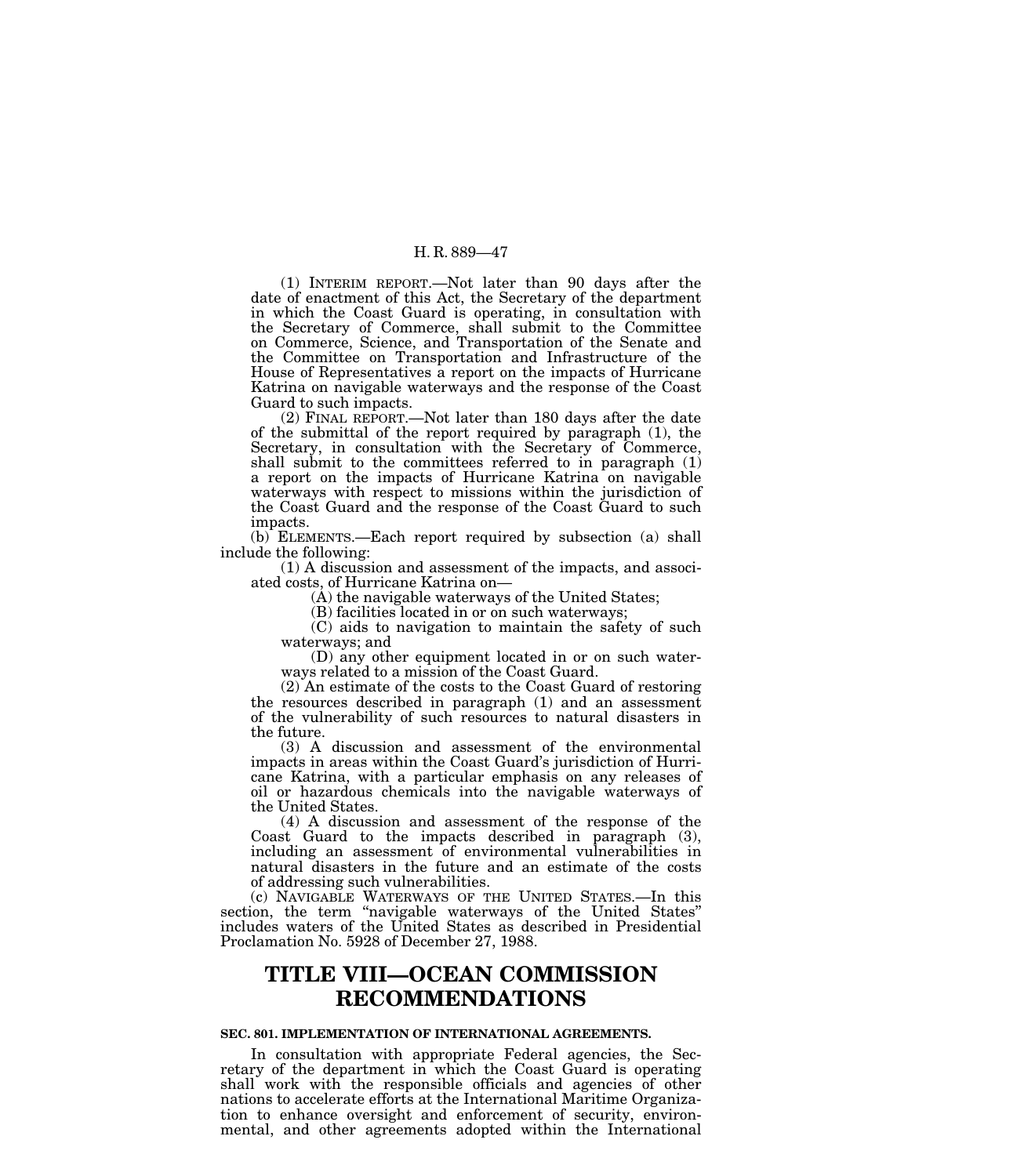Maritime Organization by flag States on whom such agreements are binding, including implementation of—

(1) a code outlining flag State responsibilities and obligations;

(2) an audit regime for evaluating flag State performance;

(3) measures to ensure that responsible organizations, acting on behalf of flag States, meet established performance standards; and

(4) cooperative arrangements to improve enforcement on a bilateral, regional, or international basis.

# **SEC. 802. VOLUNTARY MEASURES FOR REDUCING POLLUTION FROM RECREATIONAL BOATS.**

In consultation with appropriate Federal, State, and local government agencies, the Secretary of the department in which the Coast Guard is operating shall undertake outreach programs for educating the owners and operators of boats using two-stroke engines about the pollution associated with such engines and support voluntary programs that reduce such pollution and encourage the early replacement of older two-stroke engines.

# **SEC. 803. INTEGRATION OF VESSEL MONITORING SYSTEM DATA.**

The Secretary of the department in which the Coast Guard is operating shall integrate vessel monitoring system data into its maritime operations databases for the purpose of improving monitoring and enforcement of Federal fisheries laws and work with the Under Secretary of Commerce for Oceans and Atmosphere to ensure effective use of such data for monitoring and enforcement.

### **SEC. 804. FOREIGN FISHING INCURSIONS.**

(a) IN GENERAL.—Not later than 180 days after the date of enactment of this Act, the Secretary of the department in which the Coast Guard is operating shall provide to the Committee on Commerce, Science, and Transportation of the Senate and the Committee on Transportation and Infrastructure of the House of Representatives a report on steps that the Coast Guard will take to significantly improve the Coast Guard's detection and interdiction of illegal incursions into the United States exclusive economic zone by foreign fishing vessels.

(b) SPECIFIC ISSUES TO BE ADDRESSED.—The report shall— (1) focus on areas in the exclusive economic zone where the Coast Guard has failed to detect or interdict such incursions in the 4-fiscal-year period beginning with fiscal year 2000, including such areas in the Western/Central Pacific and the Bering Sea; and

(2) include an evaluation of the potential use of unmanned aircraft and offshore platforms for detecting or interdicting such incursions.

(c) BIENNIAL UPDATES.—The Secretary shall provide biannual reports updating the Coast Guard's progress in detecting or interdicting such incursions to the Committee on Commerce, Science, and Transportation of the Senate and the Committee on Transportation and Infrastructure of the House of Representatives.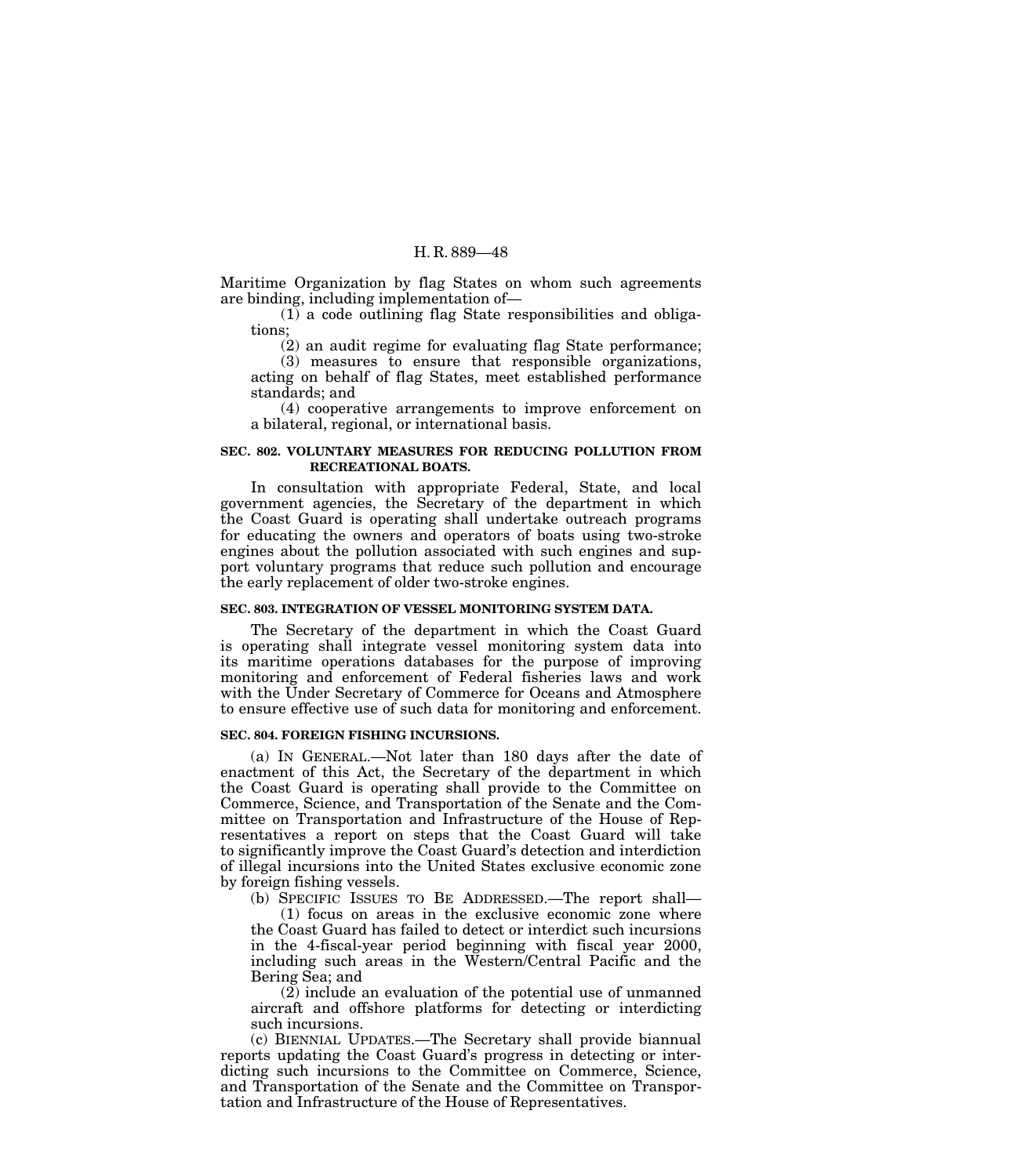# **TITLE IX—TECHNICAL CORRECTIONS**

# **SEC. 901. MISCELLANEOUS TECHNICAL CORRECTIONS.**

(a) REQUIREMENTS FOR COOPERATIVE AGREEMENTS FOR VOL-UNTARY SERVICES.—Section 93(a)(19) of title 14, United States Code, is amended by redesignating paragraphs (1) and (2) as subparagraphs (A) and (B), respectively.

(b) CORRECTION OF AMENDMENT TO CHAPTER ANALYSIS.—Effective August 9, 2004, section 212(b) of the Coast Guard and Maritime Transportation Act of 2004 (118 Stat. 1037) is amended by inserting ''of title 14'' after ''chapter 17''.

(c) RECOMMENDATIONS TO CONGRESS BY COMMANDANT OF THE COAST GUARD.—Section 93(a) of title 14, United States Code, is amended by redesignating paragraph (y) as paragraph (24).

(d) CORRECTION OF REFERENCE TO PORTS AND WATERWAYS SAFETY ACT.—Effective August 9, 2004, section 302 of the Coast Guard and Maritime Transportation Act of 2004 (118 Stat. 1041) is amended by striking "of 1972".

(e) TECHNICAL CORRECTION OF PENALTY.—Section 4311(b) of title 46, United States Code, is amended by striking " $4307(a)$  of" and inserting  $4307(a)$  of".

(f) DETERMINING ADEQUACY OF POTABLE WATER.—Section 3305(a) of title 46, United States Code, is amended by moving paragraph (2) two ems to the left, so that the material preceding subparagraph (A) of such paragraph aligns with the left-hand margin of paragraph (1) of such section.

(g) RENEWAL OF ADVISORY GROUP.—Effective August 9, 2004, section 418(a) of the Coast Guard and Maritime Transportation Act of 2004 (118 Stat. 1049) is amended by striking "of September 30, 2005'' and inserting ''on September 30, 2005''.

(h) TECHNICAL CORRECTIONS RELATING TO REFERENCES TO NATIONAL DRIVER REGISTER.— (1) AMENDMENT INSTRUCTION.—Effective August 9, 2004,

section 609(1) of the Coast Guard and Maritime Transportation Act of 2004 (118 Stat. 1058) is amended in the matter preceding subparagraph  $(A)$  by striking "7302" and inserting "7302 $(c)$ ".

(2) OMITTED WORD.—Section 7302(c) of title 46, United States Code, is amended—

 $(A)$  by inserting "section" before "30305 $(b)(5)$ "; and

(B) by inserting "section" before " $30304(a)(3)(A)$ ".

(3) EXTRANEOUS U.S.C. REFERENCE.—Section 7703(3) of title 46, United States Code, is amended by striking ''(23 U.S.C. 401 note)".<br>(i) VESSEL RESPONSE PLANS FOR NONTANK VESSELS.—

(1) CORRECTION OF VESSEL REFERENCES.—Section 311 of the Federal Water Pollution Control Act (33 U.S.C. 1321) is amended by striking ''non-tank'' each place it appears and inserting "nontank".

(2) PUNCTUATION ERROR.—Effective August 9, 2004, section 701(b)(9) of the Coast Guard and Maritime Transportation Act of 2004 (118 Stat. 1068) is amended by inserting closing quotation marks after "each tank vessel".

(j) PUNCTUATION ERROR.—Section 5006(c) of the Oil Pollution Act of 1990 (33 U.S.C. 2736(c)) is amended by inserting a comma after "October 1, 2012".

(k) CORRECTION TO SUBTITLE DESIGNATION.—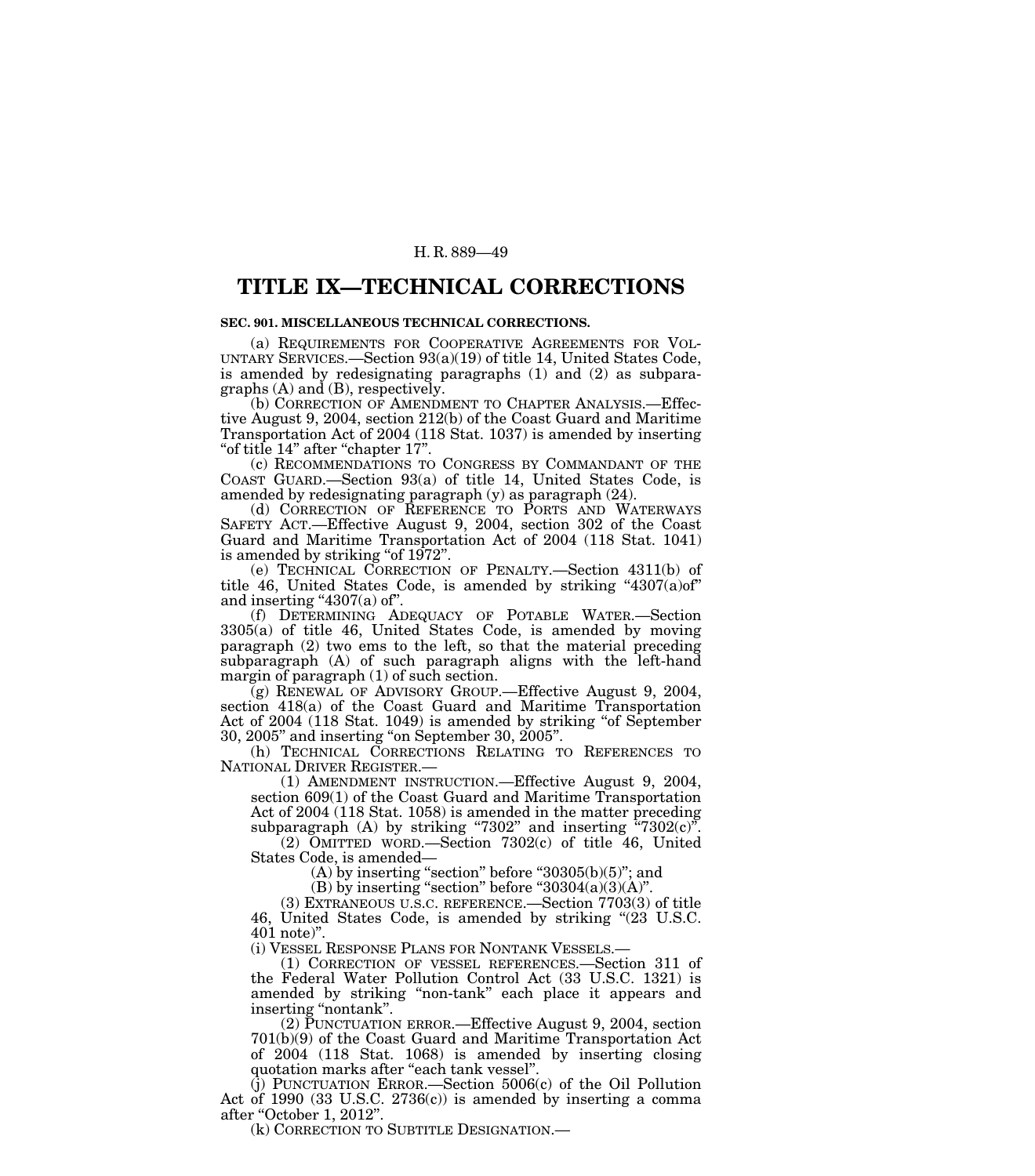(1) REDESIGNATION.—Title 46, United States Code, is amended by redesignating subtitle VI as subtitle VII.

(2) CLERICAL AMENDMENT.—The table of subtitles at the beginning of title 46, United States Code, is amended by striking the item relating to subtitle VI and inserting the following:

''VII. MISCELLANEOUS .......................................................................................70101''.

(l) CORRECTIONS TO CHAPTER 701 OF TITLE 46, UNITED STATES CODE.—Chapter 701 of title 46, United States Code, is amended as follows:

(1) Sections 70118 and 70119, as added by section 801 of the Coast Guard and Maritime Transportation Act of 2004 (118 Stat. 1078), relating to firearms, arrests, and seizure of property and to enforcement by State and local officers, are redesignated as sections 70117 and 70118, respectively, and moved to appear immediately after section 70116 of title 46, United States Code.

(2) Sections 70117 and 70118, as added by section 802 of such Act (118 Stat. 1078), relating to in rem liability for civil penalties and to certain costs and withholding of clearance, are redesignated as sections 70120 and 70121, respectively, and moved to appear immediately after section 70119 of title 46, United States Code.

(3) In section 70120(a), as redesignated by paragraph (2) of this section, by striking ''section 70120'' and inserting ''section 70119''.

(4) In section 70121(a), as redesignated by paragraph (2) of this section, by striking "section 70120" and inserting "section 70119''.

(5) In the analysis at the beginning of the chapter by striking the items relating to sections 70117 through the second 70119 and inserting the following:

''70117. Firearms, arrests, and seizure of property.

''70118. Enforcement by State and local officers.

''70119. Civil penalty.

''70120. In rem liability for civil penalties and certain costs.

''70121. Withholding of clearance.''.

(m) AREA MARITIME SECURITY ADVISORY COMMITTEES; MARGIN ALIGNMENT.—Section 70112(b) of title 46, United States Code, is amended by moving paragraph (5) two ems to the left, so that the left-hand margin of paragraph (5) aligns with the left-hand margin of paragraph (4) of such section.

(n) TECHNICAL CORRECTION REGARDING TANK VESSEL ENVIRON- MENTAL EQUIVALENCY EVALUATION INDEX.—Section 4115(e)(3) of the Oil Pollution Act of 1990 (46 U.S.C. 3703a note) is amended by striking ''hull'' the second place it appears.

(o) CORRECTIONS TO SECTION 6101 OF TITLE 46, UNITED STATES CODE.—Section 6101 of title 46, United States Code, is amended—

(1) by redesignating subsection (h) as subsection (i); and

(2) by redesignating the second subsection (g) as subsection

(h).<br>(p) Drug Interdiction Report.—

 $(1)$  IN GENERAL.—Section 103 of the Coast Guard Authorization Act of 1996 (14 U.S.C. 89 note; 110 Stat. 3905) is amended to read as follows: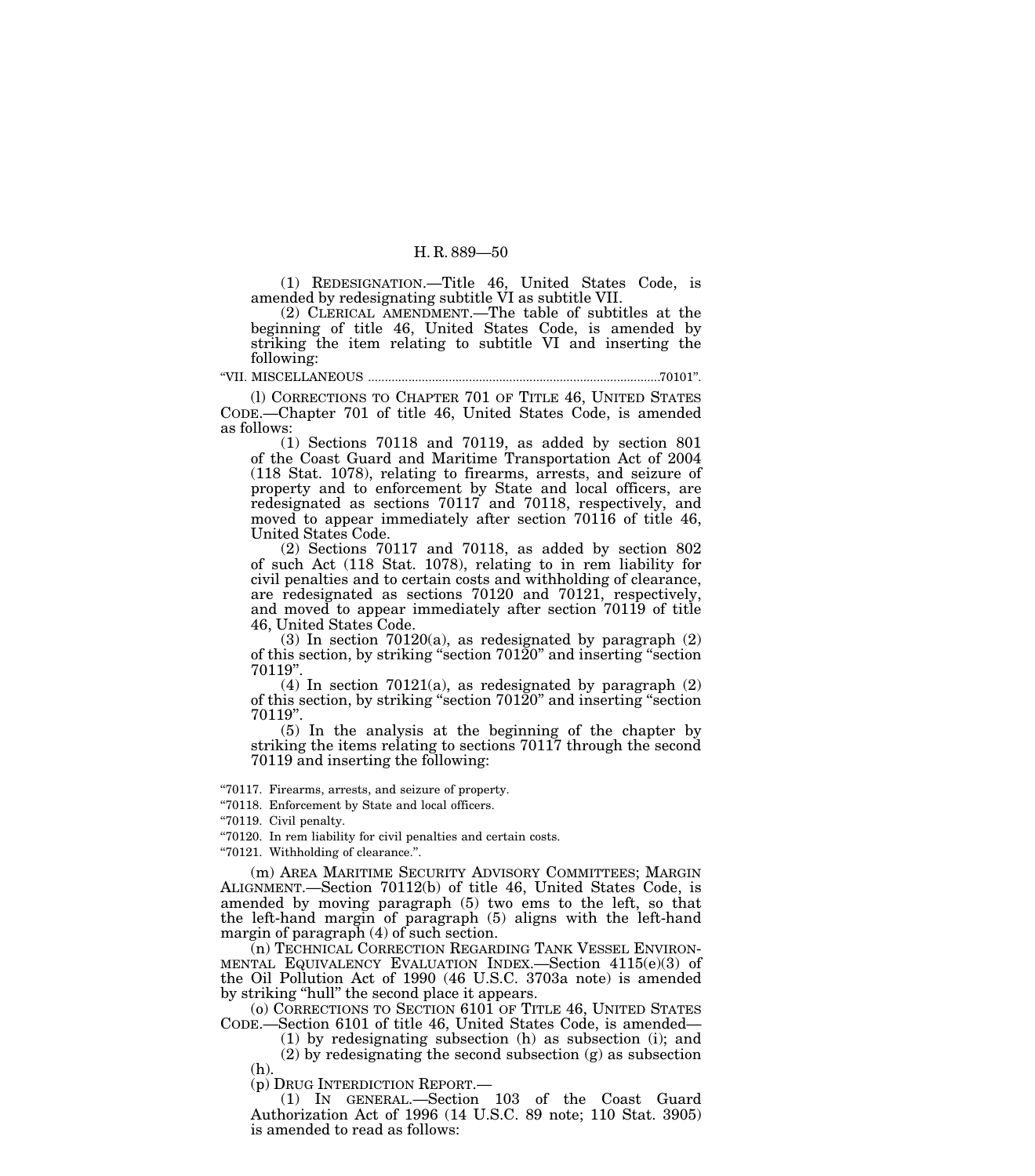#### **''SEC. 103. ANNUAL REPORT ON DRUG INTERDICTION.**

''Not later than 30 days after the end of each fiscal year, the Secretary of the department in which the Coast Guard is operating shall submit to the Committee on Commerce, Science, and Transportation of the Senate and the Committee on Transportation and Infrastructure of the House of Representatives a report on all expenditures related to drug interdiction activities of the Coast Guard on an annual basis.''.

(2) CLERICAL AMENDMENT.—The table of contents in section 2 of such Act is amended by striking the item relating to section 103 and inserting the following:

#### ''Sec. 103. Annual reports on drug interdiction.''.

(q) ACTS OF TERRORISM REPORT.—Section 905 of the Omnibus Diplomatic Security and Antiterrorism Act of 1986 (46 U.S.C. App. 1802; 100 Stat. 890) is amended by striking ''Not later than February 28, 1987, and annually thereafter, the Secretary of Transportation shall report'' and inserting ''The Secretary of the department in which the Coast Guard is operating shall report annually''.

(r) CORRECTIONS TO DINGELL-JOHNSON SPORT FISH RESTORA-TION ACT.—

(1) SECTION 4.—Section 4(c) of the Dingell-Johnson Sport Fish Restoration Act (16 U.S.C. 777c(c)) is amended by striking '', for each of fiscal years 2006 through 2009,''.

(2) SECTION 14.—Section  $14(a)(1)$  of the Dingell-Johnson Sport Fish Restoration Act (16 U.S.C.  $777m(a)(1)$ ) is amended by striking "For each of the fiscal years 2006 through 2009, not more than'' and inserting ''Not more than''.

#### **SEC. 902. CORRECTION OF REFERENCES TO SECRETARY OF TRANSPORTATION AND DEPARTMENT OF TRANSPOR-TATION; RELATED MATTERS.**

(a) GOVERNMENT ORGANIZATION.—Title 5, United States Code, is amended—

(1) in section 101 by inserting ''The Department of Homeland Security.'' after and immediately below ''The Department of Veterans Affairs.'';

(2) in section 2902(b) by inserting ''the Secretary of Homeland Security," after "Secretary of the Interior,"; and

 $(3)$  in sections 5520a(k)(3), 5595(h)(5), 6308(b), and 9001(10) by striking ''of Transportation'' each place it appears and inserting ''of Homeland Security''.

(b) FINANCIAL MANAGEMENT.—Title 31, United States Code, is amended—

 $(1)$  in section 3321 $(c)(3)$  by striking "of Transportation" and inserting "of Homeland Security.";

(2) in section 3325(b) by striking ''of Transportation'' and inserting "of Homeland Security";

(3) in section  $3527(b)(1)$  by striking "of Transportation" each place it appears and inserting "of Homeland Security"; and

(4) in section  $3711(f)(2)$  by striking "of Transportation" and inserting ''of Homeland Security''.

(c) PUBLIC CONTRACTS.—Section 3732 of the Revised Statutes (41 U.S.C. 11) is amended by striking "of Transportation" each place it appears and inserting ''of Homeland Security''.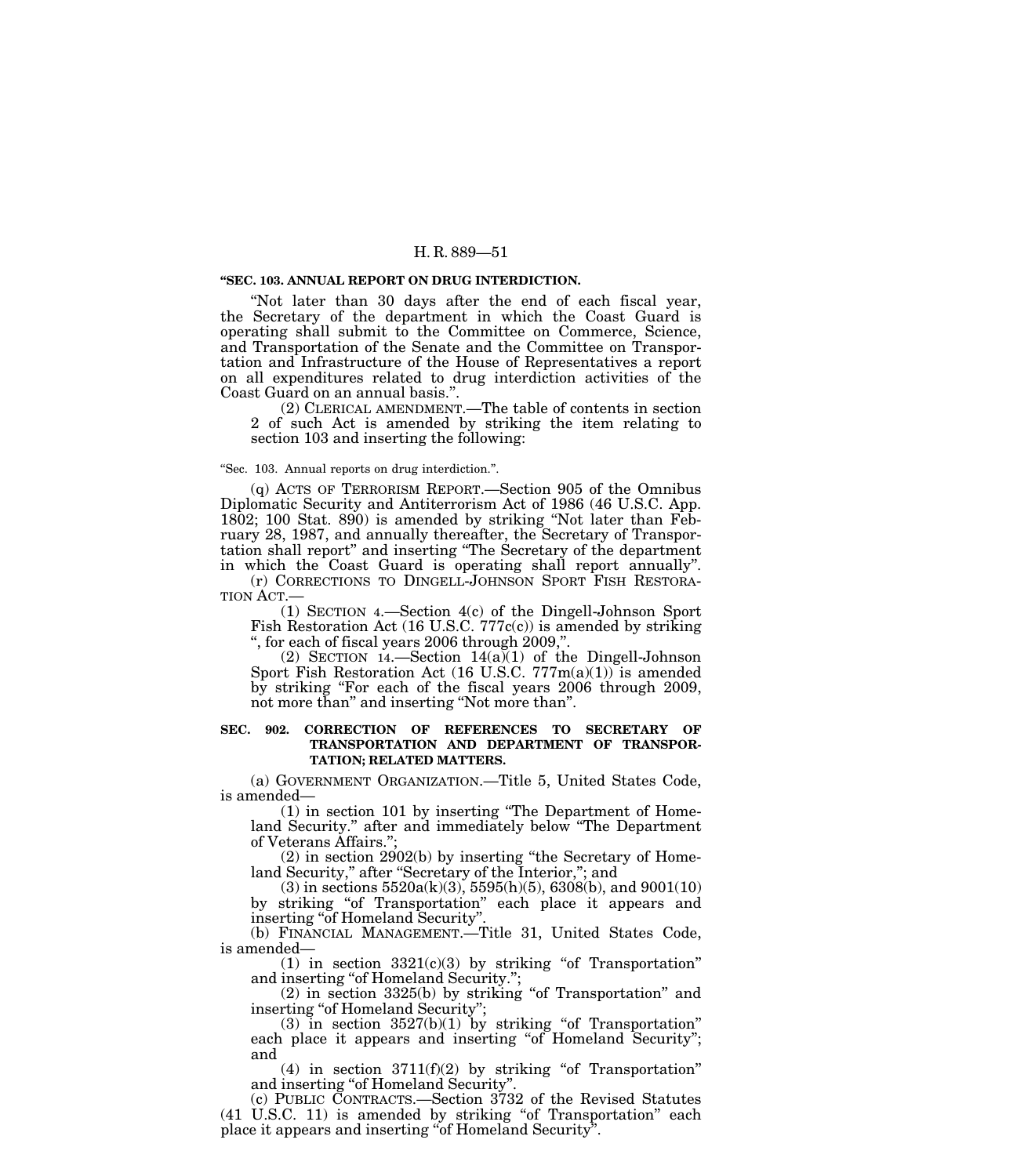(d) PUBLIC PRINTING AND DOCUMENTS.—Sections 1308 and 1309 of title 44, United States Code, are amended by striking ''Secretary of the Department of Transportation'' each place it appears and inserting ''Secretary of the department in which the Coast Guard is operating''.

(e) SHIPPING.—Title 46, United State Code, is amended—

 $(1)$  in section 2109 by striking "a Coast Guard or";

(2) in section 6308—

(A) by redesignating subsections (b) and (c) as subsections (c) and (d), respectively; and

(B) by striking subsection (a) and inserting the following:

''(a) Notwithstanding any other provision of law, no part of a report of a marine casualty investigation conducted under section 6301 of this title, including findings of fact, opinions, recommendations, deliberations, or conclusions, shall be admissible as evidence or subject to discovery in any civil or administrative proceedings, other than an administrative proceeding initiated by the United States.

''(b) Any member or employee of the Coast Guard investigating a marine casualty pursuant to section 6301 of this title shall not be subject to deposition or other discovery, or otherwise testify in such proceedings relevant to a marine casualty investigation, without the permission of the Secretary. The Secretary shall not withhold permission for such employee or member to testify, either orally or upon written questions, on solely factual matters at a time and place and in a manner acceptable to the Secretary if the information is not available elsewhere or is not obtainable by other means.'';

(3) in subsection (c), as redesignated by this section, by striking "subsection (a)" and inserting "subsections (a) and  $(b)$ "; and

(4) in subsection (d), as redesignated by this section, by striking "subsections (a) and (b)" and inserting "subsections  $(a)$ ,  $(b)$ , and  $(c)$ ".

(f) MORTGAGE INSURANCE.—Section 222 of the National Housing Act of 1934 (12 U.S.C. 1715m) is amended by striking ''of Transportation'' each place it appears and inserting ''of Homeland Security''.

(g) ARCTIC RESEARCH.—Section  $107(b)(2)$  of the Arctic Research and Policy Act of 1984 (15 U.S.C.  $4106(b)(2)$ ) is amended—

 $(1)$  by redesignating subparagraphs  $(I)$  through  $(K)$  as subparagraphs (J) through (L), respectively; and

(2) by inserting after subparagraph (H) the following:

''(I) the Department of Homeland Security;''.

(h) CONSERVATION.—<br>(1) SECTION 1029.—Section 1029(e)(2)(B) of the Bisti/De-Na-Zin Wilderness Expansion and Fossil Protection Act of 1996 (16 U.S.C. 460 $kk(e)(\bar{2})(B)$ ) is amended by striking "Secretary of Transportation, to represent the United States Coast Guard.'' and inserting ''Commandant of the Coast Guard''.

(2) SECTION 312.—Section 312(c) of the Antarctic Marine Living Resources Convention Act of 1984 (16 U.S.C. 2441(c)) is amended by striking ''of Transportation'' and inserting ''of Homeland Security''.

(i) INTERNAL REVENUE CODE OF 1986.—Section 3122 of the Internal Revenue Code of 1986 (26 U.S.C. 3122) is amended by striking "Secretary of Transportation" each place it appears and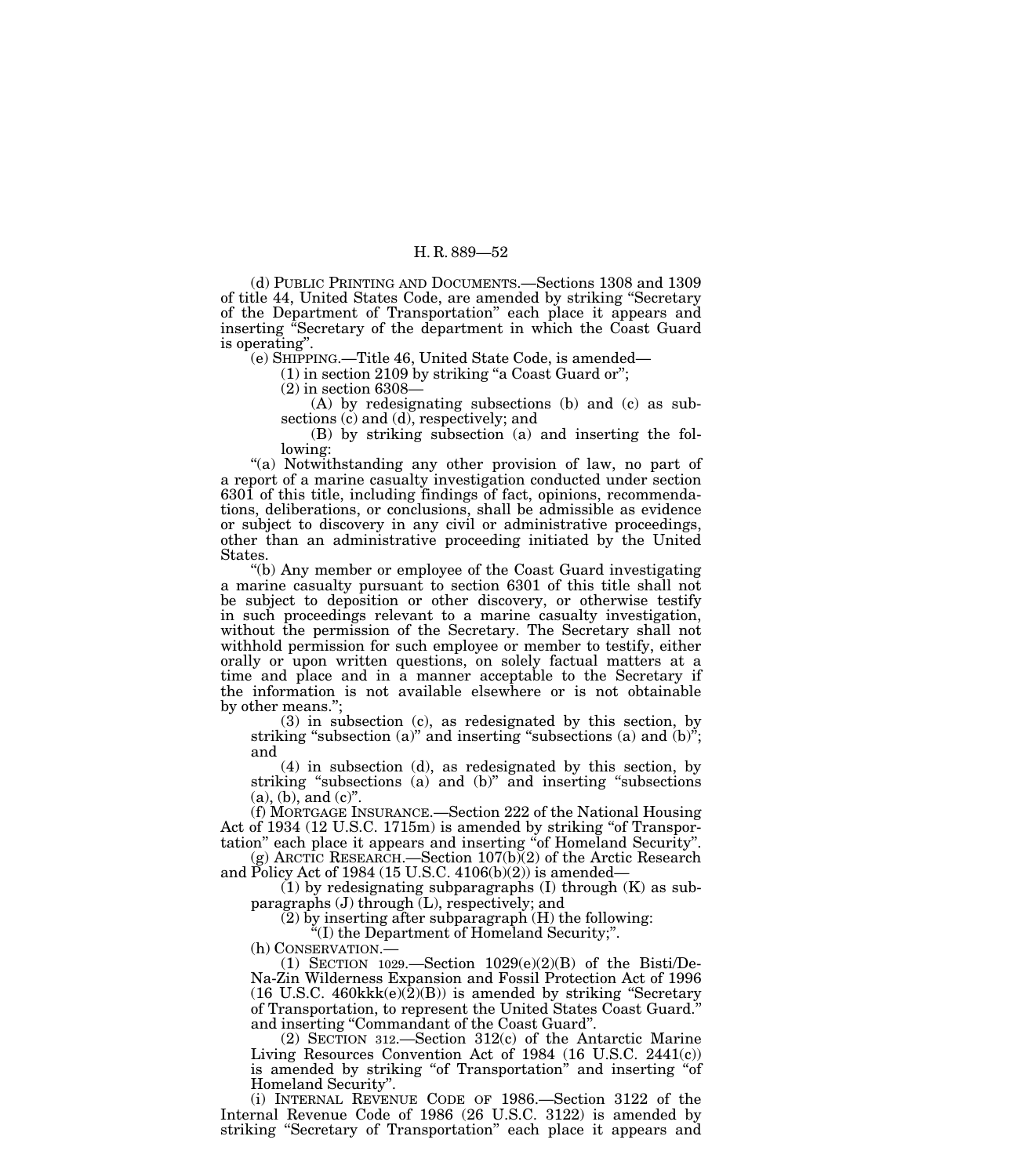inserting ''Secretary of the Department in which the Coast Guard is operating''.

(j) ANCHORAGE GROUNDS.—Section 7 of the Rivers and Harbors Appropriations Act of 1915 (33 U.S.C. 471) is amended by striking ''of Transportation'' in each place it appears and inserting ''of Homeland Security''.

(k) BRIDGES.—Section 4 of the General Bridge Act of 1906 (33 U.S.C. 491) is amended by striking "of Transportation" and inserting "of Homeland Security"

(l) OIL POLLUTION.—The Oil Pollution Act of 1990 (33 U.S.C. 2701 et seq.) is amended—

 $(1)$  in section  $5001(c)(1)(B)$   $(33 \text{ U.S.C. } 2731(c)(1)(B))$  by striking "Commerce, the Interior, and Transportation," and inserting ''Commerce and the Interior and the Commandant of the Coast Guard,'';

(2) in section  $5002(m)(4)$  (33 U.S.C.  $2732(m)(4)$ ) by striking "of Transportation." and inserting "of the department in which the Coast Guard is operating.'';

 $(3)$  in section  $7001(a)$   $(33 \text{ U.S.C. } 2761(a))$  by striking paragraph (3) and all that follows through the end of the subsection and inserting the following:

''(3) MEMBERSHIP.—The Interagency Committee shall include representatives from the Coast Guard, the Department of Commerce (including the National Oceanic and Atmospheric Administration and the National Institute of Standards and Technology), the Department of Energy, the Department of the Interior (including the Minerals Management Service and the United States Fish and Wildlife Service), the Department of Transportation (including the Maritime Administration and the Pipeline and Hazardous Materials Safety Administration), the Department of Defense (including the Army Corps of Engineers and the Navy), the Department of Homeland Security (including the United States Fire Administration in the Federal Emergency Management Agency), the Environmental Protection Agency, the National Aeronautics and Space Administration, and such other Federal agencies the President may designate.

''(4) CHAIRMAN.—A representative of the Coast Guard shall serve as Chairman.''; and

(4) in section  $7001(c)(6)$  (33 U.S.C. 2761(c)(6)) by striking ''other such agencies in the Department of Transportation as the Secretary of Transportation may designate,'' and inserting "such agencies as the President may designate,"

(m) MEDICAL CARE.—Section  $1(g)(4)(B)$  of Public Law 87–693  $(42 \text{ U.S.C. } 2651(g)(4)(B))$  is amended by striking "of Transportation," and inserting ''of Homeland Security,''.

(n) SOCIAL SECURITY ACT.—Section 205(p)(3) of the Social Security Act  $(42 \text{ U.S.C. } 405(p)(3))$  is amended by striking "of Transportation" each place it appears and inserting "of Homeland Security".